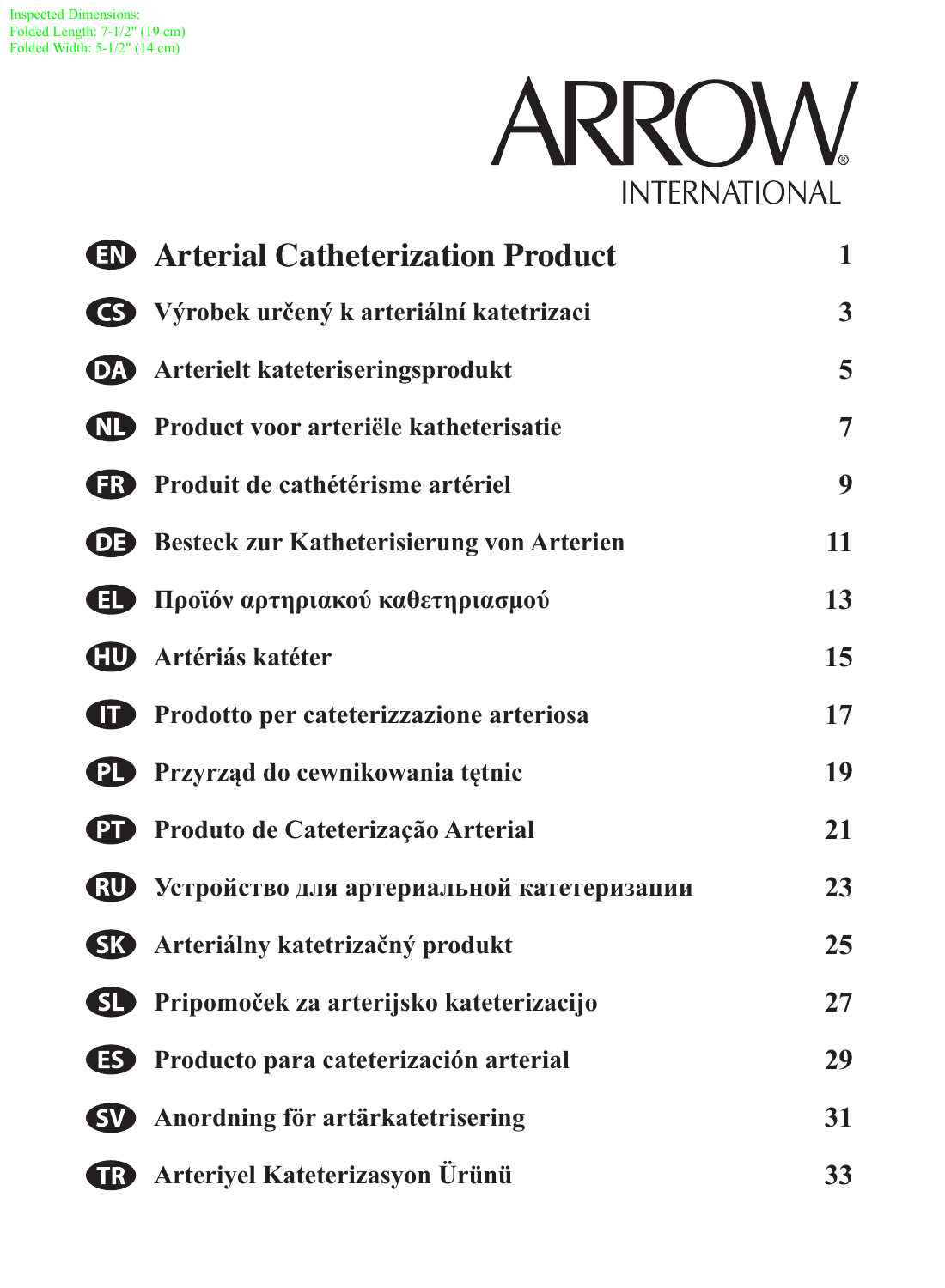#### **Rx only.**

## **Arterial Catheterization Product**

#### **Safety and Efficacy Considerations:**

**Do not use if package has been previously opened or damaged. Warning: Read all package insert warnings, precautions, and instructions prior to use. Failure to do so may result in severe patient injury or death.** 

**Do not alter catheter or any other kit/set component during insertion, use, or removal.**

**Procedure must be performed by trained personnel well versed in anatomical landmarks, safe technique, and potential complications.**

#### **Indications for Use:**

The Arrow® Arterial Catheterization Device permits access to the peripheral arterial circulation.

#### **Contraindications:**

Inadequate collateral arterial circulation.

#### **Warnings and Precautions:\***

- **1. Warning: Sterile, Single use: Do not reuse, reprocess or resterilize. Reuse of device creates a potential risk of serious injury and/or infection which may lead to death.**
- **2. Warning: Practitioners must be aware of complications associated with arterial procedures1,7,8,10 including bacteremia,<sup>2</sup> septicemia, vessel wall perforation, intravascular clotting and embolization, hematoma, arterial spasm, tissue necrosis, hemorrhage, thrombosis, peripheral ischemia and infarction, peripheral nerve damage,9 air embolism,3 and occlusion.**
- **3. Warning: In brachial procedures, collateral flow cannot be guaranteed, and therefore intravascular clotting can result in tissue necrosis.<sup>12</sup>**
- **4. Warning: In radial artery procedures, practitioners must ascertain that definite evidence of collateral ulnar flow exists.**
- **5. Warning: Care should be exercised that indwelling catheter is not inadvertently kinked at hub area when securing catheter to patient. Kinking may weaken wall of catheter and cause a fraying or fatigue of material, leading to possible separation of the catheter.**
- **6. Warning: Due to the risk of exposure to HIV (Human Immunodeficiency Virus) or other blood borne pathogens, health care workers should routinely use universal blood and body-fluid precautions in the care of all patients.**
- **7. Precaution: Do not suture directly to outside diameter of catheter body to minimize the risk of damaging the catheter or adversely affecting monitoring capabilities.**
- **8. Precaution: In order to minimize the risk of problems associated with disconnects, it is recommended that only Luer-Lock connecting tubing be used with this device.<sup>5</sup>**
- **9. Precaution: Alcohol and acetone can weaken the structure of polyurethane materials. Check ingredients of prep sprays and swabs for acetone and alcohol content. Acetone: Do not use acetone on catheter surface. Acetone may be applied to skin but must be allowed to dry completely prior to applying dressing.**

**Alcohol: Do not use alcohol to soak catheter surface or to restore catheter patency. Care should be taken when instilling drugs containing high concentration of alcohol. Always allow alcohol to dry completely prior to applying dressing.** 

**ARROW** 

- **10. Precaution: Some disinfectants used at the catheter insertion site contain solvents, which can attack the catheter material. Assure insertion site is dry before dressing.**
- **11. Precaution: Indwelling catheter should be routinely inspected for desired flow rate, security of dressing, and possible migration. Do not use scissors to remove dressing to minimize the risk of cutting catheter.**

#### **A Suggested Procedure: Use sterile technique.**

- 1. Assess for adequate collateral arterial circulation.<sup>5,12</sup>
- 2. Prep and drape anticipated puncture site per hospital protocol.
- 3. Utilize local anesthetic as required.
- 4. Attach spring-wire tube assembly to hub of needle.
- 5. Remove protective shield. Trial advance and retract springwire guide through needle using actuating lever to ensure proper function. Where provided, catheter hub wing clip may be removed if desired. **Precaution: Prior to insertion, actuating lever must be retracted proximally as far as possible or blood flashback may be inhibited.**
- 6. Puncture vessel using a continuous, controlled, slow, forward motion. Avoid transfixing both vessel walls. **Precaution: If both vessel walls are punctured, subsequent advancement of spring-wire guide could result in inadvertent subarterial placement.** Blood flashback in clear hub of introducer needle indicates successful entry into vessel (refer to Fig. 1).



7. Stabilize position of introducer needle and carefully advance spring-wire guide as far as required into vessel using actuating lever (refer to Fig. 2). **Precaution: Do not advance guide wire unless there is free blood flashback.**



Fig. 2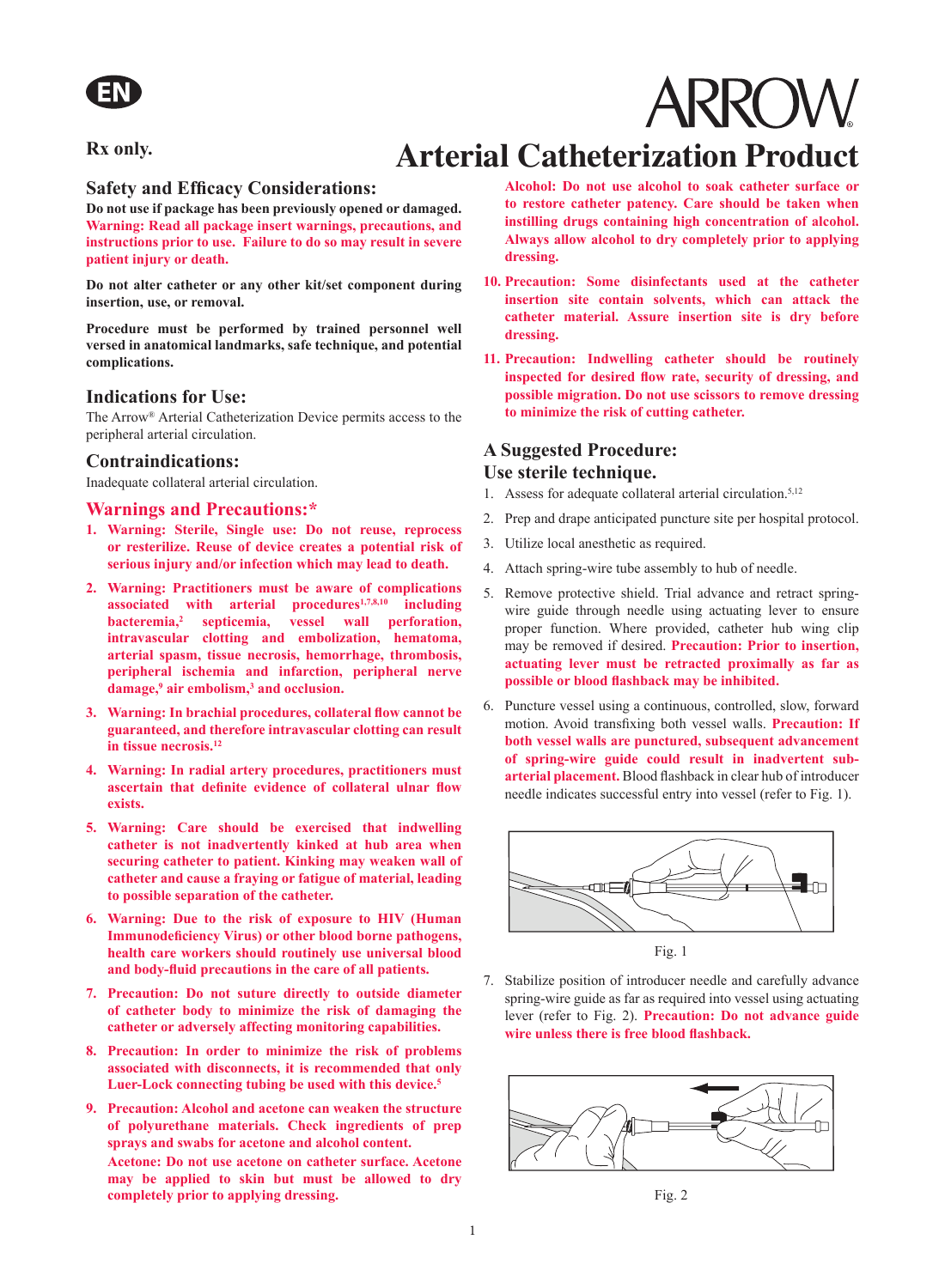When reference mark on clear feed tube coincides with edge of internal cylinder of actuating lever tip of spring-wire guide is located at needle tip. **Precaution: If resistance is encountered while advancing spring-wire guide do not force feed. Warning: Do not retract spring-wire guide against edge of needle while in vessel to minimize the risk of spring-wire guide damage.** If resistance is encountered during spring-wire guide advancement withdraw entire unit and attempt new puncture.

- 8. Advance entire placement device a maximum of 1 to 2 mm further into vessel.
- 9. Firmly hold introducer needle hub in position and advance catheter forward, with a slight rotating motion, over springwire guide into vessel (refer to Fig. 3).



- 10. Hold catheter in place and remove spring-wire guide assembly. Pulsatile blood flow indicates positive arterial placement. **Precaution: Do not reinsert needle into catheter to minimize risk of catheter damage.**
- 11. Attach desired stopcock, injection cap or connecting tubing to catheter hub. Secure catheter to patient in preferred manner using suture wings, suture groove or wing clip, where provided. **Warning: Care should be exercised that indwelling catheter is not inadvertently kinked at hub area when securing catheter to patient. Kinking may weaken wall of catheter and cause a fraying or fatigue of material, leading to possible separation of the catheter. Precaution: Do not suture directly to outside diameter of catheter body to minimize the risk of damaging the catheter or adversely affecting monitoring capabilities.** Dress according to hospital protocol.

#### **Catheter Removal Procedure:**

- 1. Remove dressing. **Precaution: To minimize the risk of cutting catheter do not use scissors to remove dressing.**
- 2. **Warning: Exposure of arterial circulation to atmospheric pressure may result in entry of air into circulation.** Remove suture(s). Be careful not to cut catheter. Remove catheter slowly, pulling it parallel to skin. As catheter exits site, apply pressure with a dressing until hemostasis occurs. Apply light pressure dressing to site.
- 3. Upon removal of catheter, inspect it to make sure that entire length has been withdrawn.
- 4. Document removal procedure.

#### **References:**

- 1. Abadir AR, Ung KA. Complications of radial artery cannulation. *Anesthesiology Rev.* 1980;7: 11-16.
- 2. Band JD, Maki DG. Infections caused by arterial catheters used for hemodynamic monitoring. *Am J Med.* 1979;67:735- 741.
- 3. Chang C, Dughi J, Shitabata P, Johnson G, Coel M, McNamara JJ. Air embolism and the radial arterial line. *Crit Care Med.*  1988;16:141-143.
- 4. Clark CA, Harman EM. Hemodynamic monitoring: arterial catheters. In: Taylor RW, Civetta JM, Dirby RR, eds. *Techniques and Procedures in Critical Care.* Philadelphia, PA: JB Lippincott; 1990:218-230.
- 5. Daily EK, Schroeder JS. *Techniques in Bedside Hemodynamic Monitoring.* 5th ed. St. Louis, MO: Mosby; 1994:71-77.
- 6. Falk PS, Scuderi PE, Sherertz RJ, Motsinger SM. Infected radial artery pseudoaneurysms occurring after percutaneous cannulation. *Chest.* 1992;101: 490-495.
- 7. Kaye W. Invasive monitoring techniques: arterial cannulation, bedside pulmonary artery catheterization, and arterial puncture. *Heart Lung.* 1983;12:395-427.
- 8. Kaye WE, Dubin HG. Vascular cannulation. In: Taylor RW, Civetta JM, Dirby RR, eds. *Techniques and Procedures in Critical Care.* Philadelphia, PA: JB Lippincott; 1990:204-208.
- 9. Marshall G, Edelstein G, Hirshman CA. Median nerve compression following radial arterial puncture. *Anesth Analg.*  1980;59:953-954.
- 10. Puri VK, Carlson RW, Bander JJ, Weil MH. Complications of vascular catheterization in the critically ill. *Crit Care Med.*  1980;8:495-499.
- 11. Norwood SH, Cormier B, McMahon NG, Moss A, Moore V. Prospective study of catheter-related infection during prolonged arterial catheterization. *Crit Care Med.*  1988;16:836-839.
- 12. Venus B, Satish P. Vascular Cannulation. In: Civetta JM, Taylor RW, Kirby RR, eds. *Critical Care.* 3rd ed. Philadelphia, PA: Lippincott-Raven Publishers; 1997:539-542.

Arrow International LLC recommends that the user be acquainted with the reference literature.

\* If you have any questions or would like additional reference information, please contact Arrow International LLC.

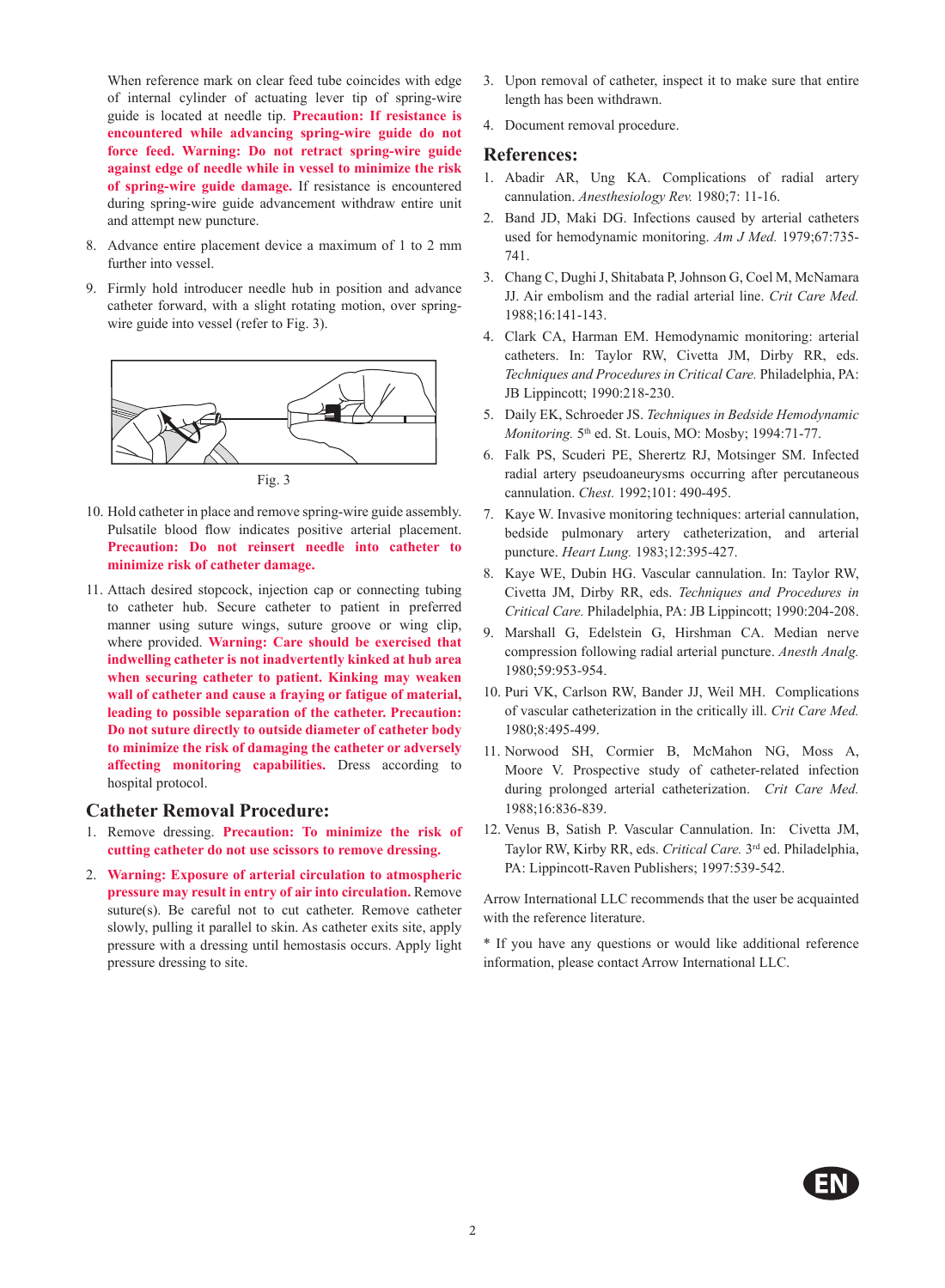

## **Výrobek určený k arteriální katetrizaci**

#### **Bezpečnostní a výkonnostní aspekty:**

**Nepoužívejte, pokud bylo dodané balení otevřeno či poškozeno. Varování: Před použitím prostudujte veškerá varování, upozornění a pokyny v příbalových informacích. Opomenutí tohoto kroku může mít za následek těžké poškození či smrt pacienta.** 

**Katetr ani žádnou součást kitu či soupravy během zavádění, použití či vytahování neupravujte.** 

**Zákrok musí být prováděn vyškoleným personálem znalým anatomie, bezpečných metod a možných komplikací.** 

#### **Použití:**

Zařízení Arrow k arteriální katetrizaci zajišt'uje přístup do periferního arteriálního oběhu.

#### **Kontraindikace:**

Inadekvátní kolaterální arteriální oběh.

#### **Upozornění:\***

- **1. Varování: Sterilní, na jednorázové použití. Nepoužívejte opakovaně, nerenovujte ani neresterilizujte. Při opakovaném použití prostředku může dojít k vážnému poranění a/nebo k infekci, které mohou způsobit smrt.**
- **2. Varování: Lékař si musí být vědom možných komplikací spojených s arteriálními zákroky,1,7,8,10 jimiž jsou mimo jiné bakterémie,2 septikémie, perforace cévní stěny, srážení krve a embolizace v cévách, hematom, arteriální spazmus, tkáňová nekróza, krvácení, trombóza, periferní ischemie a infarkt, poškození periferních nervů,9 vzduchová embolie<sup>3</sup> a okluze.**
- **3. Varování: U brachiálních metod nelze zaručit kolaterální průtok a intravaskulární srážení krve může proto vyústit ve tkáňovou nekrózu.<sup>12</sup>**
- **4. Varování: Při vstupu přes arteria radialis se lékař musí ujistit o funkčním kolaterálním průtoku v a. ulnaris.**
- **5. Varování: Dbejte, aby dlouhodobě zavedený katetr nebyl při fixaci k pacientovi náhodně překroucen v oblasti svého ústí. Překroucení může oslabit stěnu katetru a způsobit roztřepení či únavu materiálu a následně separaci katetru.**
- **6. Varování: Vzhledem k riziku expozice HIV či jiným patogenům přenášeným krví je vhodné, aby zdravotnický personál rutinně dodržoval obecná ochranná opatření vhodná při práci s krví a s tělními tekutinami.**
- **7. Upozornění: Steh neaplikujte těsně kolem katetru, aby nedošlo k jeho poškození a k nežádoucímu ovlivnění monitorovacích funkcí.**
- **8. Upozornění: K eliminaci možných potíží spojených s rozpojením částí systému doporučujeme s tímto zařízením používat pouze hadičky opatřené kónusy Luer-Lock.<sup>5</sup>**
- **9. Upozornění: Alkohol a aceton mohou oslabit strukturu polyuretanových materiálů. Zkontrolujte, zda spreje a tampóny použité k přípravě místa zavedení neobsahují aceton a alkohol.**

**Aceton: Neaplikujte aceton na povrch katetru. Aceton lze aplikovat na pokožku, je však nutno jej nechat před překrytím obvazem zcela zaschnout.** 

**Alkohol: Nepoužívejte alkohol k namáčení povrchu katetru ani k obnovení jeho průchodnosti. Postupujte opatrně při aplikaci látek s vysokou koncentrací alkoholu. Před aplikací krytí nechte vždy alkohol zcela zaschnout.** 

- **10. Upozornění: Některé dezinfekční látky aplikované na místo zavedení katetru obsahují rozpouštědla, která mohou narušit materiál katetru. Před aplikací krytí zajistěte, aby bylo místo zavedení suché.**
- **11. Upozornění: Dlouhodobě zavedený katetr pravidelně kontrolujte, zda má potřebný průtok, zda je krytí na svém místě a zda nedošlo k migraci katetru. K odstranění krycího materiálu nepoužívejte nůžky, aby nedošlo k náhodnému přestřižení katetru.**

#### **Doporučený postup: Pracujte sterilně.**

- 1. Zkontrolujte přiměřenost kolaterálního arteriálního oběhu.5,12
- 2. Předpokládané místo vpichu připravte a zarouškujte podle protokolu nemocnice.
- 3. Podle potřeby použijte lokální anestezii.
- 4. Připojte pružinový drát s hadičkou ke kónusu jehly.
- 5. Sejměte ochranný návlek. Zkusmo prostrčte vodicí drát jehlou a zase jej vytáhněte. Správnou funkci přitom zajistěte použitím ovládací páčky. Pokud je součástí systému křídlová klema na ústí katetru, můžete ji odstranit. **Upozornění: Před zavedením katetru zasuňte ovládací páčku proximálně na doraz, abyste nezablokovali zpětný tok krve.**
- 6. Nabodněte cévu plynulým, kontrolovaným, pomalým pohybem vpřed. Zamezte protětí druhé cévní stěny. **Upozornění: Pokud dojde k punkci obou cévních stěn, mohlo by při následném zavádění vodicího drátu dojít k jeho zavedení mimo arterii.** Přítomnost krve v průhledném kónusu zaváděcí jehly znamená úspěšný vstup do cévy (viz obr. 1).
- 7. Stabilizujte polohu zaváděcí jehly a pečlivě zavádějte vodicí drát pomocí ovládací páčky do cévy tak daleko, jak je potřeba (viz obr. 2). **Upozornění: Nezavádějte vodicí drát, pokud nedojde k volnému zpětnému toku krve.**

Jakmile se referenční značka na průhledné přívodní hadičce octne na úrovni vnitřního válce ovládací páčky, hrot vodicího drátu dosáhl hrotu jehly. **Upozornění: Pokud při zavádění vodicí drátu narazíte na odpor, nezavádějte jej silou. Varování: Je-li vodicí drát jednou v cévě, nezatahujte jej zpět proti ostří hrotu jehly, aby nedošlo k jeho poškození.**  Pokud při zavádění vodicího drátu narazíte na odpor, celý systém vyjměte a proveďte novou punkci.

- 8. Celé zařízení zaveďte maximálně 1 až 2 mm dále do cévy.
- 9. Pevně držte kónus zaváděcí jehly na místě a zavádějte katetr lehkým otáčením přes vodicí drát do cévy (viz obr. 3).
- 10. Přidržte katetr na místě a vyjměte vodicí drát s příslušenstvím. Pulzující krevní průtok znamená úspěšné zavedení do tepny. **Upozornění: Nezavádějte jehlu do katetru znovu, aby nedošlo k jeho poškození.**
- 11. K ústí katetru připojte příslušný uzavírací kohout, injekční čepičku či spojovací hadičku. Fixujte katetr k pacientovi zvoleným způsobem, tj. pomocí fixačních křidélek, suturové drážky či křídlové klemy (jsou-li součástí soupravy). **Varování: Dbejte, aby dlouhodobě zavedený katetr nebyl**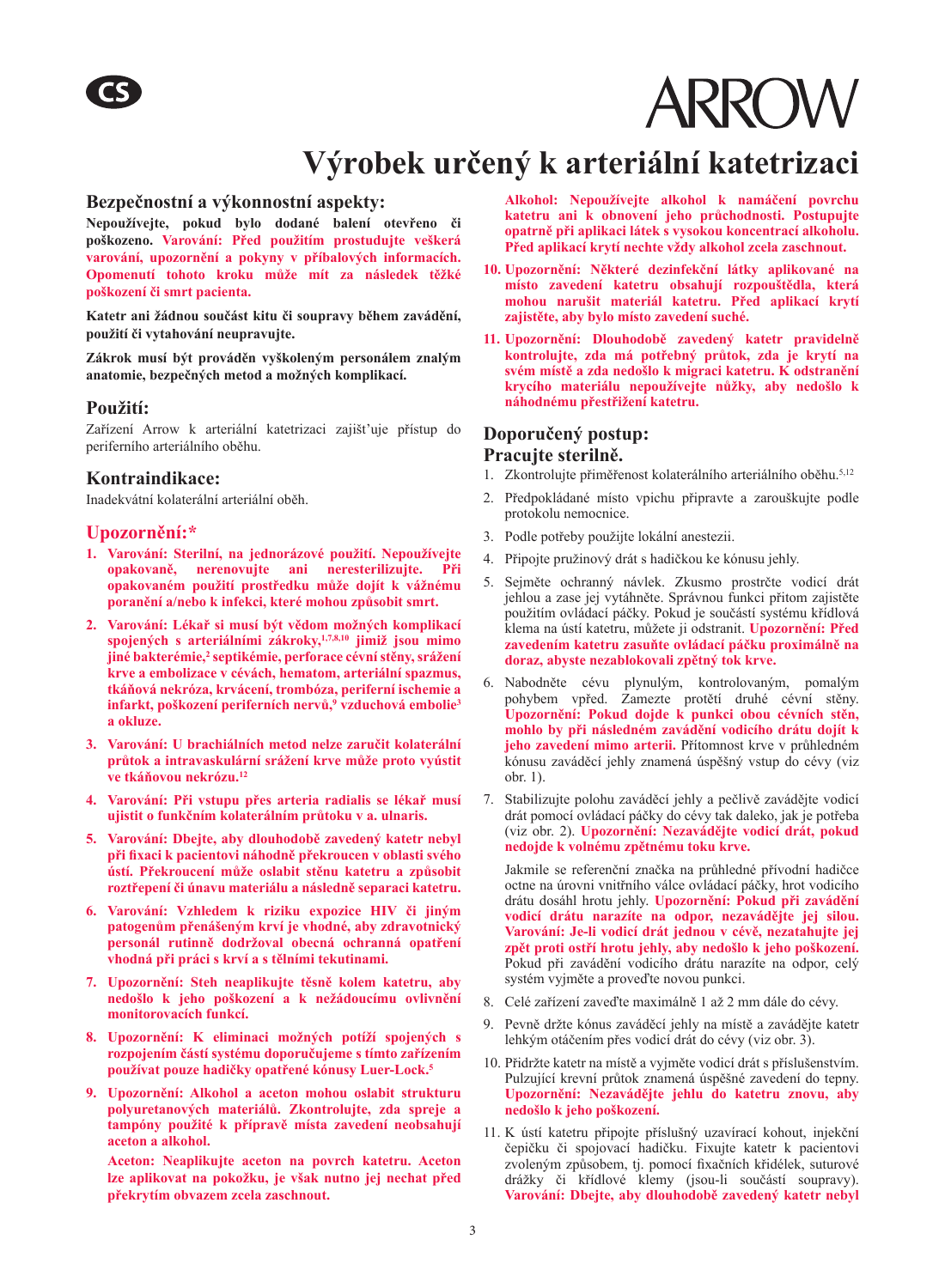**při fixaci k pacientovi náhodně překroucen v oblasti svého ústí. Překroucení může oslabit stěnu katetru a způsobit roztřepení či únavu materiálu a následně separaci katetru. Upozornění: Steh neaplikujte těsně kolem katetru, aby nedošlo k jeho poškození a k nežádoucímu ovlivnění monitorovacích funkcí.** Obvažte podle protokolu nemocnice.

#### **Odstranění katetru:**

- 1. Sejměte krytí. **Upozornění: K odstranění krycího materiálu nepoužívejte nůžky – minimalizujete tak riziko nastřižení katetru.**
- 2. **Varování: Pokud je arteriální oběh vystaven atmosférickému tlaku, může dojít k proniknutí vzduchu**

**do krevního oběhu.** Odstraňte stehy. Pozor, at' katetr neproříznete. Vytáhněte pomalu katetr; táhněte paralelně s pokožkou. Jakmile katetr opustí místo vstupu, přitlačte přes obvaz na vpich, dokud nedojde k zástavě krvácení. Na místo přiložte lehké tlakové krytí.

- 3. Po odstranění katetru zkontrolujte, zda jste jej vyjmuli v celé délce.
- 4. Postup při odstranění zdokumentujte.

Firma Arrow International LLC doporučuje uživatelům seznámit se s referenční literaturou.

\*S jakýmikoli dotazy či požadavkem na další referenční informace se obracejte na firmu Arrow International LLC.

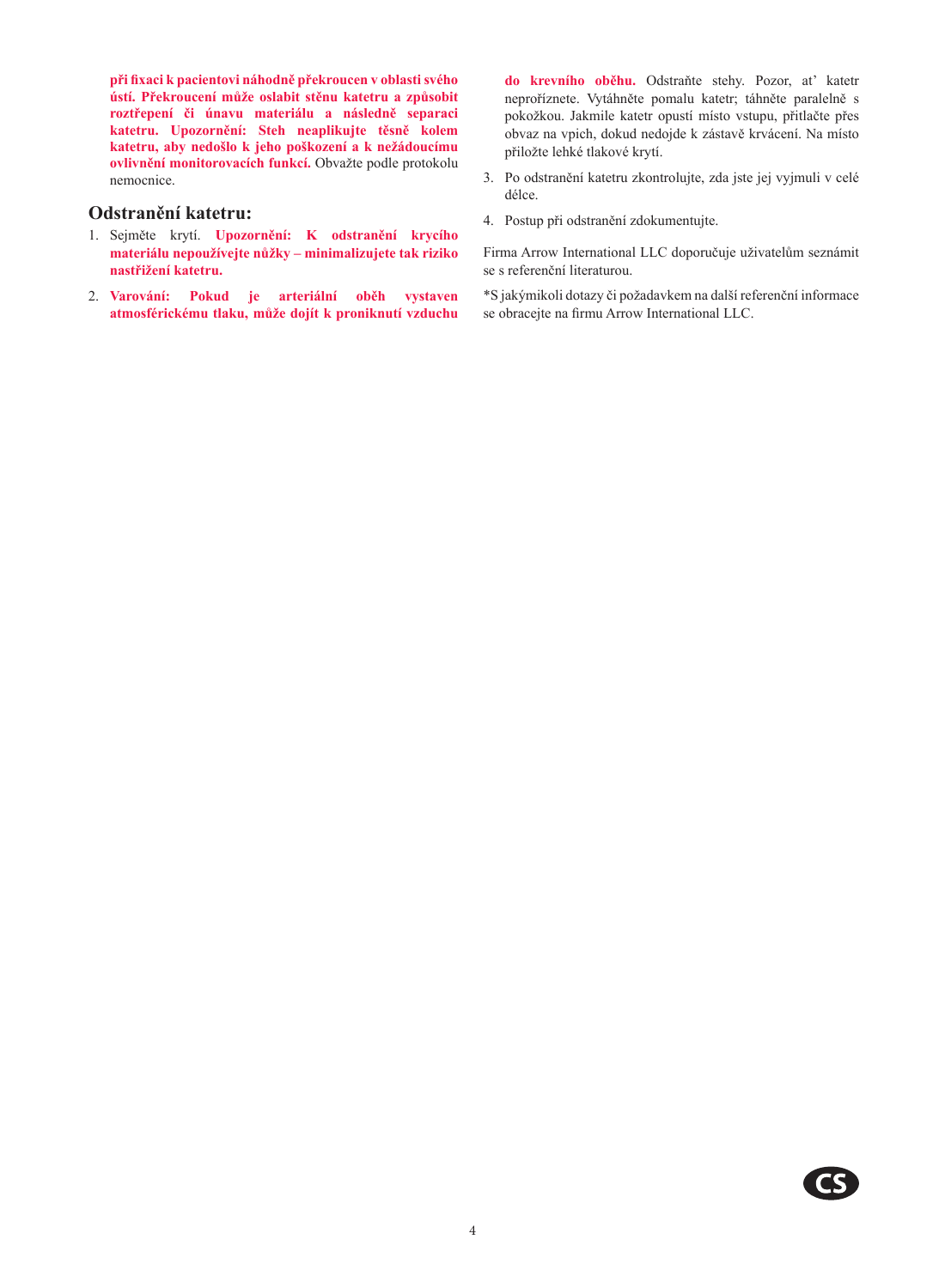### **Arterielt kateteriseringsprodukt**

#### **Overvejelser vedrørende**

#### **sikkerhed og effektivitet:**

**Må ikke anvendes, hvis pakken har været åbnet tidligere, eller den er beskadiget. Advarsel: Læs alle advarsler, forholdsregler og instruktioner i indlægssedlen inden brug. Forsømmelse på dette punkt kan resultere i alvorlig patientskade eller død.** 

**Katetret eller nogen anden del af kittet/sættet må ikke ændres under indføring, anvendelse eller fjernelse.** 

**Proceduren skal udføres af uddannet personale, der er fortrolig med anatomiske kendetegn, sikker teknik og potentielle komplikationer.** 

#### **Indikationer:**

Arrows arteriel kateteriseringsanordning tillader adgang til det perifere arterielle kredsløb.

#### **Kontraindikationer:**

Utilstrækkeligt kollateralt arterielt kredsløb.

#### **Advarsler og forholdsregler:\***

- **1. Advarsel: Steril, til engangsbrug: Må ikke genbruges, efterbehandles eller resteriliseres. Genbrug af produktet skaber en mulig risiko for alvorlig personskade og/eller infektion, som kan føre til dødsfald.**
- **2. Advarsel: Læger skal være klar over de komplikationer, der er associeret med arterielle procedurer,1,7,8,10 inklusiv bakteriæmi,<sup>2</sup> septikæmi, perforation af karvæg, intravaskulær koageldannelse og embolisering, hæmatomer, arteriel spasme, vævsnekrose, hæmoragi, trombose, periferiskæmi og infarkt, perifer nerveskade,<sup>9</sup> luftemboli,3 og okklusion.**
- **3. Advarsel: I brachialprocedurer kan kollateralt flow ikke garanteres, og intravaskulær koageldannelse kan derfor resultere i vævsnekrose.<sup>12</sup>**
- **4. Advarsel: I radialarterieprocedurer skal læger sikre sig, at der er endeligt evidens for kollateralt flow i ulnaområdet.**
- **5. Advarsel: Pas på, at det indlagte kateter ikke slår knæk utilsigtet ved muffeområdet, når katetret fikseres på patienten. Knæk kan svække katetervæggen og medføre, at materialet flosser eller slides, hvilket kan føre til mulig adskillelse af katetret.**
- **6. Advarsel: På grund af risikoen for eksponering for HIV (Human immundefekt virus) eller andre blodoverførte patogener, bør personale i sundhedsindustrien rutinemæssigt bruge universelle forholdsregler vedrørende blod og legemsvæsker ved plejen af alle patienter.**
- **7. Forholdsregel: Sy ikke direkte til selve katetrets udvendige diameter for at mindske risikoen for at beskadige katetret eller påvirke monitoreringsevnerne i negativ retning.**
- **8. Forholdsregel: Med henblik på at mindske risikoen for problemer i forbindelse med frakoblinger, tilrådes det kun at anvende Luer-Lock forbindelsesslanger med denne anordning.<sup>5</sup>**

**9. Forholdsregel: Sprit og acetone kan svække strukturen i materialer af polyuretan. Kontrollér om ingredienserne i klargøringssprays og vatpinde indeholder acetone og sprit. Acetone: Brug ikke acetone på katetrets overflade. Acetone kan påføres huden, men skal have lov at tørre fuldstændigt, inden forbindingen anlægges.** 

**Sprit: Brug ikke sprit til at lægge katetrets overflade i blød, eller til at genoprette katetrets åbenhed. Der skal udvises forsigtighed ved instillering af lægemidler, der indeholder en høj koncentration af sprit. Lad altid spritten tørre fuldstændigt, inden forbindingen anlægges.** 

- **10. Forholdsregel: Nogle desinfektionsmidler, der anvendes ved kateterindføringsstedet, indeholder opløsningsmidler, der kan ætse katetermaterialet. Sørg for, at indføringsstedet er tørt, inden forbindingen anlægges.**
- **11. Forholdsregel: Et indlagt kateter bør inspiceres rutinemæssigt for at sikre den ønskede flowhastighed, forbindingens sikkerhed og mulig migration. Brug ikke saks til at fjerne forbindingen for at mindske risikoen for at klippe i katetret.**

#### **Forslag til procedure: Brug steril teknik.**

- 1. Vurdér for adækvat kollateralt arterielt kredsløb.<sup>5,12</sup>
- 2. Klargør og afdæk det forventede indstikssted i overensstemmelse med hospitalets protokol.
- 3. Brug lokalanæstesi efter behov.
- 4. Sæt slangesamling med guidewire på kanylens muffe.
- 5. Fjern beskyttelsesskjoldet. Før guidewiren forsøgsvis frem og tilbage gennem kanylen ved hjælp af aktiveringsgrebet for at sikre, at den fungerer korrekt. I de tilfælde, hvor en vingeclips til katetermuffen medfølger, kan denne fjernes, hvis det ønskes. **Forholdsregel: Inden indføring skal aktiveringsgrebet trækkes tilbage proksimalt så langt som muligt, ellers kan tilbageløb af blod hæmmes.**
- 6. Punktér karret med en kontinuerlig, kontrolleret, langsom og fremadgående bevægelse. Undgå at gennemstikke begge karvægge. **Forholdsregel: Hvis begge karvægge punkteres, kan efterfølgende fremføring af guidewiren resultere i utilsigtet subarteriel anlæggelse.** Tilbageløb af blod i introducerkanylens klare muffe angiver vellykket adgang til karret (se Fig. 1).
- 7. Stabilisér introducerkanylens position og før forsigtigt guidewiren frem så langt som nødvendigt ind i karret ved hjælp af aktiveringsgrebet (se Fig. 2). **Forholdsregel: Før ikke guidewiren frem, medmindre der er frit tilbageløb af blod.**

Når referencemærket på det klare tilførselsrør falder sammen med kanten af aktiveringsgrebets interne cylinder, befinder guidewirespidsen sig ved kanylespidsen. **Forholdsregel: Hvis der mødes modstand under fremføring af guidewiren, må den ikke tvinges. Advarsel: Træk ikke guidewiren tilbage mod kanten af kanylen, mens den er i karret, for at mindske risikoen for at guidewiren bliver beskadiget.** Hvis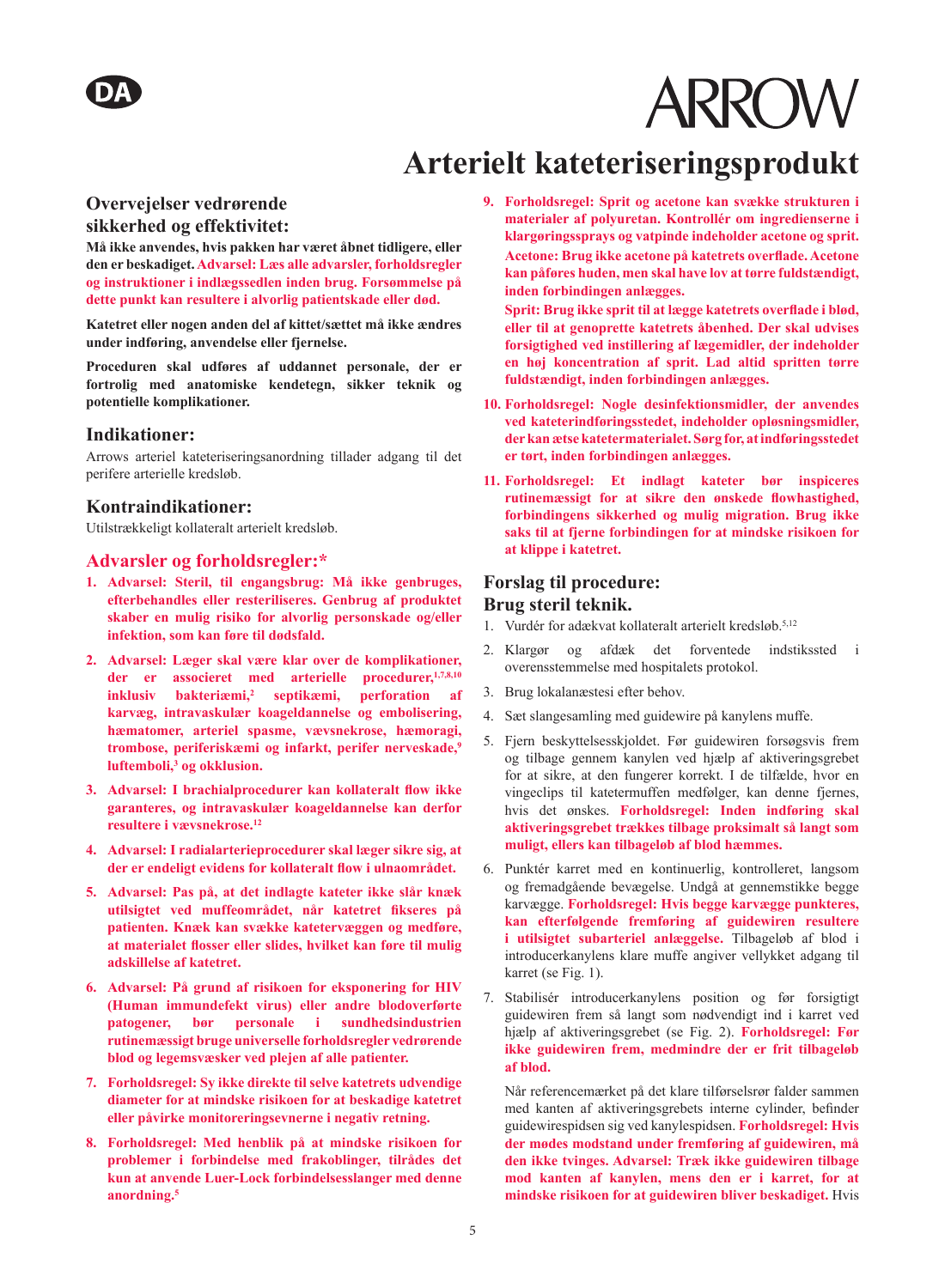der mødes modstand under fremføring af guidewiren, skal hele enheden trækkes tilbage, og en ny punktur forsøges.

- 8. Før hele anlæggelsesanordningen højst 1 til 2 mm videre ind i karret.
- 9. Hold introducerkanylens muffe i position med fast hånd og før katetret fremad med en let drejende bevægelse, over guidewiren og ind i karret (se Fig. 3).
- 10. Hold katetret på plads og fjern guidewiresamlingen. Pulserende blodflow angiver positiv arteriel anlæggelse. **Forholdsregel: Kanylen må ikke genindføres i katetret for at mindske risikoen for beskadigelse af katetret.**
- 11. Sæt den ønskede stophane, injektionsstuds eller forbindelsesslange på katetermuffen. Fikser katetret på patienten med den foretrukne metode ved hjælp af suturvinger, suturrille eller vingeclips, hvor disse medfølger. **Advarsel: Pas på, at det indlagte kateter ikke slår knæk utilsigtet ved muffeområdet, når katetret fikseres på patienten. Knæk kan svække katetervæggen og medføre, at materialet flosser eller slides, hvilket kan føre til mulig adskillelse af katetret. Forholdsregel: Sy ikke direkte til selve katetrets udvendige diameter for at mindske risikoen for at beskadige katetret eller påvirke monitoreringsevnerne**

**i negativ retning.** Anlæg forbinding i overensstemmelse med hospitalets protokol.

#### **Procedure for fjernelse af katetret:**

- 1. Fjern forbindingen. **Forholdsregel: For at mindske risikoen for at klippe katetret, må der ikke bruges saks til at fjerne forbindingen.**
- 2. **Advarsel: Eksponering af det arterielle kredsløb for atmosfærisk tryk kan resultere i, at luft trænger ind i kredsløbet.** Fjern suturen(erne). Pas på ikke at klippe i katetret. Fjern langsomt katetret, idet det trækkes parallelt med huden. Efterhånden som katetret går ud af feltet, lægges der tryk med en forbinding, indtil der opnås hæmostase. Læg en let trykforbinding på feltet.
- 3. Når katetret er fjernet, skal man se katetret efter for at sikre, at hele længden er blevet trukket ud.
- 4. Dokumentér fjernelsesproceduren.

Arrow International LLC anbefaler, at brugeren gør sig bekendt med referencelitteraturen.

\*Hvis De har spørgsmål eller ønsker yderligere referenceinformation, bedes De kontakte Arrow International LLC.

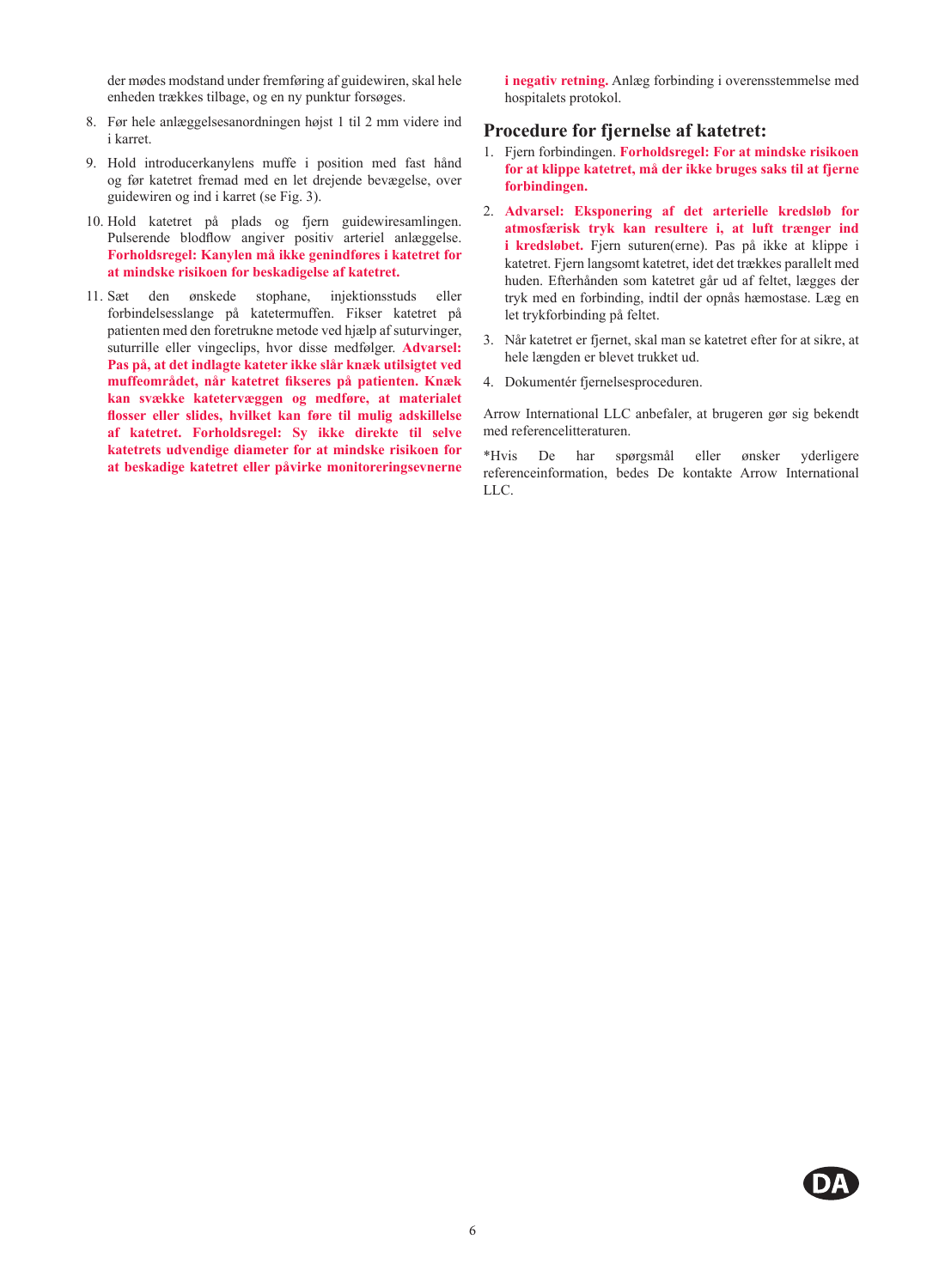# **ARROW Product voor arteriële katheterisatie**

#### **Overwegingen t. a. v. veiligheid en doeltreffendheid:**

**Niet gebruiken als de verpakking al eerder geopend is of beschadigd is. Waarschuwing: Lees voorafgaand aan gebruik alle in de bijsluiter genoemde waarschuwingen, voorzorgsmaatregelen en instructies. Dit nalaten kan ernstig letsel of overlijden van de patiënt tot gevolg hebben.** 

**Wijzig de katheter of enig ander onderdeel van de kit/set niet bij het inbrengen, gebruiken of verwijderen ervan.** 

**De procedure moet worden uitgevoerd door opgeleid personeel met ervaring in de anatomische oriëntatiepunten, veilige technieken en mogelijke complicaties.** 

#### **Indicaties voor gebruik:**

De Arrow arteriële katheter verschaft toegang tot de perifere arteriële circulatie.

#### **Contra-indicaties:**

Ontoereikende collaterale arteriële circulatie.

#### **Waarschuwingen en voorzorgsmaatregelen:\***

- **1. Waarschuwing: Steriel, voor eenmalig gebruik: niet opnieuw gebruiken, opnieuw verwerken of opnieuw steriliseren. Het hulpmiddel opnieuw gebruiken levert risico van ernstig letsel en/of infectie die tot overlijden kunnen leiden.**
- **2. Waarschuwing: De behandelende arts dient zich bewust te zijn van de met arteriële procedures verbonden complicaties1,7,8,10 met inbegrip van bacteriëmie,<sup>2</sup> septikemie, vaatwandperforatie, intravasculaire stolling en embolisatie, hematoom, arterieel spasme, weefselnecrose, hemorragie, trombose, perifere ischemie en infarct, perifeer zenuwletsel,9 luchtembolie3 en occlusie.**
- **3. Waarschuwing: Bij brachiale procedures kan collaterale flow niet worden gegarandeerd en bijgevolg kunnen intravasculaire stolsels tot weefselnecrose leiden.<sup>12</sup>**
- **4. Waarschuwing: Bij procedures van de a. radialis moet de behandelende arts zich ervan vergewissen dat er duidelijk bewijs is van collaterale ulnaire flow.**
- **5. Waarschuwing: Men dient er zorg voor te dragen dat de verblijfskatheter niet per ongeluk bij het aansluitstuk wordt geknikt wanneer de katheter aan de patiënt wordt bevestigd. Knikken kunnen de katheterwand verzwakken en uitrafelen of moeheid van het materiaal veroorzaken, wat tot mogelijke breuk van de katheter kan leiden.**
- **6. Waarschuwing: Wegens het risico van blootstelling aan HIV (humaan immunodeficiëntievirus) of andere in het bloed aanwezige pathogenen moeten de zorgverleners de standaard universele voorzorgen voor bloed en lichaamsvloeistoffen in acht nemen bij de verzorging van alle patiënten.**
- **7. Voorzorg: Hecht niet rechtstreeks aan het buitenoppervlak van het katheterlichaam teneinde het risico op beschadiging van de katheter tot een minimum te beperken**

**en om te voorkomen dat de bewakingscapaciteiten worden aangetast.** 

- **8. Voorzorg: Om het risico op problemen verbonden met loskoppeling tot een minimum te beperken verdient het aanbeveling uitsluitend verbindingsslangen met een Luer-Lock bij dit instrument te gebruiken.<sup>5</sup>**
- **9. Voorzorg: Alcohol en aceton kunnen de structuur van polyurethaan verzwakken. Controleer de ingrediënten van de preparatiesprays en -watten op aanwezigheid van aceton en alcohol.** 
	- **Aceton: Gebruik geen aceton op het katheteroppervlak. Aceton mag op de huid worden aangebracht maar men moet de huid volledig laten drogen alvorens het verband aan te brengen.**
	- **Alcohol: Gebruik geen alcohol om het katheteroppervlak te laten weken of om de doorgankelijkheid van de katheter te herstellen. Men dient voorzichtig tewerk te gaan bij het infunderen van medicatie met een hoog alcoholgehalte. Laat de alcohol steeds volledig opdrogen alvorens het verband aan te brengen.**
- **10. Voorzorg: Sommige bij de katheterinbrengplaats gebruikte desinfectantia bevatten oplosmiddelen die het kathetermateriaal kunnen aantasten. Zorg dat de inbrengplaats droog is alvorens het verband aan te brengen.**
- **11. Voorzorg: Verblijfskatheters dienen periodiek te worden onderzocht op de gewenste flowsnelheid, goede plaatsing van het verband en mogelijke migratie. Gebruik nooit een schaar om het verband te verwijderen om het risico van inknippen in de katheter tot een minimum te beperken.**

#### **Een aanbevolen procedure: Gebruik een steriele techniek.**

- 1. Ga na of er een toereikende collaterale arteriële circulatie is.<sup>5,12</sup>
- 2. Prepareer de geplande punctieplaats en dek deze af met doeken conform het protocol van het ziekenhuis.
- 3. Gebruik een plaatselijk verdovingsmiddel naar behoefte.
- 4. Bevestig de voerdraadassemblage aan het aansluitstuk van de naald.
- 5. Verwijder het beschermschild. Controleer of het instrument goed werkt door met de activeringshendel de voerdraad door de naald op te voeren en terug te trekken. Wanneer meegeleverd, mag de vleugelclip van het katheteraansluitstuk desgewenst worden verwijderd. **Voorzorg: Vóór het inbrengen moet de activeringshendel zo ver mogelijk proximaal worden teruggetrokken, anders wordt het terugstromen van bloed mogelijk verhinderd.**
- 6. Prik het vat aan met een constante, beheerste, trage, voorwaartse beweging. Let op dat u niet beide vaatwanden doorboort. **Voorzorg: Als beide vaatwanden worden doorboord kan het erop volgende opvoeren van de voerdraad leiden tot onverhoopte subarteriële plaatsing.** Het terugstromen van bloed in het doorzichtige aansluitstuk van de inbrengnaald duidt erop dat goede toegang tot het vat verkregen is (zie Fig. 1).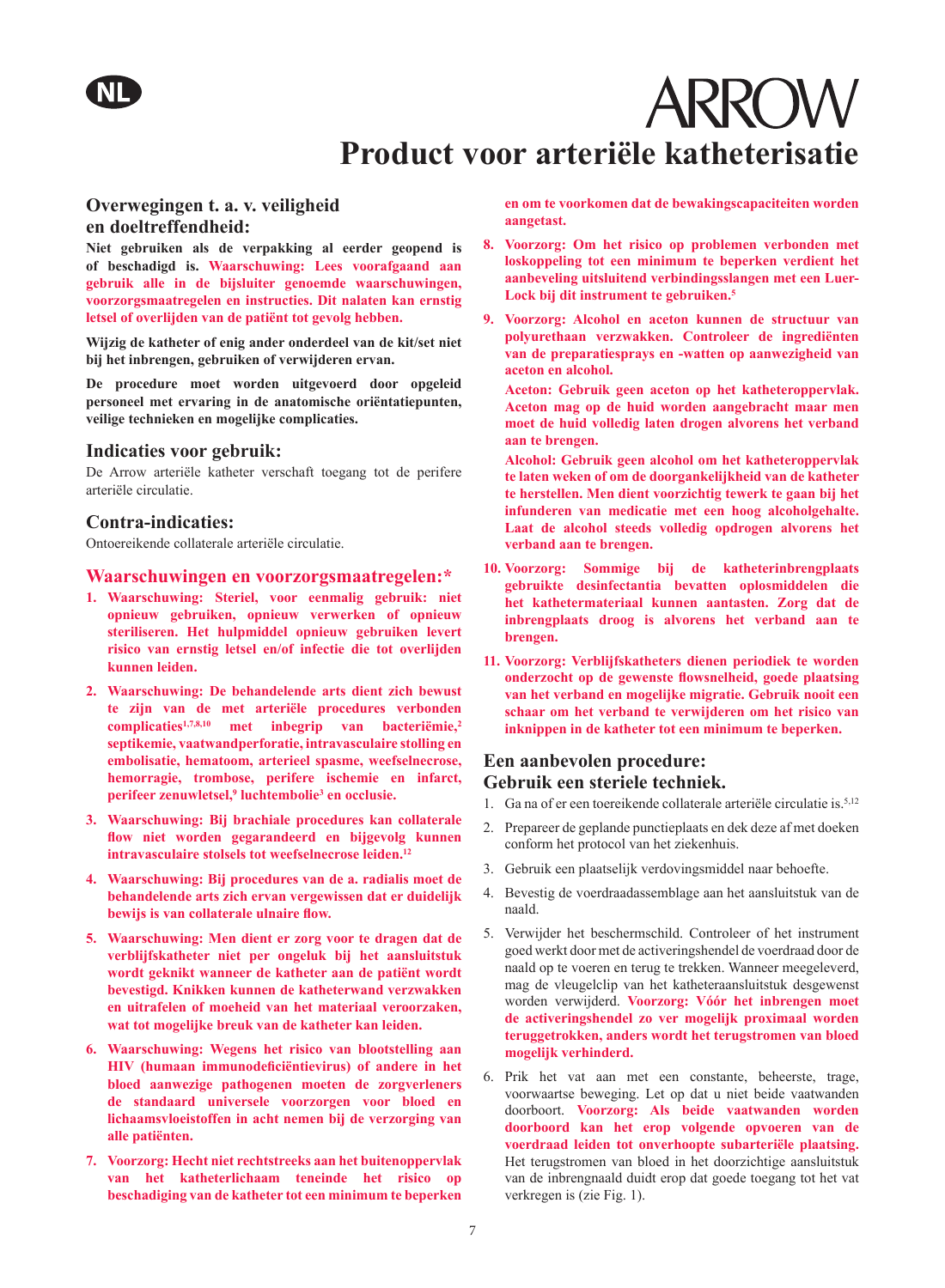7. Stabiliseer de plaats van de inbrengnaald en voer de voerdraad met behulp van de activeringshendel voorzichtig zo ver als nodig in het vat op (zie Fig. 2). **Voorzorg: Schuif de voerdraad niet op als er geen terugstroom van bloed wordt gezien.** 

De tip van de voerdraad bevindt zich bij de naaldtip wanneer het referentiemerkteken op de doorzichtige toevoerbuis bij de rand van de inwendige cilinder van de activeringshendel ligt. **Voorzorg: Als u weerstand voelt bij het opvoeren van de voerdraad mag u deze niet geforceerd verder opvoeren. Waarschuwing: Trek de voerdraad niet tegen de naaldrand terug terwijl deze zich in het vat bevindt teneinde het risico op beschadiging van de voerdraad tot een minimum te beperken.** Als u bij het opvoeren van de voerdraad weerstand voelt, moet u de gehele eenheid terugtrekken en opnieuw puncteren.

- 8. Voer het gehele plaatsingsinstrument maximaal 1 tot 2 mm verder in het vat op.
- 9. Houd het aansluitstuk van de inbrengnaald stevig op zijn plaats en schuif de katheter met een licht draaiende beweging over de voerdraad voorwaarts het vat in (zie Fig. 3).
- 10. Houd de katheter op zijn plaats en verwijder de voerdraadassemblage. Pulserende bloedflow duidt op een juiste arteriële plaatsing. **Voorzorg: Steek de naald niet opnieuw in de katheter om het risico op katheterbeschadiging tot een minimum te beperken.**
- 11. Bevestig de gewenste afsluitkraan, het injectiedopje of de aansluitslang aan het katheteraansluitstuk. Fixeer de katheter aan de patiënt volgens de methode die uw voorkeur geniet met behulp van de hechtvleugels, de hechtgroef of de vleugelclip, indien meegeleverd. **Waarschuwing: Men dient er zorg voor te dragen dat de verblijfskatheter niet per ongeluk bij het aansluitstuk wordt geknikt wanneer de katheter**

**aan de patiënt wordt bevestigd. Knikken kunnen de katheterwand verzwakken en uitrafelen of moeheid van het materiaal veroorzaken, wat tot mogelijke breuk van de katheter kan leiden. Voorzorg: Hecht niet rechtstreeks aan het buitenoppervlak van het katheterlichaam teneinde het risico op beschadiging van de katheter tot een minimum te beperken en om te voorkomen dat de bewakingscapaciteiten worden aangetast.** Breng verband aan conform het protocol van het ziekenhuis.

#### **Procedure voor het verwijderen**

#### **van de katheter:**

- 1. Verwijder het verband. **Voorzorg: Gebruik nooit een schaar om het verband te verwijderen om het risico van inknippen in de katheter tot een minimum te beperken.**
- 2. **Waarschuwing: Blootstelling van de arteriële circulatie aan atmosferische druk kan leiden tot luchttoetreding in de circulatie.** Verwijder de hechting(en). Wees voorzichtig dat u niet in de katheter knipt. Verwijder de katheter langzaam door deze evenwijdig aan de huid naar buiten te trekken. Wanneer de katheter uit de inbrengplaats komt, oefent u met een verband druk uit totdat hemostase tot stand is gebracht. Breng een licht drukverband op de inbrengplaats aan.
- 3. Na het verwijderen van de katheter moet u deze inspecteren om er zeker van te zijn dat de katheter over de gehele lengte verwijderd is.
- 4. Noteer de verwijderingsprocedure.

Arrow International LLC beveelt aan dat de gebruiker vertrouwd is met de referentieliteratuur.

\*Neem contact op met Arrow International LLC als u vragen hebt of nadere referentie-informatie wenst.

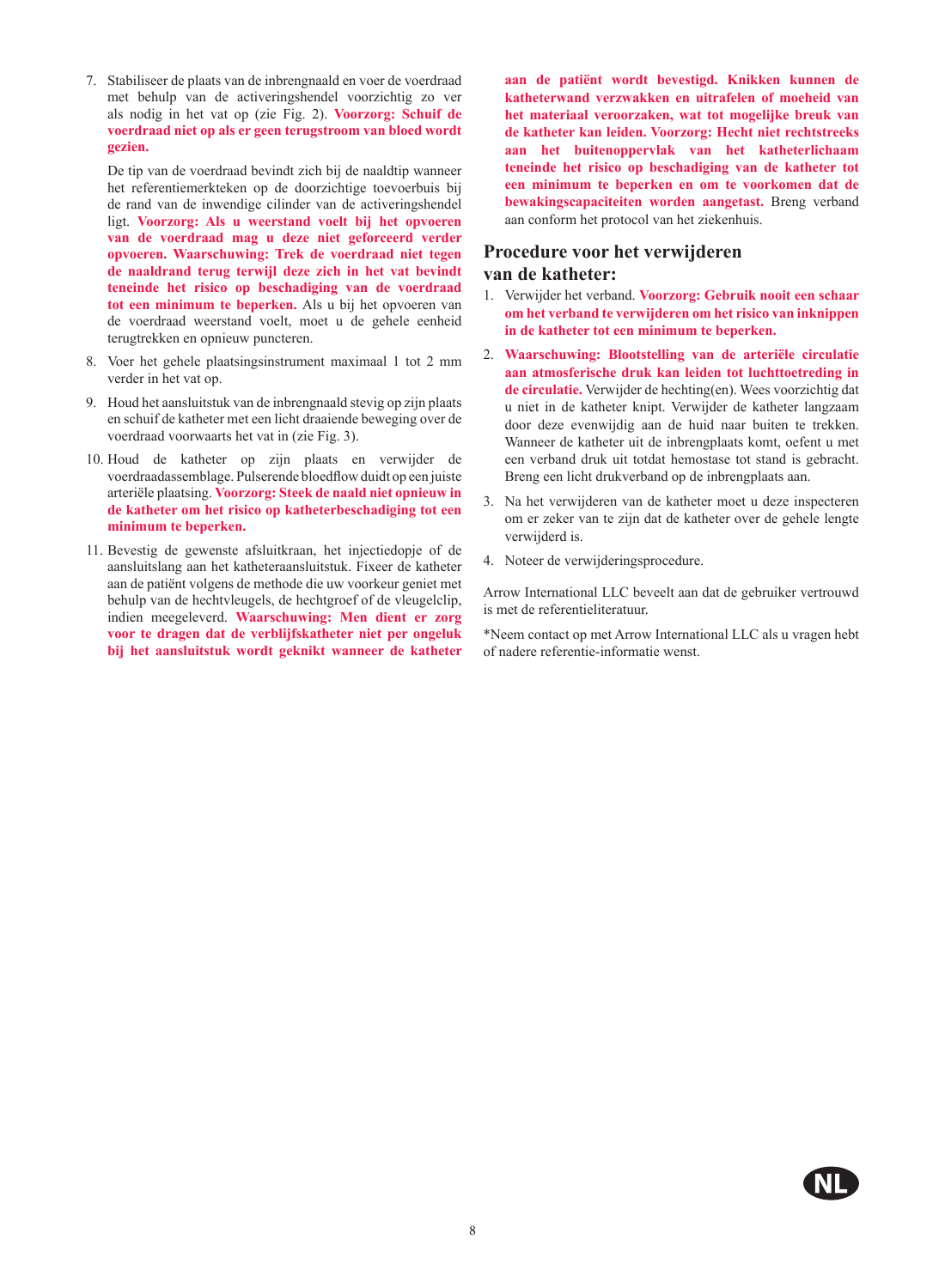## **Produit de cathétérisme artériel**

#### **Efficacité et sécurité :**

**N'utilisez pas si l'emballage a été endommagé ou est déjà ouvert. Avertissement : Avant l'utilisation, lisez tous les avertissements ainsi que toutes les mises en garde et les instructions de la notice accompagnant le produit. Le nonrespect du mode d'emploi risquerait de blesser grièvement le malade, ou de le tuer.**

**N'altérez pas le cathéter ou tout autre composant de ce kit/ jeu durant l'insertion, l'utilisation ou le retrait du matériel.**

**La procédure doit être effectuée par des membres du personnel ayant reçu une formation appropriée, connaissant bien les points de repère anatomiques, la technique d'intervention sans danger et les complications possibles.**

#### **Indications d'emploi :**

Le dispositif de Cathétérisme Artériel Arrow permet l'accès à la circulation artérielle périphérique.

#### **Contre-indications :**

Circulation artérielle collatérale inadéquate.

#### **Avertissements et précautions :\***

- **1. Avertissement : Stérile, à usage unique : Ne pas réutiliser, retraiter ou restériliser. La réutilisation du produit crée un risque potentiel de blessure et/ou d'infection grave pouvant causer le décès.**
- **2. Avertissement : Les praticiens doivent être au courant des complications associées aux procédures artérielles,1,7,8,10 y compris la bactériémie,2 la septicémie, la perforation de la paroi d'un vaisseau, la coagulation intravasculaire et l'embolie, les hématomes, les spasmes artériels, la nécrose**  des tissus, les hémorragies, la thrombose, l'ischémie **périphérique et l'infarctus, l'endommagement des nerfs périphériques,9 l'embolie gazeuse,3 et occlusion.**
- **3. Avertissement : Lors des procédures brachiales, la circulation collatérale ne peut pas être garantie et, par conséquent, une coagulation intravasculaire risque de causer la nécrose des tissus.<sup>12</sup>**
- **4. Avertissement : Lors des procédures sur l'artère radiale, les praticiens doivent confirmer l'existence indubitable de la circulation ulnaire collatérale.**
- **5. Avertissement : Il faut prendre les précautions nécessaires pour que le cathéter à demeure ne soit pas tortillé par inadvertance dans la région de la garde pendant que le cathéter est en train d'être fixé à sa place dans le corps du patient. La présence de coudes risque d'affaiblir la paroi du cathéter et de causer l'effilochage ou la fatigue du matériau, ce qui pourrait entraîner une séparation du cathéter.**
- **6. Avertissement : En raison du risques d'exposition au Virus de l'immunodéficience humaine (VIH) ou à tout autre agent pathogène à diffusion hématogène, le personnel médical doit prendre toutes les mesures de précaution indispensables lors des manipulations de sang ou d'autres fluides corporels, ceci avec tous les patients.**
- **7. Précaution : Ne suturez pas directement sur le diamètre extérieur du corps du cathéter afin de réduire au minimum le risque d'endommagement du cathéter ou de réduction des possibilités d'observation.**
- **8. Précaution : Afin de réduire au minimum les risques de problèmes associés aux déconnexions, il est recommandé de n'utiliser que des tubulures de connexion Luer-Lock avec ce dispositif.<sup>5</sup>**
- **9. Précaution : L'alcool et l'acétone peuvent affaiblir la structure des matériaux en polyuréthane. Vérifiez que les pulvérisateurs et les tampons d'ouate utilisés pour la préparation préopératoire ne contiennent pas d'acétone ou d'alcool.**

**Acétone : N'utilisez pas d'acétone sur la surface du cathéter. Il est possible d'appliquer de l'acétone sur la peau, mais il faut la laisser sécher complètement avant d'appliquer un pansement.**

**Alcool : Ne faites pas tremper le cathéter dans de l'alcool et n'utilisez pas d'alcool pour dégager tout blocage du cathéter. Il faut faire très attention lors de l'administration de médicaments contenant une forte concentration d'alcool. Laissez toujours l'alcool sécher complètement avant d'appliquer un pansement.**

- **10. Précaution : Certains désinfectants utilisés sur le site d'insertion du cathéter contiennent des solvants qui peuvent attaquer le matériau du cathéter. Assurezvous que le site d'insertion soit sec avant d'appliquer le pansement.**
- **11. Précaution : Il faut inspecter périodiquement le cathéter à demeure pour vérifier le débit, la sécurité du pansement et la migration possible. N'utilisez pas de ciseaux pour retirer le pansement afin de réduire au minimum le risque de couper le cathéter.**

#### **Procédure suggérée :**

#### **Utilisez la technique stérile.**

- 1. Vérifiez la circulation artérielle collatérale pour vous assurer qu'elle est adéquate.<sup>5,12</sup>
- 2. Préparez le site de perforation prévu et recouvrez-le de champs stériles en respectant le protocole hospitalier.
- 3. Utilisez des anesthésiques locaux suivant les besoins.
- 4. Attachez l'ensemble de tubulure du fil de guidage métallisé spiralé à la garde de l'aiguille.
- 5. Retirez le bouclier de protection. Pratiquez l'avancement et la rétraction du fil de guidage métallisé spiralé à travers l'aiguille en utilisant un mécanisme de levier afin d'assurer un fonctionnement correct. Si on le désire, il est possible de retirer la pince de l'aile de la garde du cathéter (si elle a été fournie). **Précaution : Avant l'insertion, il faut rétracter le levier de façon proximale aussi loin que possible car sans cela le retour du sang risquerait d'être entravé.**
- 6. Perforez le vaisseau avec un mouvement lent, contrôlé et soutenu vers l'avant. Évitez de percer les deux parois vasculaires. **Précaution : Si les deux parois vasculaires sont percées, l'avancement ultérieur du fil de guidage métallisé**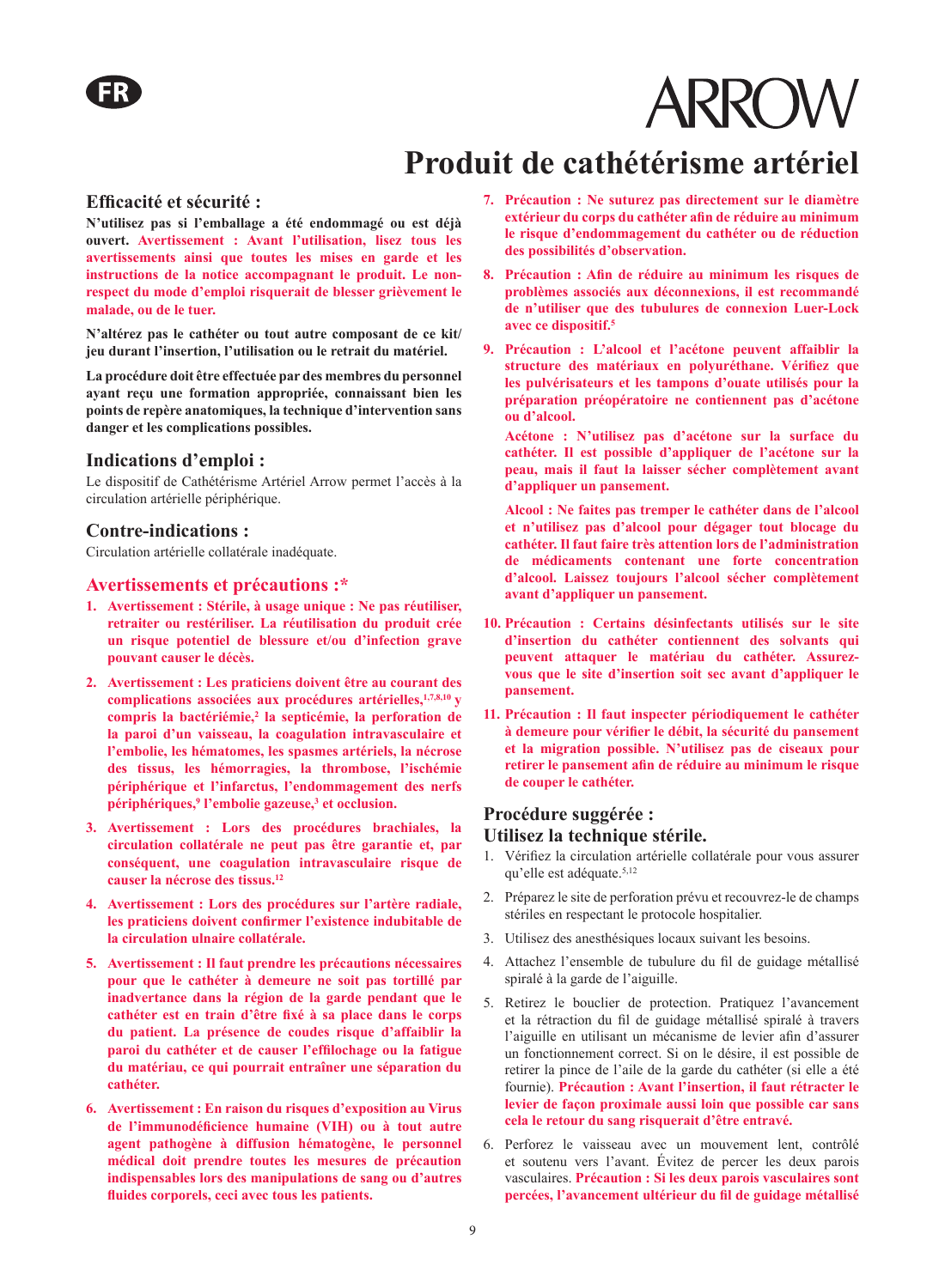**spiralé risquerait de causer un placement sous-artériel inadvertant.** Le retour du sang dans la garde transparente de l'aiguille de l'introducteur indique le succès de la pénétration à l'intérieur du vaisseau (cf. Fig. 1).

7. Stabilisez la position de l'aiguille d'introduction et faites avancer minutieusement le fil de guidage métallisé spiralé aussi loin que nécessaire en utilisant le mécanisme de levier (cf. Fig. 2). **Précaution : Ne faites pas avancer le fil de guidage en l'absence de retour libre du sang.** 

Lorsque le repère sur la tubulure d'alimentation transparente coïncide avec le bord du cylindre interne du levier, cela signifie que le bout du fil de guidage métallisé spiralé est situé à la pointe de l'aiguille. **Précaution : Ne forcez pas si vous rencontrez de la résistance en faisant avancer le fil de guidage métallisé spiralé. Avertissement : Ne rétractez pas le fil de guidage métallisé spiralé contre le bord de l'aiguille pendant qu'il se trouve à l'intérieur du vaisseau afin de réduire au minimum le risque d'endommagement du fil de guidage métallisé spiralé.** Si vous rencontrez de la résistance lors de l'avancement du fil de guidage métallisé spiralé, retirez l'ensemble et tentez une nouvelle perforation.

- 8. Faites avancer la totalité du dispositif de placement d'un maximum de 1 à 2 mm plus profondément dans le vaisseau.
- 9. Tenez fermement la garde de l'aiguille d'introduction en place et faites avancer le cathéter vers l'avant par dessus le fil de guidage avec un léger mouvement de rotation jusqu'à l'intérieur du vaisseau (cf. Fig. 3).
- 10. Tenez le cathéter en place et retirez l'ensemble de fil de guidage métallisé spiralé. Un flux de sang pulsatile indique un placement artériel positif. **Précaution : Ne réinsérez pas l'aiguille dans le cathéter afin de réduire au minimum le risque d'endommagement du cathéter.**
- 11. Attachez le robinet, la tubulure de raccordement ou le couvercle à injection désiré à la garde du cathéter. Fixez le cathéter sur le patient de la manière préférée en utilisant le dispositif de

suture approprié (à papillons, à rainures ou à pinces), suivant ce qui aura été fourni. **Avertissement : Il faut prendre les précautions nécessaires pour que le cathéter à demeure ne soit pas tortillé par inadvertance dans la région de la garde pendant que le cathéter est en train d'être fixé à sa place dans le corps du patient. La présence de coudes risque d'affaiblir la paroi du cathéter et de causer l'effilochage ou la fatigue du matériau, ce qui pourrait entraîner une séparation du cathéter. Précaution : Ne suturez pas directement sur le diamètre extérieur du corps du cathéter afin de réduire au minimum le risque d'endommagement du cathéter ou de réduction des possibilités d'observation.** Pansez conformément au protocole hospitalier.

#### **Procédure de retrait du cathéter :**

- 1. Retirez le pansement. **Précaution : N'utilisez pas de ciseaux pour retirer le pansement car vous risqueriez de couper le cathéter.**
- 2. **Avertissement : L'exposition de la circulation artérielle à la pression atmosphérique risque de causer l'entrée d'air dans la circulation.** Retirez la ou les sutures. Faites attention de ne pas couper le cathéter. Retirez ce dernier lentement, en le tirant parallèlement à la peau. Pendant que le cathéter sort du site, faites pression avec un pansement jusqu'à la survenance de l'hémostase. Appliquez un pansement exerçant une faible pression sur le site.
- 3. Après avoir retiré le cathéter, inspectez-le pour vous assurer que toute sa longueur a été retirée.
- 4. Documentez la procédure de retrait.

Arrow International LLC recommande que l'utilisateur se familiarise avec la documentation de référence.

\*Si vous avez des questions ou si vous désirez des ouvrages de référence supplémentaires, veuillez entrer en contact avec Arrow International LLC.

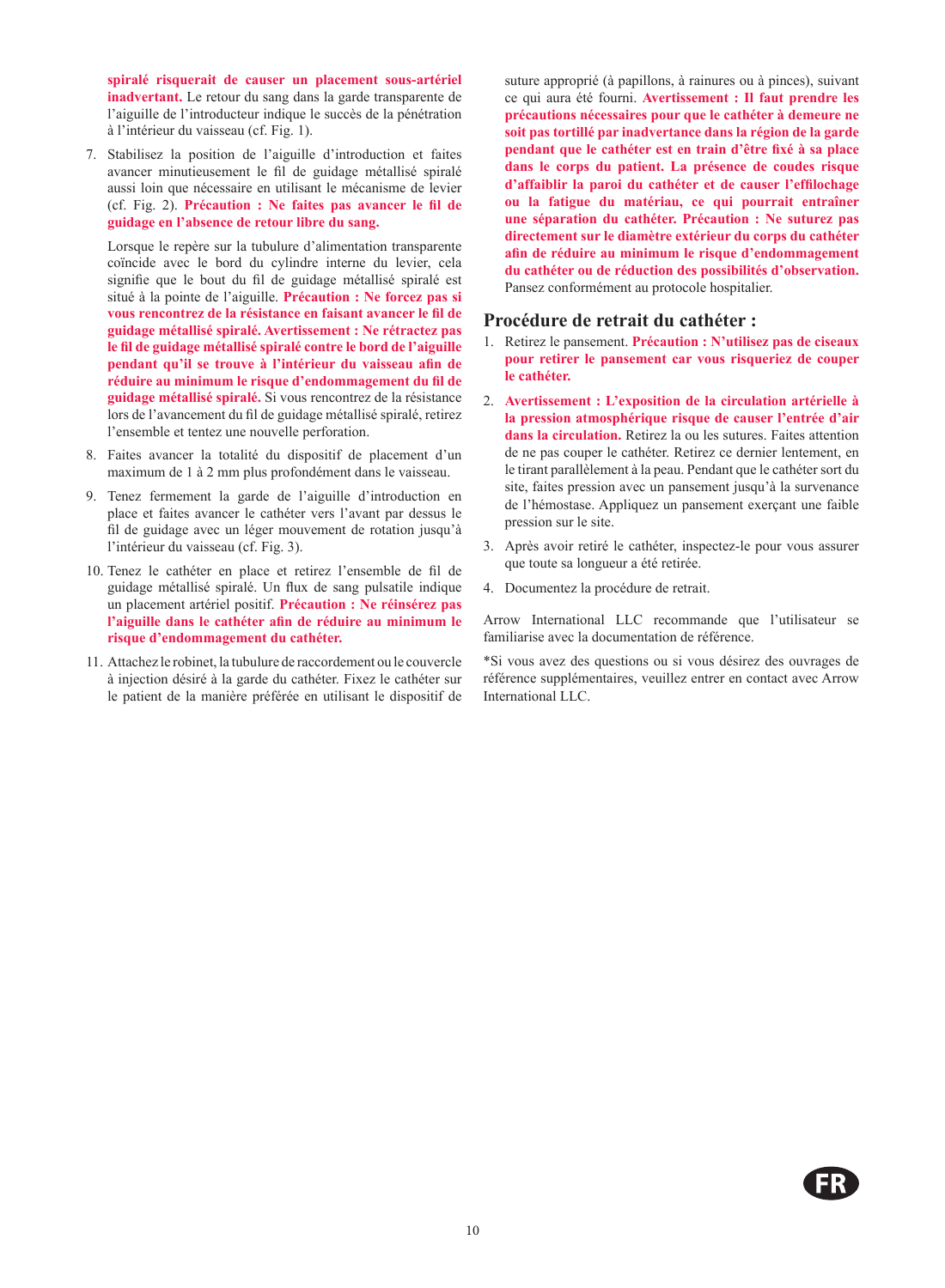### **Besteck zur Katheterisierung von Arterien**

#### **Hinweise zur Sicherheit und Leistungsfähigkeit:**

**Nicht verwenden, wenn die Packung offen oder beschädigt ist. Warnung: Vor Gebrauch alle Warnungen, Vorsichtsmaßnahmen und Anleitungen in der Packungsbeilage lesen. Wenn dies nicht getan wird, kann es zu schweren Verletzungen oder zum Tod des Patienten kommen.**

**Am Katheter sowie anderen Komponenten der Ausstattung/ Garnitur dürfen während der Einführung, Verwendung oder Entfernung keinerlei Änderungen vorgenommen werden.** 

**Das Verfahren muß von geschultem Personal, das über die anatomischen Verhältnisse, eine sichere Technik und potentielle Komplikationen informiert ist, durchgeführt werden.** 

#### **Indikationen:**

Das Besteck zur Katheterisierung von Arterien von Arrow ermöglicht Zugang zur peripheren, arteriellen Zirkulation.

#### **Kontraindikationen:**

Inadäquate arterielle Kollateralzirkulation.

#### **Warnungen und Vorsichtsmaßnahmen:\***

- **1. Warnung: Steril, für den Einmalgebrauch: Nicht wiederverwenden, wiederaufbereiten oder erneut sterilisieren. Eine Wiederverwendung der Vorrichtung birgt das potenzielle Risiko einer schweren Verletzung und/oder Infektion, die zum Tod führen kann.**
- **2. Warnung: Der Arzt muß über die folgenden Komplikationen**  bei arterieller Katheterisierung informiert sein<sup>1,7,8,10</sup>: **Bakteriämie,2 Septikämie, Gefäßwandperforation, intravaskuläre Gerinnung und Embolie, Hämatom, Spasmus der Arterie, Gewebsnekrose, Blutung, Thrombose, periphere Ischämie und Infarkt, Schädigung peripherer Nerven9, Luftembolie,3 und Verschluss.**
- **3. Warnung: Bei Katheterisierung der A. brachialis kann nicht mit Sicherheit angenommen werden, daß ein Kollateralkreislauf besteht. Daher kann es bei intravaskulärer Gerinnung zu einer Gewebsnekrose kommen.<sup>12</sup>**
- **4. Warnung: Bei Katheterisierung der A. radialis muß sich der Arzt von einem eindeutigen ulnaren Kollateralkreislauf überzeugen.**
- **5. Warnung: Verweilkatheter vorsichtig am Patienten fixieren, damit er nicht unbeabsichtigterweise am Ansatzstück abgeknickt wird. Ein Knicken kann die Katheterwand schwächen und Abnutzung und Ermüdung des Materials bewirken, was zu einer Abtrennung des Katheters führen kann.**
- **6. Warnung: Da das Risiko einer Infektion mit dem humanen Immundefizienzvirus (HIV) und anderen durch Blut übertragbaren Keimen besteht, sollte das Personal immer allgemeine Vorsichtsmaßnahmen im Umgang mit Blut und Körperflüssigkeiten treffen.**
- **7. Vorsichtsmaßnahme: Nähte nicht an der Außenseite des Katheters anlegen, um das Risiko einer Schädigung**

**des Katheters auf ein Minimum herabzusetzen und die Überwachungsmöglichkeiten nicht zu beeinträchtigen.**

- **8. Vorsichtsmaßnahme: Um das Risiko einer Diskonnektion und deren Folgen auf ein Minimum herabzusetzen, sollten nur Luer-Lock-Verbindungen mit dieser Vorrichtung zum Einsatz kommen.<sup>5</sup>**
- **9. Vorsichtsmaßnahme: Alkohol und Azeton können die Struktur von Polyurethan schwächen. Bestandteile von Sprays zur Vorbereitung der Haut für chirurgische Eingriffe und Tupfern auf Azeton und Alkohol überprüfen. Azeton: Azeton nicht auf eine Katheteroberfläche aufbringen. Azeton kann auf der Haut verwendet werden, muß aber vollständig getrocknet sein, bevor ein Verband angelegt wird.**

**Alkohol: Katheter dürfen nicht in Alkohol eingeweicht werden. Alkohol darf nicht zur Wiederherstellung der Durchgängigkeit eines Katheters verwendet werden. Bei der Verabreichung von Medikamenten, die hochkonzentrierten Alkohol enthalten, sollte besonders vorsichtig vorgegangen werden. Alkohol auf der Haut muß immer vollständig getrocknet sein, bevor ein Verband angelegt wird.**

- **10. Vorsichtsmaßnahme: Manche an der Katheter-Einführungsstelle verwendete Desinfektionsmittel enthalten Lösemittel, die das Material des Katheters angreifen können. Vergewissern Sie sich, daß die Einführungsstelle trocken ist, bevor der Verband angelegt wird.**
- **11. Vorsichtsmaßnahme: Verweilkatheter sollten routinemäßig auf die gewünschte Flußrate, sicheren Verband und Kathetermigration untersucht werden. Keine Schere bei der Verbandentfernung verwenden, um das Risiko, den Katheter einzuschneiden, auf ein Minimum herabzusetzen.**

#### **Vorgeschlagenes Vorgehen:**

#### **Eine sterile Technik verwenden.**

- 1. Beurteilen Sie, ob eine adäquate arterielle Kollateralzirkulation vorhanden ist.<sup>5,12</sup>
- 2. Punktionsstelle wie gewöhnlich vorbereiten und abdecken.
- 3. Wenn nötig, Lokalanästhetika verwenden.
- 4. Die Baugruppe Federdraht-Schlauch auf das Ansatzstück der Kanüle aufsetzen.
- 5. Schutzscheide entfernen. Federführungsdraht durch die Kanüle unter Verwendung des Schalthebels probeweise vorschieben und zurückziehen, um ein richtiges Funktionieren sicherzustellen. Wenn vorhanden, kann der Flügelclip für das Katheteraufsatzstück, sofern gewünscht, entfernt werden. **Vorsichtsmaßnahme: Vor Einführung muß der Schalthebel proximal so weit wie möglich zurückgezogen sein, da sonst ein Rückfluß von Blut verhindert werden kann.**
- 6. Gefäß mit kontinuierlicher, kontrollierter, langsamer Vorwärtsbewegung punktieren. Zweimaliges Durchstechen der Gefäßwand vermeiden. **Vorsicht: Wenn die Gefäßwand zweimal punktiert wird, kann der danach vorgeschobene**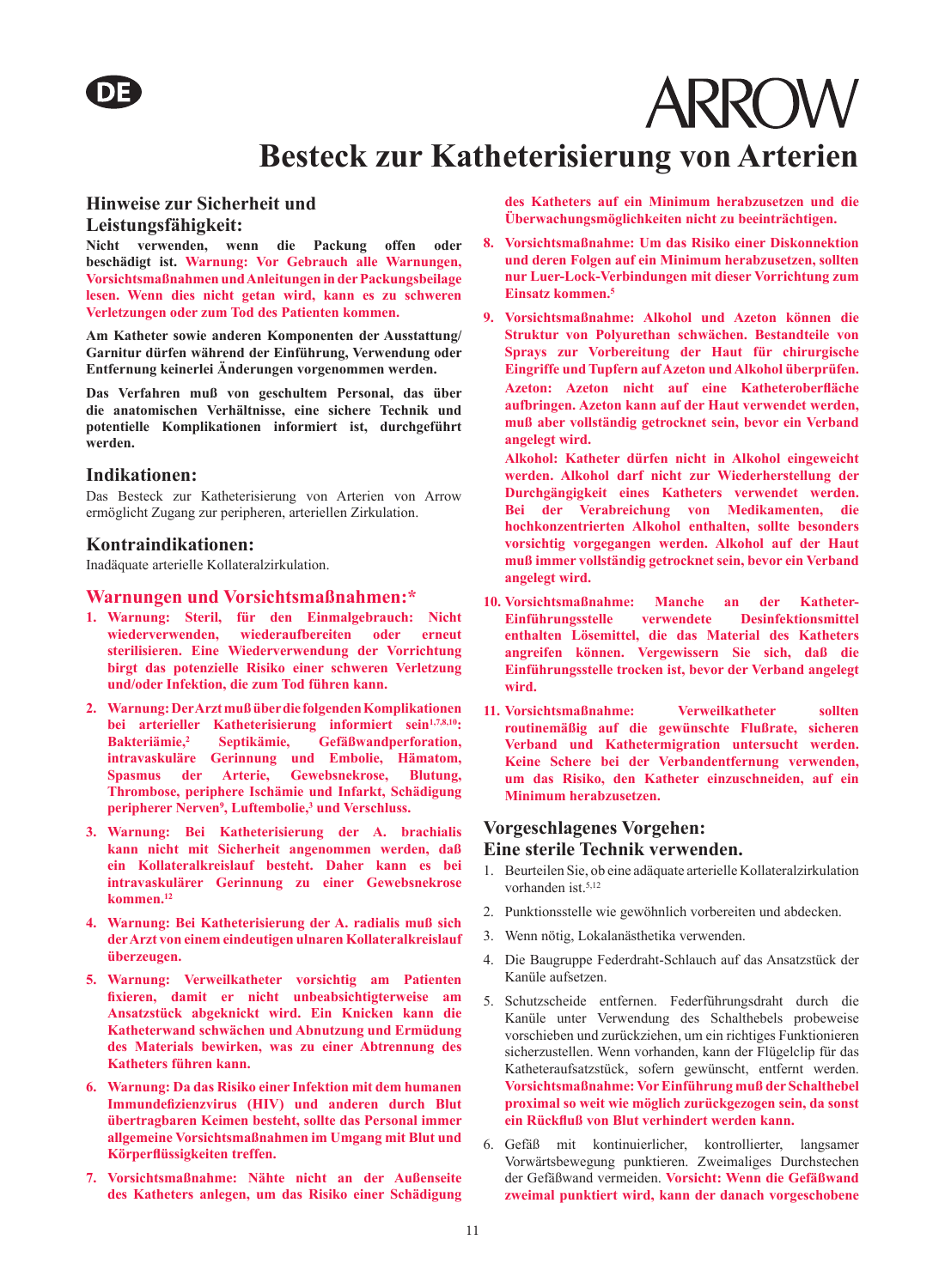**Federführungsdraht unbeabsichtigterweise subarteriell plaziert werden.** Ein Rückfluß von Blut in das durchsichtige Ansatzstück der Einführungskanüle zeigt, daß das Gefäß richtig punktiert wurde (siehe Abb. 1).

7. Stellung der Einführungskanüle stabilisieren und Federführungsdraht vorsichtig unter Verwendung des Schalthebels so weit wie nötig in das Gefäß vorschieben (siehe Abb. 2). **Vorsichtsmaßnahme: Führungsdraht nicht vorschieben, wenn kein Blut zurückfließt.** 

Wenn die Orientierungsmarkierung auf dem durchsichtigen Zuführungsschlauch dem Rand des inneren Zylinders des Schalthebels gegenüberliegt, befindet sich die Spitze des Federführungsdrahtes an der Kanülenspitze. **Vorsicht: Wenn ein Widerstand beim Vorschieben des Federführungsdrahtes auftritt, nicht mit Gewalt einführen. Warnung: Federführungsdraht im Gefäß nicht gegen den Kanülenschliff zurückziehen, um das Risiko einer Schädigung des Führungsdrahtes auf ein Minimum herabzusetzen.** Falls ein Widerstand beim Vorschieben des Federführungsdrahtes auftritt, sollte die ganze Einheit herausgezogen und nochmals punktiert werden.

- 8. Die gesamte Vorrichtung maximal 1-2 mm weiter ins Gefäß vorschieben.
- 9. Ansatzstück der Einführungskanüle fest halten und Katheter mit einer leichten Drehbewegung über dem Federführungsdraht ins Gefäß vorschieben (siehe Abb. 3).
- 10. Katheter an Ort und Stelle halten und die Federführungsdraht-Baugruppe entfernen. Pulsierender Blutfluß zeigt eine richtige intraarterielle Plazierung. **Vorsichtsmaßnahme: Kanüle nicht nochmals in den Katheter einführen, um das Risiko einer Schädigung des Katheters auf ein Minimum herabzusetzen.**
- 11. Gewünschten Absperrhahn, Spritzenstopfen oder Verbindungsschlauch an das Katheter-Ansatzstück anschließen.

Katheter am Patienten wie gewünscht befestigen, wobei Nahtflügel, eine Nahtführungsvorrichtung oder ein Flügelclip verwendet werden können, wenn vorhanden. **Warnung: Verweilkatheter vorsichtig am Patienten fixieren, damit er nicht unbeabsichtigterweise am Ansatzstück abgeknickt wird. Ein Knicken kann die Katheterwand schwächen und Abnutzung und Ermüdung des Materials bewirken, was zu einer Abtrennung des Katheters führen kann. Vorsichtsmaßnahme: Nähte nicht an der Außenseite des Katheters anlegen, um das Risiko einer Schädigung des Katheters auf ein Minimum herabzusetzen und die Überwachungsmöglichkeiten nicht zu beeinträchtigen.**  Entsprechend den Krankenhausregeln verbinden.

#### **Katheterentfernung:**

- 1. Verband entfernen. **Vorsichtsmaßnahme: Keine Schere bei der Entfernung des Verbandes verwenden, um den Katheter nicht einzuschneiden.**
- 2. **Warnung: Wenn eine punktierte Arterie atmosphärischem Druck ausgesetzt wird, kann Luft in den Kreislauf gelangen.** Naht (Nähte) entfernen. Vorsichtig dabei umgehen, damit der Katheter nicht eingeschnitten wird. Katheter langsam parallel zur Haut herausziehen und entfernen. Unmittelbar nach Entfernung des Katheters Druck mit einem Verband bis zur Blutstillung ausüben. Leichten Druck auf die Verbandstelle ausüben.
- 3. Nach Entfernung des Katheters, diesen untersuchen, um sicherzustellen, daß er vollständig herausgezogen wurde.
- 4. Katheterentfernung dokumentieren.

Arrow International LLC empfiehlt dem Benutzer, die angegebene Literatur zu lesen.

\*Wenn Sie Fragen haben oder zusätzliche Literaturangaben wünschen, wenden Sie sich bitte an Arrow International LLC.

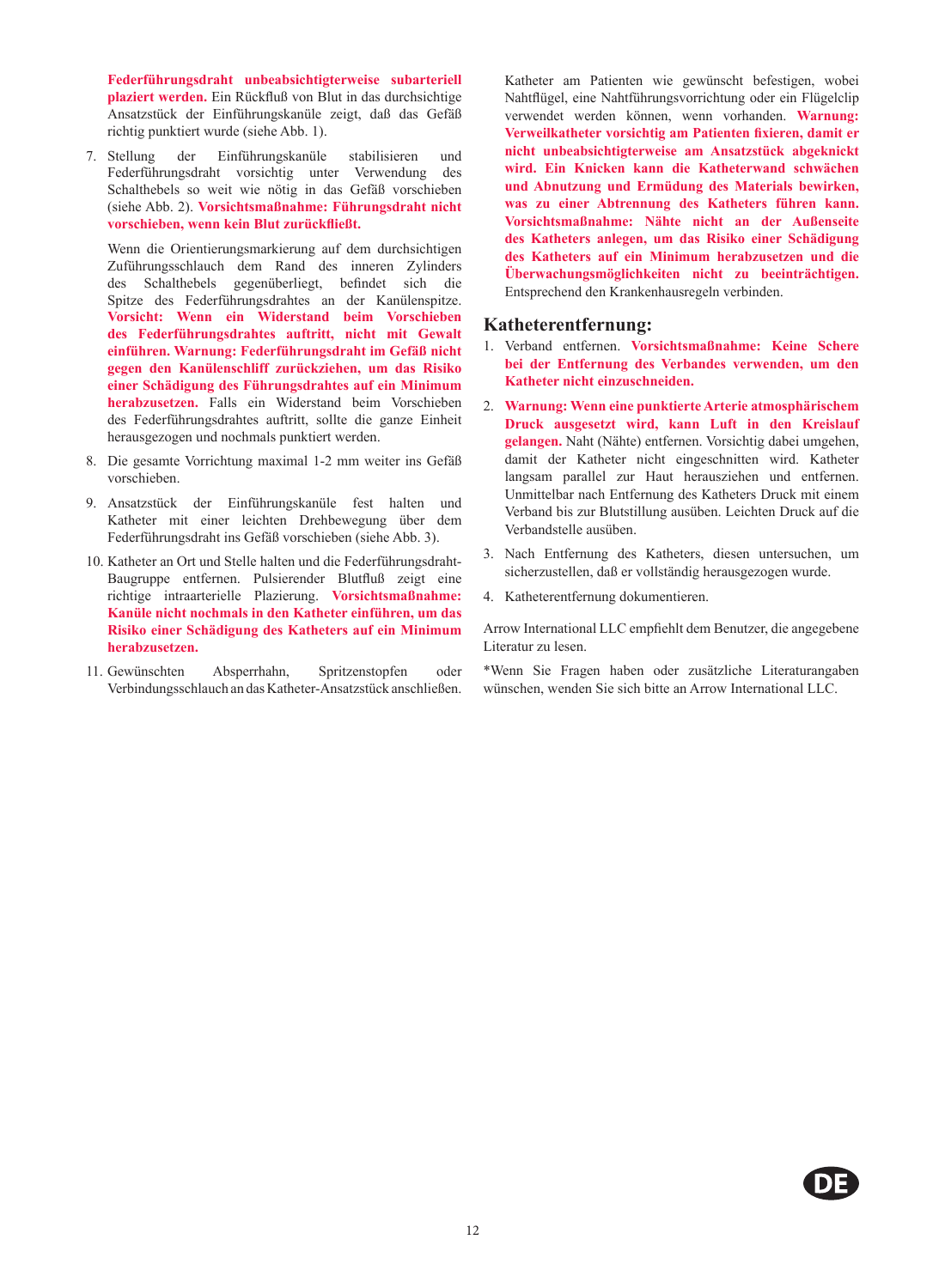### **Προϊόν αρτηριακού καθετηριασμού**

#### **Ζητήματα ασφάλειας και αποτελεσματικότητας:**

**Μη χρησιμοποιείτε εάν η συσκευασία έχει ανοιχτεί ή υποστεί ζημιά προηγουμένως. Προειδοποίηση: Πριν από τη χρήση, διαβάστε όλες τις προειδοποιήσεις, τις προφυλάξεις και τις οδηγίες του ένθετου συσκευασίας. Σε αντίθετη περίπτωση, ενδέχεται να προκληθεί βαρύς τραυματισμός ή θάνατος του ασθενούς.** 

**Μην τροποποιείτε τον καθετήρα ή οποιοδήποτε άλλο εξάρτημα του κιτ/σετ κατά τη διάρκεια της εισαγωγής, της χρήσης ή της αφαίρεσης.** 

**Η διαδικασία πρέπει να εκτελείται από εκπαιδευμένο προσωπικό, με μεγάλη εμπειρία στα ανατομικά οδηγά σημεία, τις ασφαλείς τεχνικές και τις δυνητικές επιπλοκές.** 

#### **Ενδείξεις χρήσης:**

Η συσκευή αρτηριακού καθετηριασμού Arrow επιτρέπει την προσπέλαση στην περιφερική αρτηριακή κυκλοφορία.

#### **Αντενδείξεις:**

Ανεπαρκής παράπλευρη αρτηριακή κυκλοφορία.

#### **Προειδοποιήσεις και προφυλάξεις:\***

- **1. Προειδοποίηση: Στείρα, μίας χρήσης: Μην επαναχρησιμοποιείτε και μην υποβάλλετε σε νέα επεξεργασία ή νέα αποστείρωση. Η επαναχρησιμοποίηση της συσκευής δημιουργεί ενδεχόμενο κίνδυνο σοβαρού τραυματισμού και/ή λοίμωξης που μπορεί να οδηγήσει σε θάνατο.**
- **2. Προειδοποίηση: Οι ιατροί πρέπει να γνωρίζουν τις επιπλοκές που σχετίζονται με αρτηριακές διαδικασίες1,7,8,10 συμπεριλαμβανομένης της βακτηριαιμίας,2 σηψαιμίας, διάτρησης αγγειακού τοιχώματος, ενδαγγειακής πήξης και εμβολής, αιματώματος, αρτηριακού σπασμού, ιστικής νέκρωσης, αιμορραγίας, θρόμβωσης, περιφερικής ισχαιμίας και εμφράγματος, βλάβης περιφερικών νεύρων,<sup>9</sup> εμβολής αέρα<sup>3</sup> και απόφραξης.**
- **3. Προειδοποίηση: Σε διαδικασίες βραχιόνιας αρτηρίας, η παράπλευρη ροή δεν είναι δυνατό να εγγυηθεί και επομένως η ενδαγγειακή πήξη είναι δυνατό να έχει ως αποτέλεσμα ιστική νέκρωση.<sup>12</sup>**
- **4. Προειδοποίηση: Σε διαδικασίες κερκιδικής αρτηρίας, οι ιατροί πρέπει να εξακριβώσουν εάν υπάρχουν οριστικές ενδείξεις παράπλευρης ωλένιας ροής.**
- **5. Προειδοποίηση: Κατά τη στερέωση του καθετήρα στον ασθενή, πρέπει να δίνετε προσοχή έτσι ώστε ο μόνιμος καθετήρας να μη στρεβλωθεί ακούσια στην περιοχή του ομφαλού. Η στρέβλωση ενδέχεται να εξασθενήσει το τοίχωμα του καθετήρα και να προκαλέσει φθορά ή κόπωση του υλικού, οδηγώντας σε πιθανό διαχωρισμό του καθετήρα.**
- **6. Προειδοποίηση: Εξαιτίας του κινδύνου έκθεσης στον ιό HIV (Ιός της ανθρώπινης ανοσοανεπάρκειας) ή σε άλλα παθογόνα που μεταφέρονται με το αίμα, το νοσηλευτικό προσωπικό πρέπει να εφαρμόζει τακτικά τις γενικά**

**επιβεβλημένες προφυλάξεις για το αίμα και τα σωματικά υγρά στη φροντίδα όλων των ασθενών.** 

- **7. Προφύλαξη: Μη συρράπτετε απευθείας στην εξωτερική διάμετρο του σώματος του καθετήρα, έτσι ώστε να ελαχιστοποιηθεί ο κίνδυνος πρόκλησης ζημιάς στον καθετήρα ή δυσμενούς επίδρασης στις δυνατότητες παρακολούθησης.**
- **8. Προφύλαξη: Προκειμένου να ελαχιστοποιηθεί ο κίνδυνος προβλημάτων που σχετίζονται με τυχόν αποσυνδέσεις, συνιστάται η χρήση με τη συσκευή αυτή μόνο σωλήνωσης σύνδεσης Luer-Lock.<sup>5</sup>**
- **9. Προφύλαξη: Η αλκοόλη και η ακετόνη είναι δυνατό να εξασθενήσουν τη δομή των υλικών πολυουρεθάνης. Ελέγχετε εάν τα συστατικά των σπρέι και των τολυπίων παρασκευής περιέχουν ακετόνη και αλκοόλη.**

**Ακετόνη: Μη χρησιμοποιείτε ακετόνη στην επιφάνεια του καθετήρα. Η ακετόνη επιτρέπεται να εφαρμοστεί στο δέρμα αλλά πρέπει να αφεθεί να στεγνώσει εντελώς πριν από την εφαρμογή επιδέσμου.** 

**Αλκοόλη: Μη χρησιμοποιείτε αλκοόλη για τον εμποτισμό της επιφάνειας του καθετήρα ή για την αποκατάσταση της βατότητας του καθετήρα. Πρέπει να δίνετε προσοχή κατά την ενστάλαξη φαρμάκων που περιέχουν υψηλές συγκεντρώσεις αλκοόλης. Να αφήνετε πάντοτε την αλκοόλη να στεγνώσει εντελώς πριν από την εφαρμογή επιδέσμου.** 

- **10. Προφύλαξη: Κάποια απολυμαντικά που χρησιμοποιούνται στη θέση εισαγωγής του καθετήρα περιέχουν διαλύτες, οι οποίοι είναι δυνατό να προσβάλλουν το υλικό του καθετήρα. Πριν από την εφαρμογή του επιδέσμου, διασφαλίστε ότι η θέση εισαγωγής είναι στεγνή.**
- **11. Προφύλαξη: Ο μόνιμος καθετήρας πρέπει να επιθεωρείται τακτικά για την επιθυμητή παροχή, ασφάλεια του επιδέσμου και την πιθανή μετακίνηση. Μη χρησιμοποιείτε ψαλίδι για την αφαίρεση του επιδέσμου, έτσι ώστε να ελαχιστοποιηθεί ο κίνδυνος κοπής του καθετήρα.**

#### **Προτεινόμενη διαδικασία: Χρησιμοποιείτε άσηπτη τεχνική.**

- 1. Εκτιμήστε εάν παρουσιάζεται επαρκής παράπλευρη αρτηριακή κυκλοφορία.5,12
- 2. Παρασκευάστε και καλύψτε με οθόνιο την αναμενόμενη θέση παρακέντησης σύμφωνα με το πρωτόκολλο του νοσοκομείου.
- 3. Χρησιμοποιήστε τοπικό αναισθητικό, ανάλογα με τις απαιτήσεις.
- 4. Προσαρτήστε τη διάταξη σωλήνα ελατηριωτού σύρματος στον ομφαλό της βελόνας.
- 5. Αφαιρέστε το προστατευτικό κάλυμμα. Προωθήστε και αποσύρετε δοκιμαστικά τον οδηγό ελατηριωτού σύρματος μέσω της βελόνας με χρήση του μοχλού ενεργοποίησης για τη διασφάλιση της σωστής λειτουργίας. Όπου παρέχεται, μπορείτε να αφαιρέσετε το κλιπ πτερυγίων του ομφαλού του καθετήρα, εάν επιθυμείτε. **Προφύλαξη: Πριν από την εισαγωγή, πρέπει να αποσύρετε το μοχλό ενεργοποίησης**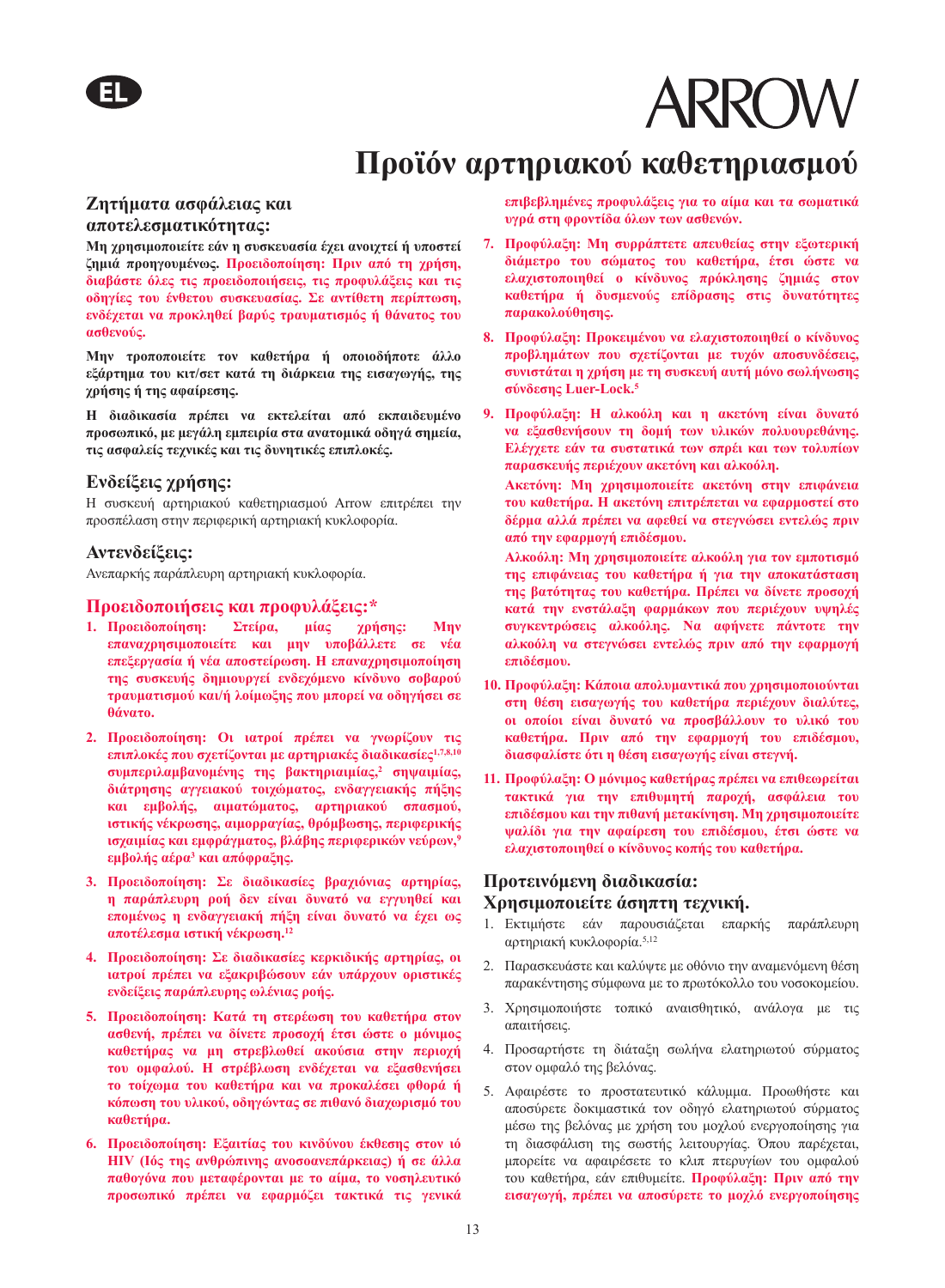**εγγύς, όσο το δυνατόν περισσότερο, διότι ενδέχεται να ανασταλεί η παλινδρόμηση του αίματος.** 

- 6. Παρακεντήστε το αγγείο με χρήση συνεχούς, ελεγχόμενης, βραδείας κίνησης προς τα εμπρός. Αποφύγετε τη διάτρηση αμφότερων των αγγειακών τοιχωμάτων. **Προφύλαξη: Εάν παρακεντηθούν αμφότερα τα αγγειακά τοιχώματα, τυχόν επακόλουθη προώθηση του οδηγού ελατηριωτού σύρματος θα ήταν δυνατό να οδηγήσει σε ακούσια υποαορτική τοποθέτηση.** Η παλινδρόμηση του αίματος στον διαφανή ομφαλό της βελόνας εισαγωγέα υποδηλώνει επιτυχή είσοδο στο αγγείο (ανατρέξτε στο σχήμα 1).
- 7. Σταθεροποιήστε τη θέση της βελόνας εισαγωγέα και προωθήστε προσεκτικά τον οδηγό ελατηριωτού σχήματος όσο το δυνατόν περισσότερο απαιτείται μέσα στο αγγείο με χρήση του μοχλού ενεργοποίησης (ανατρέξτε στο σχήμα 2). **Προφύλαξη: Μην προωθείτε το οδηγό σύρμα εκτός εάν υπάρχει ελεύθερη παλινδρόμηση του αίματος.**

Όταν η ένδειξη αναφοράς στο διαφανή σωλήνα τροφοδότησης συμπίπτει με την άκρη του εσωτερικού κυλίνδρου του μοχλού ενεργοποίησης, το άκρο του οδηγού ελατηριωτού σύρματος βρίσκεται στο άκρο της βελόνας. **Προφύλαξη: Εάν συναντήσετε αντίσταση ενώ προωθείτε τον οδηγό ελατηριωτού σύρματος, μην ασκείτε δύναμη για τη δίοδό του. Προειδοποίηση: Μην αποσύρετε τον οδηγό ελατηριωτού σύρματος πάνω στην ακμή της βελόνας ενώ βρίσκεται μέσα στο αγγείο, έτσι ώστε να ελαχιστοποιηθεί ο κίνδυνος πρόκλησης ζημιάς στον οδηγό ελατηριωτού σύρματος.** Εάν συναντήσετε αντίσταση κατά τη διάρκεια της προώθησης του οδηγού ελατηριωτού σύρματος, αποσύρετε ολόκληρη τη μονάδα και επιχειρήσετε νέα παρακέντηση.

- 8. Προωθήστε ολόκληρη τη συσκευή τοποθέτησης το πολύ 1 έως 2 mm περαιτέρω εντός του αγγείου.
- 9. Κρατήστε σταθερά τον ομφαλό της βελόνας εισαγωγέα στη θέση του και προωθήστε τον καθετήρα προς τα εμπρός, με ελαφρά περιστροφική κίνηση, πάνω από τον οδηγό ελατηριωτού σύρματος εντός του αγγείου (ανατρέξτε στο σχήμα 3).
- 10. Κρατήστε τον καθετήρα στη θέση του και αφαιρέστε τη διάταξη του οδηγού ελατηριωτού σύρματος. Η εμφάνιση σφυγμικής ροής αίματος υποδηλώνει θετική αρτηριακή τοποθέτηση. **Προφύλαξη: Μην επανεισαγάγετε τη βελόνα**

**εντός του καθετήρα για την ελαχιστοποίηση του κινδύνου πρόκλησης ζημιάς στον καθετήρα.** 

11. Προσαρτήστε την επιθυμητή στρόφιγγα, το πώμα έγχυσης ή τη σωλήνωση σύνδεσης στον ομφαλό του καθετήρα. Στερεώστε τον καθετήρα στον ασθενή με προτιμώμενο τρόπο με χρήση πτερυγίων ραμμάτων, αύλακας ραμμάτων ή κλιπ πτερυγίων, όπου παρέχονται. **Προειδοποίηση: Κατά τη στερέωση του καθετήρα στον ασθενή, πρέπει να δίνετε προσοχή έτσι ώστε ο μόνιμος καθετήρας να μη στρεβλωθεί ακούσια στην περιοχή του ομφαλού. Η στρέβλωση ενδέχεται να εξασθενήσει το τοίχωμα του καθετήρα και να προκαλέσει φθορά ή κόπωση του υλικού, οδηγώντας σε πιθανό διαχωρισμό του καθετήρα. Προφύλαξη: Μη συρράπτετε απευθείας στην εξωτερική διάμετρο του σώματος του καθετήρα, έτσι ώστε να ελαχιστοποιηθεί ο κίνδυνος πρόκλησης ζημιάς στον καθετήρα ή δυσμενούς επίδρασης στις δυνατότητες παρακολούθησης.** Τοποθετήστε επίδεσμο σύμφωνα με το πρωτόκολλο του νοσοκομείου.

#### **Διαδικασία αφαίρεσης καθετήρα:**

- 1. Αφαιρέστε τον επίδεσμο. **Προφύλαξη: Για την ελαχιστοποίηση του κινδύνου κοπής του καθετήρα, μη χρησιμοποιείτε ψαλίδι για την αφαίρεση του επιδέσμου.**
- 2. **Προειδοποίηση: Η έκθεση της αρτηριακής κυκλοφορίας στην ατμοσφαιρική πίεση ενδέχεται να έχει ως αποτέλεσμα την είσοδο αέρα στην κυκλοφορία.** Αφαίρεση ράμματος(ων). Προσέχετε ώστε να μην κόψετε τον καθετήρα. Αφαιρέστε τον καθετήρα αργά, έλκοντάς τον παράλληλα προς το δέρμα. Καθώς ο καθετήρας εξέρχεται από τη θέση, εφαρμόστε πίεση με έναν επίδεσμο έως ότου επιτευχθεί αιμόσταση. Εφαρμόστε ελαφρό επίδεσμο πίεσης στη θέση.
- 3. Κατά την αφαίρεση του καθετήρα, επιθεωρήστε τον έτσι ώστε να βεβαιωθείτε ότι έχει αποσυρθεί ολόκληρο το μήκος του.
- 4. Τεκμηριώστε τη διαδικασία αφαίρεσης.

Η Arrow International LLC συνιστά στο χρήστη την εξοικείωση με τη βιβλιογραφία αναφοράς.

\*Εάν έχετε οποιεσδήποτε ερωτήσεις ή θα θέλατε να λάβετε επιπλέον πληροφορίες αναφοράς, παρακαλούμε επικοινωνήστε με την Arrow International LLC.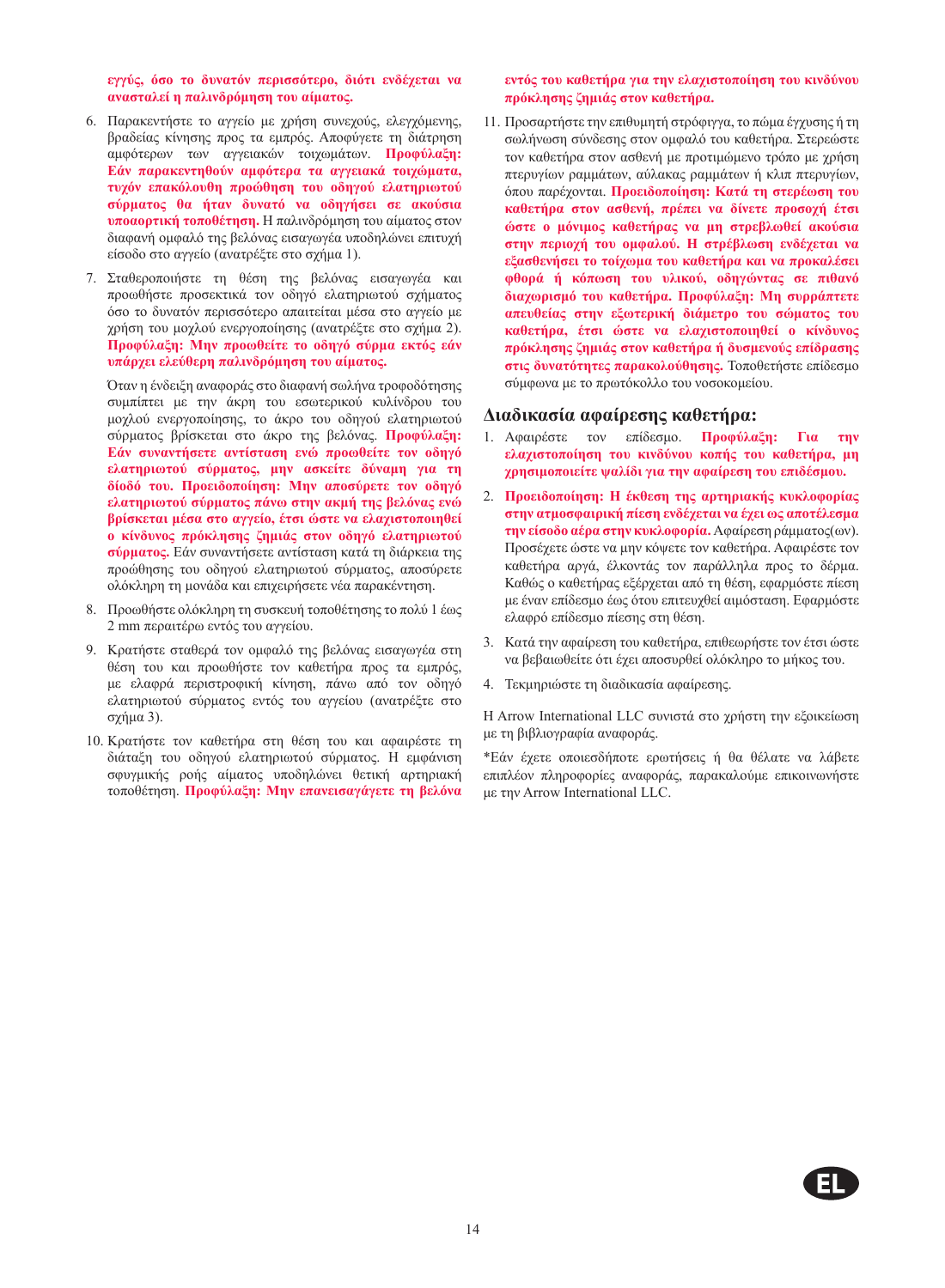#### **Biztonsági és hatékonysági megfontolások:**

**Ne használja a csomagot, ha már kinyitották vagy megsérült. Figyelmeztetés: Használat előtt olvassa el a termékismertetőben található összes figyelmeztetést, óvintézkedést és utasítást. Ennek elmulasztása a beteg súlyos sérülését vagy halálát eredményezheti.** 

**A bevezetés, használat, illetve eltávolítás során ne módosítsa a katétert, vagy a készlet bármely más tartozékát.** 

**A műveletet kiképzett személynek kell végeznie, aki alapos jártassággal rendelkezik az anatómiában, a biztonságos technikák és a potenciálisan fellépő komplikációk kezelésében.** 

#### **Használati javallatok:**

Az Arrow arteriás katéter lehetővé teszi a hozzáférést a perifériáris artériás keringéshez.

#### **Ellenjavallatok:**

Nem megfelelő kollaterális artériás keringés.

#### **Figyelmeztetések és óvintézkedések:\***

- **1. Figyelmeztetés: Steril, egyszeri használatra: Tilos újrafelhasználni, újrafeldolgozni vagy újrasterilizálni. Az eszköz újrafelhasználása olyan súlyos sérülés és/vagy fertőzés kockázatának lehetőségét teremti meg, amely akár halálos kimenetelű is lehet.**
- **2. Figyelmeztetés: A termék használóinak tisztában kell lenniük az artériás eljárásokkal1,7,8,10 kapcsolatos komplikációkkal, melyek a következők: bakterémia,<sup>2</sup> szeptikémia, érfal perforáció, intravaszkuláris alvadás és embólia, hematóma, artériás spazmus, szövetnekrózis, vérzés, thrombózis, perifériás ischemia és infarktus, perifériás idegkárosodás,9 légembólia3 és okklúzió.**
- **3. Figyelmeztetés: Brachiális műveleteknél a kollaterális áramlást nem lehet garantálni, ezért a véredényen belüli véralvadás szövetelhalást eredményezhet.<sup>12</sup>**
- **4. Figyelmeztetés: A. radiális műveleteknél a műveletet végző személyeknek bizonyosan meg kell győződnie a kollaterális ulnáris áramlás meglétéről.**
- **5. Figyelmeztetés: Vigyázzon, hogy a csap területén a bennmaradó katéter ne csomósodjon össze, amikor a katétert a pácienshez rögzíti. Az összecsomósodás gyengítheti a katéter falát és az anyag kopását, vagy kifáradását okozza, ez pedig a katéter szétválását eredményezheti.**
- **6. Figyelmeztetés: Az HIV (Human Immunodeficiency Virus) vírusnak és más vérben levő kórokozóknak való kitettség miatt az egészségügyi dolgozóknak a beteggondozásban rutinszerűen be kell tartaniuk a vérben levő patogénekre és a testfolyadékokra előírt általános óvintézkedéseket.**
- **7. Óvintézkedés: Ne varrjon hozzá közvetlenül a katéter külső átmérőjéhez, így elkerülheti annak kockázatát, hogy a katéter megsérül, vagy hátrányosan befolyásolja a megfigyelés lehetőségét.**

# **ARROW Artériás katéter**

- **8. Óvintézkedés: A szétválással kapcsolatos problémák elkerülése érdekében javasolt, hogy ezzel a készülékkel kizárólag Luer-zár csatlakozós csőbevezetést használjon.<sup>5</sup>**
- **9. Óvintézkedés: Az alkohol és az aceton gyengítheti a poliuretán anyagok szerkezetét. Ellenőrizze az előkészítéshez használt sprayt és törlőket aceton és alkohol tartalom szempontjából.**

**Aceton: Ne használjon acetont a katéter felületén. A bőrre szabad acetont tenni, azonban meg kell várni, hogy tökéletesen felszáradjon a kötés elhelyezése előtt.** 

**Alkohol: Ne használjon alkoholt a katéter felületének áztatásához, vagy a katéter eltömődésének megszüntetéséhez. Nagy koncentrációban alkoholt tartalmazó gyógyszer becsöpögtetésekor körültekintően kell eljárni. A kötés elhelyezése előtt mindig várja meg, hogy az alkohol teljesen felszáradjon.** 

- **10. Óvintézkedés: A katéter punkciós helyén használt néhány fertőtlenítő szer olyan oldószert tartalmaz, amely megtámadja a katéter anyagát. A kötés elhelyezése előtt győződjön meg arról, hogy a punkciós hely száraz.**
- **11. Óvintézkedés: A bennmaradó katétert rendszeresen ellenőrizni kell a kívánt áramlás megléte, a kötés biztonságossága és a lehetséges migráció tekintetében. A kötés eltávolításához ne használjon ollót, ezzel csökkentve a katéter elvágásának veszélyét.**

#### **Egy javasolt eljárás: Steril technikát használjon.**

- 1. Állapítsa meg, van-e megfelelő kollaterális artériás keringés.5,12
- 2. Készítse elő és steril kendővel fedje le a punkció tervezett helyét a kórházi protokoll betartásával.
- 3. Szükség esetén alkalmazzon helyi érzéstelenítést.
- 4. A vezetődrót-cső szereléket erősítse hozzá a tű csapjához.
- 5. Távolítsa el a védőburkolatot. A vezetődrótot a karral próbaképpen tolja előre és vissza a tűn keresztül, hogy biztosítsa a megfelelő működést. Ahol van, a katéter csap szárnyas ércsipeszét el lehet távolítani, ha szükséges. **Óvintézkedés: A bevezetés előtt a kart proximálisan vissza kell húzni amennyire csak lehetséges, máskülönben a vér visszaáramlása akadályozva lesz.**
- 6. Az eret folytonos, irányított, lassú és előre irányuló mozgással szúrja át. Ügyeljen, hogy ne szúrja át az ér mindkét falát. **Óvintézkedés: Ha mindkét érfalat átszúrta, a vezetődrót további előrehaladásával szubartériás elhelyezkedés léphet fel.** A bevezető tű tiszta csapjában megjelenő vér visszaáramlás jelzi az érbe történt sikeres belépést (lásd az 1. ábrát).
- 7. Stabilizálja a bevezető tű pozícióját és a kar segítségével óvatosan annyithaladjon előre a vezetődróttal az érben, amennyit szükséges (lásd a 2. ábrát). **Óvintézkedés: Ne haladjon előre tovább a vezetődróttal mindaddig, amíg nincs akadálytalan vér visszaáramlás.**

Amikor a tiszta adagolócsövön lévő referencia jelölés egybeesik a kar belső hengerének szélével, a vezetődrót a tű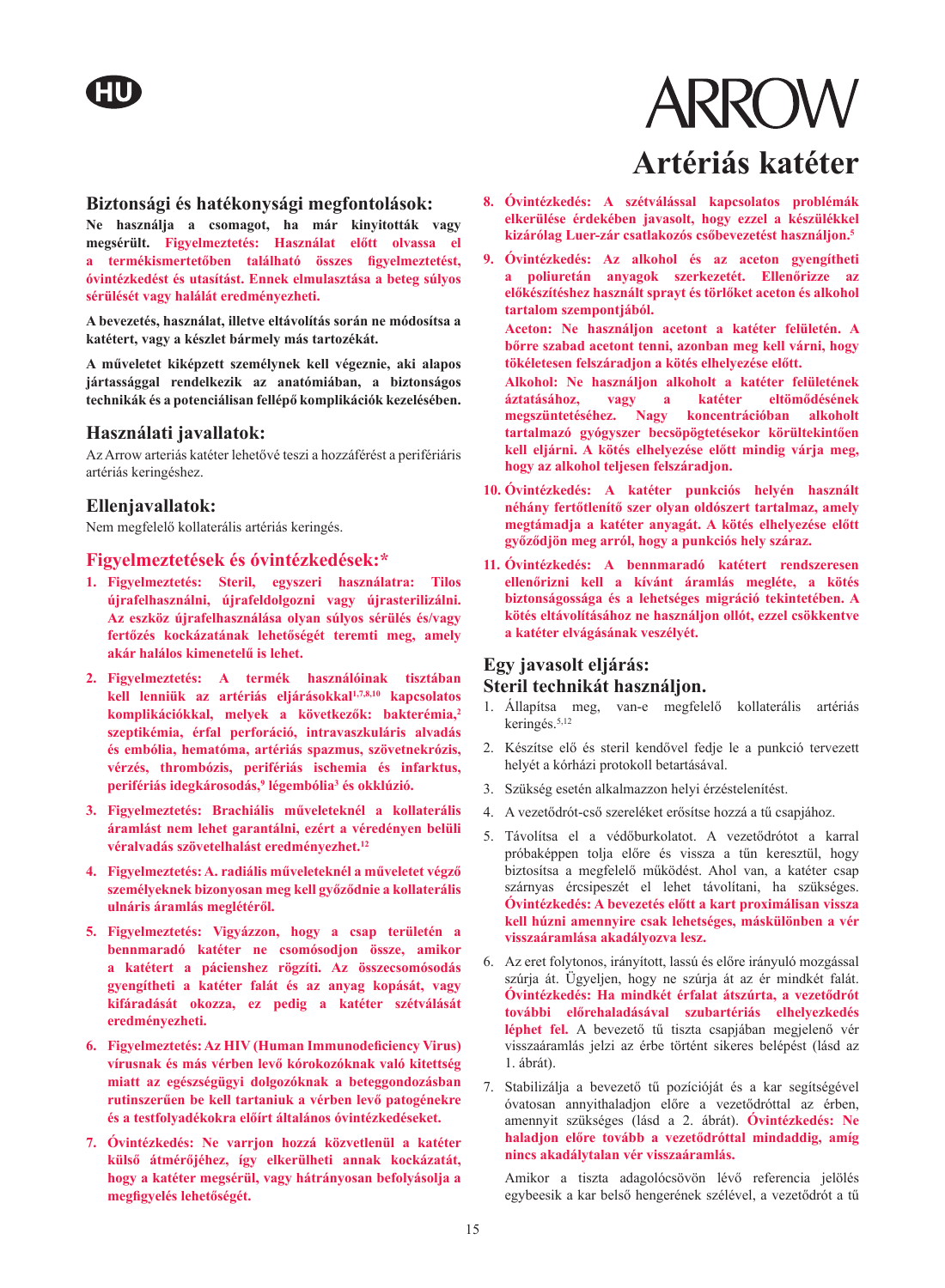hegyénél helyezkedik el. **Óvintézkedés: Ha a vezetődrót haladásakor ellenállás lép fel, nem szabad erőltetni a tovább haladást. Figyelmeztetés: Mialatt az érben van, ne húzza vissza a vezetődrótot a tű szélével szemben, ezzel elkerülheti a vezetődrót sérülésének veszélyét.** Ha a vezetődrót haladásakor ellenállás lép fel, húzza vissza a teljes egységet és próbálkozzon új punkcióval.

- 8. Az egész szereléket maximum 1-2 mm-re mozgassa tovább előre az érben.
- 9. Biztosan tartsa helyzetében a bevezető tű csapját és tolja tovább az érbe a katétert finom forgató mozgással a vezetődrót körül (lásd a 3. ábrát).
- 10. Tartsa meg helyén a katétert és távolítsa el a vezetődrót szereléket. Lüktető véráramlás jelzi, hogy az artériás elhelyezkedés megfelelő. **Óvintézkedés: Ne helyezze be újra a tűt a katéterbe annak érdekében, hogy elkerülje a katéter sérülésének veszélyét.**
- 11. A katéter csapra helyezze fel a szükséges zárócsapot, injekciós záródugót, vagy csatlakozó csövet. Az előnyben részesített módszerrel a varrat szárnyakkal, varrat hornyokkal, vagy szárnyas ércsipeszekkel - amennyiben ezeket a készlet tartalmazza - erősítse a katétert a pácienshez. **Figyelmeztetés: Vigyázzon, hogy a csap területén a bennmaradó katéter ne csomósodjon össze, amikor a katétert a pácienshez rögzíti. Az összecsomósodás gyengítheti a katéter falát és az anyag kopását, vagy kifáradását okozza, ez pedig**

**a katéter szétválását eredményezheti. Óvintézkedés: Ne varrjon hozzá közvetlenül a katéter külső átmérőjéhez, így elkerülheti annak kockázatát, hogy a katéter megsérül, vagy hátrányosan befolyásolja a megfigyelés lehetőségét.** A fedőkötést a kórházi protokollnak megfelelően helyezze el.

#### **Katéter eltávolítási művelet:**

- 1. Távolítsa el a kötést. **Óvintézkedés: A kötés eltávolításához ne használjon ollót, ezzel csökkentve a katéter elvágásának veszélyét.**
- 2. **Figyelmeztetés: Az artériás keringést légköri nyomásnak kitéve levegő léphet be a keringésbe.** Távolítsa el a varratot (varratokat). Legyen óvatos, nehogy elvágja a katétert. Lassan, a bőrrel párhuzamosan húzva távolítsa el a katétert. Amint a katétert kihúzta, a kötésre gyakoroljon nyomást mindaddig, amíg vérzés tapasztalható. Helyezzen enyhe nyomókötést a területre.
- 3. A katétert eltávolításakor vizsgálja meg és győződjön meg róla, hogy a teljes hossz vissza lett húzva.
- 4. Dokumentálja az eltávolítás műveletét.

Az Arrow International LLC javasolja, hogy a felhasználó ismerkedjen meg a vonatkozó szakirodalommal.

\*Bármilyen kérdése lenne, vagy további szakmai információra lenne szüksége, vegye fel a kapcsolatot az Arrow International LLC céggel.

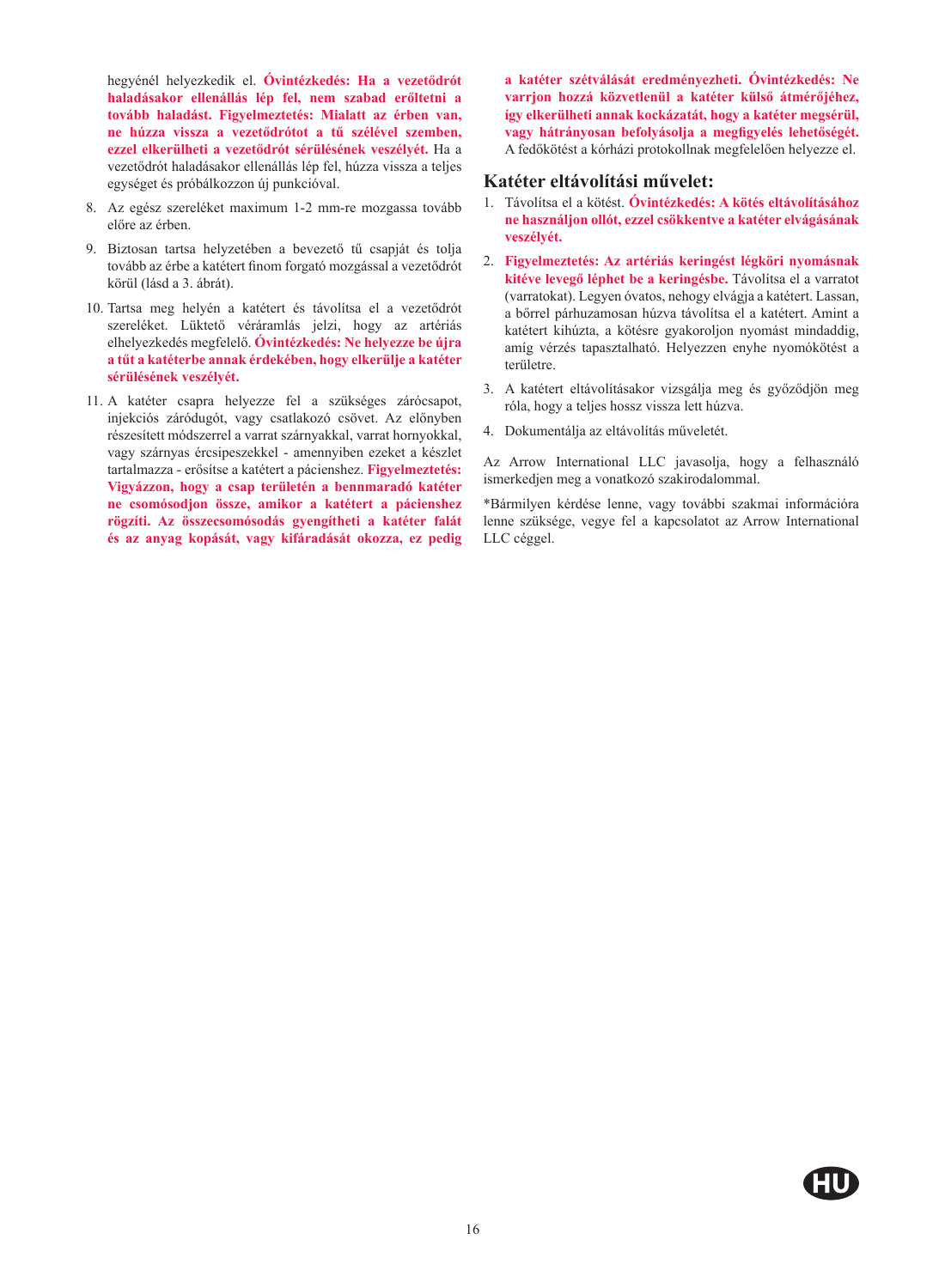# **ARROW Prodotto per cateterizzazione arteriosa**

#### **Considerazioni in merito alla sicurezza ed all'efficacia:**

**Non usare se la confezione è stata aperta o manomessa. Avvertenza: prima dell'uso, leggere tutte le avvertenze, precauzioni e istruzioni stampate nel foglietto illustrativo. La mancata osservanza di tali avvertenze, precauzioni e istruzioni potrebbe comportare gravi lesioni al paziente, e persino provocarne la morte.**

**Non alterare il catetere o qualsiasi altro componente del kit/set durante l'inserimento, l'uso o la rimozione.**

**La procedura deve essere eseguita da personale addestrato, molto esperto nei punti di riferimento anatomici, sicuro nella tecnica e in grado di affrontare eventuali complicazioni.**

#### **Indicazioni per l'uso:**

Il dispositivo di Cateterizzazione Arteriosa Arrow consente l'accesso alla circolazione arteriosa periferica.

#### **Controindicazioni:**

Circolazione arteriosa collaterale inadeguata.

#### **Avvertenze e precauzioni:\***

- **1. Avvertenza: Sterile, monouso: non riutilizzare, ricondizionare o risterilizzare. Il riutilizzo del dispositivo crea un rischio potenziale di gravi lesioni e/infezioni che possono risultare fatali.**
- **2. Avvertenza: i medici devono essere a conoscenza delle complicazioni relative alle procedure arteriose,1,7,8,10 che possono comprendere batteriemia,<sup>2</sup> setticemia, perforazione della parete dei vasi, coagulazione endovascolare ed embolizzazione, formazione di ematoma, spasmo arterioso, necrosi tissutale, emorragie, trombosi, ischemia periferica e infarto, lesioni ai nervi periferici,<sup>9</sup> embolia gassosa,<sup>3</sup> e occlusione.**
- **3. Avvertenza: nelle procedure effettuate mediante l'arteria brachiale, poiché il flusso collaterale non può essere garantito, la coagulazione endovascolare può comportare necrosi tissutale.<sup>12</sup>**
- **4. Avvertenza: nelle procedure effettuate mediante l'arteria radiale, i medici devono accertarsi della presenza di flusso ulnare collaterale.**
- **5. Avvertenza: esercitare la massima cura al momento di fissare il catetere permanente al paziente, in modo da non attorcigliarlo inavvertitamente in corrispondenza dell'innesto conico. Se il catetere si attorciglia, la parete del catetere si può indebolire, causando logorio e fatica del materiale, con possibile successiva lacerazione del catetere.**
- **6. Avvertenza: a causa del rischio di esposizione all'HIV (Virus dell'immunodeficienza umana) o ad altri agenti patogeni a trasmissione ematica, il personale medico deve abitualmente attenersi alla prassi universale relativa alle precauzioni per sangue e fluidi corporei nella cura di tutti i pazienti.**
- **7. Precauzione: non suturare direttamente sul diametro esterno del corpo del catetere per ridurre il rischio di**

**danneggiare il catetere o di comprometterne le capacità di monitoraggio.**

- **8. Precauzione: per ridurre il rischio di scollegamenti, con questo dispositivo<sup>5</sup> si consiglia di usare soltanto un tubo di raccordo a blocco luer.**
- **9. Precauzione: l'alcool e l'acetone possono indebolire la struttura dei materiali in poliuretano. Leggere l'elenco degli ingredienti dei prodotti spray e dei tamponi impiegati per la preparazione del paziente per verificare che non contengano acetone o alcool.**

**Acetone: non impiegare acetone sulla superficie del catetere. L'acetone può essere applicato alla cute, ma dev'essere lasciato asciugare completamente prima di applicare la fasciatura.**

**Alcool: non impiegare alcool per bagnare la superficie del catetere né per rendere nuovamente pervio il catetere. È necessario prestare particolare attenzione durante l'instillazione di farmaci contenenti alte concentrazioni di alcool. Lasciare sempre asciugare completamente l'alcool prima di applicare la fasciatura.**

- **10. Precauzione: alcuni disinfettanti usati sul sito di inserimento del catetere contengono solventi, che possono intaccare il materiale del catetere. Prima di applicare la fasciatura, accertarsi che il sito di inserimento sia asciutto.**
- **11. Precauzione: i cateteri permanenti devono essere regolarmente ispezionati per verificare che la portata sia quella desiderata, che la medicazione sia ben applicata e che il catetere non si sia spostato. Non usare forbici per rimuovere la medicazione, per evitare di tagliare il catetere.**

#### **Procedura consigliata: Usare una tecnica sterile.**

- 1. Verificare che la circolazione arteriosa collaterale sia adeguata.5,12
- 2. Preparare e coprire il sito in cui si prevede di effettuare l'iniezione attenendosi al protocollo ospedaliero.
- 3. Usare l'anestesia locale come necessario.
- 4. Collegare il gruppo del tubo con la guida metallica all'innesto conico dell'ago.
- 5. Rimuovere lo schermo protettivo. Provare a far avanzare e a ritrarre la guida metallica a molla attraverso l'ago usando la leva di azionamento per verificare il corretto funzionamento. Volendo, è possibile rimuovere il fermo dell'innesto conico, laddove disponibile. **Precauzione: prima dell'inserimento, occorre ritrarre la leva di azionamento quanto più possibile per evitare l'inibizione del reflusso ematico.**
- 6. Perforare il vaso con un movimento in avanti, lento, costante e controllato evitando di trapassare entrambe le pareti del vaso. **Precauzione: se si perforano entrambe le pareti del vaso, è possibile che nel successivo avanzamento della guida metallica a molla, questa potrebbe inavvertitamente posizionarsi nella zona subarteriosa.** Il reflusso ematico nell'innesto conico trasparente dell'ago introduttore indica l'avvenuto inserimento nel vaso (fare riferimento alla Fig. 1).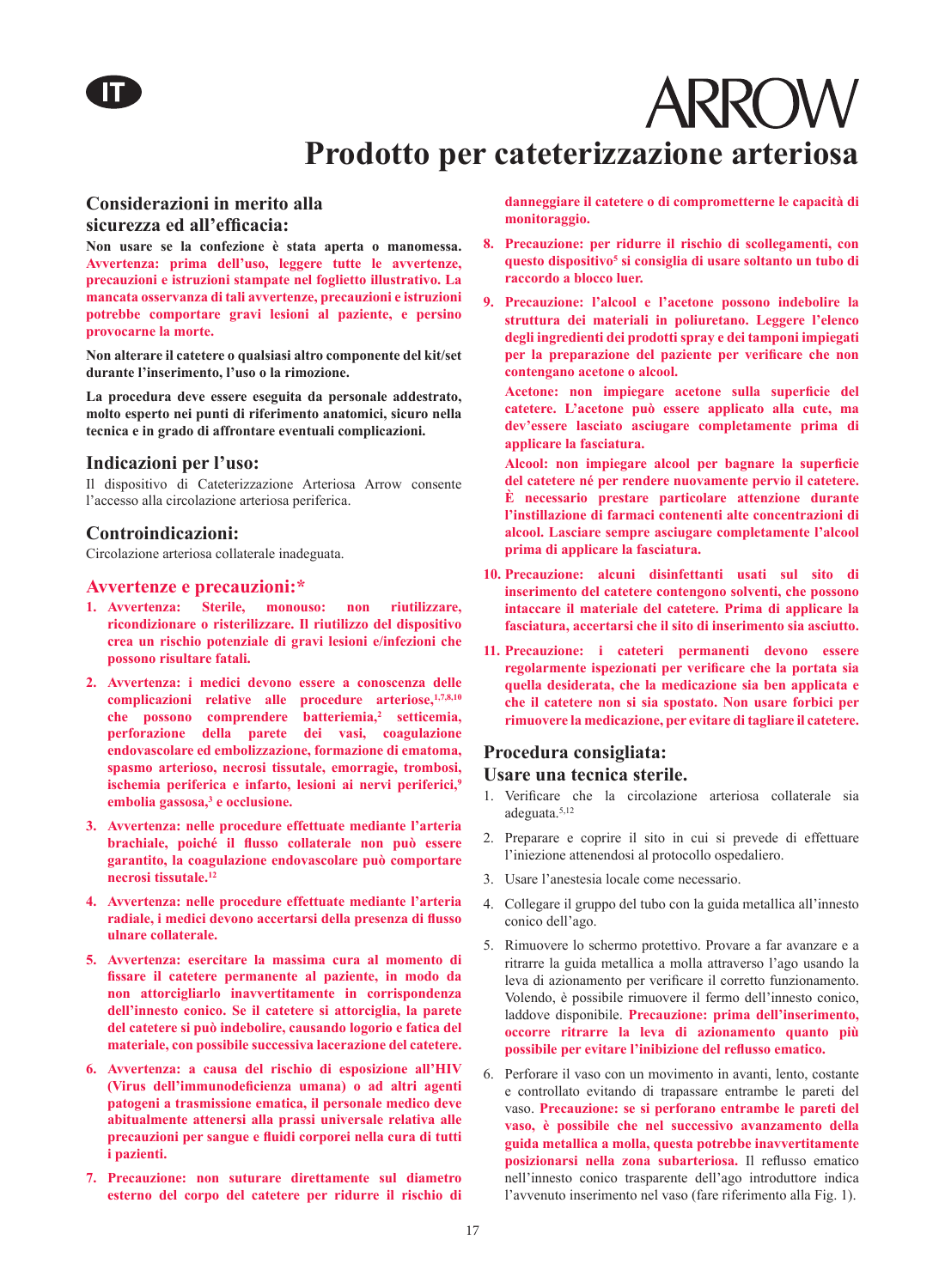7. Stabilizzare la posizione dell'ago introduttore e far avanzare con attenzione la guida metallica a molla fino alla profondità necessaria all'interno del vaso usando la leva di azionamento (fare riferimento alla Fig. 2). **Precauzione: se non è presente un reflusso ematico spontaneo, non far avanzare la guida metallica.** 

Quando il segno di riferimento sul tubo trasparente di inserimento coincide con il bordo del cilindro interno della leva di azionamento, la punta della guida metallica a molla si trova all'estremità dell'ago. **Precauzione: se durante l'avanzamento della guida metallica a molla si incontra**  resistenza, non forzare l'inserimento. Avvertenza: non **ritrarre la guida metallica a molla contro il bordo dell'ago mentre questo si trova nel vaso, per ridurre il rischio di danni alla guida metallica a molla.** Se durante l'avanzamento della guida metallica a molla si incontra resistenza, estrarre l'intera unità e tentare una nuova perforazione.

- 8. Far avanzare ulteriormente l'intero dispositivo di posizionamento da 1 a 2 mm massimo all'interno del vaso.
- 9. Mantenendo saldamente in posizione l'innesto conico dell'ago introduttore, far avanzare il catetere all'interno del vaso oltre la guida metallica a molla, con un leggero movimento rotatorio (fare riferimento alla Fig. 3).
- 10. Mantenere il catetere il posizione e rimuovere il gruppo della guida metallica a molla. Il flusso ematico pulsatile indica il corretto posizionamento arterioso. **Precauzione: non reinserire l'ago nel catetere per ridurre il rischio di danni al catetere stesso.**
- 11. Collegare a scelta il rubinetto, il cappuccio d'iniezione o il tubo di raccordo all'innesto conico del catetere. Fissare il catetere al paziente con il metodo di sutura preferito, cerotti a farfalla, suture scanalate o graffette a farfalla, laddove disponibili.

**Avvertenza: esercitare la massima cura al momento di fissare il catetere permanente al paziente, in modo da non attorcigliarlo inavvertitamente in corrispondenza dell'innesto conico. Se il catetere si attorciglia, la parete del catetere si può indebolire, causando logorio e fatica del materiale, con possibile successiva lacerazione del catetere. Precauzione: non suturare direttamente sul diametro esterno del corpo del catetere per ridurre il rischio di danneggiare il catetere o di comprometterne le capacità di monitoraggio.** Medicare attenendosi al protocollo ospedaliero.

#### **Procedura di rimozione del catetere:**

- 1. Rimuovere la medicazione. **Precauzione: onde evitare di tagliare il catetere, non usare forbici per togliere la medicazione.**
- 2. **Avvertenza: l'esposizione della circolazione arteriosa alla pressione atmosferica può causare introduzione d'aria nel sistema circolatorio.** Rimuovere la/le sutura/e. Far attenzione a non tagliare il catetere. Estrarlo lentamente, mantenendolo parallelo alla cute. Durante la rimozione, quando il catetere esce dal sito di introduzione, esercitare pressione con una medicazione fino a provocare emostasi. Applicare una medicazione a leggera pressione sul sito.
- 3. Una volta rimosso il catetere, controllarlo per assicurarsi che sia stato interamente rimosso.
- 4. Annotare la procedura usata per la rimozione.

La Arrow International LLC consiglia ai medici di familiarizzarsi con le opere scientifiche citate nella bibliografia.

\*In caso di quesiti o per ulteriori informazioni su questo argomento, rivolgersi alla Arrow International LLC.

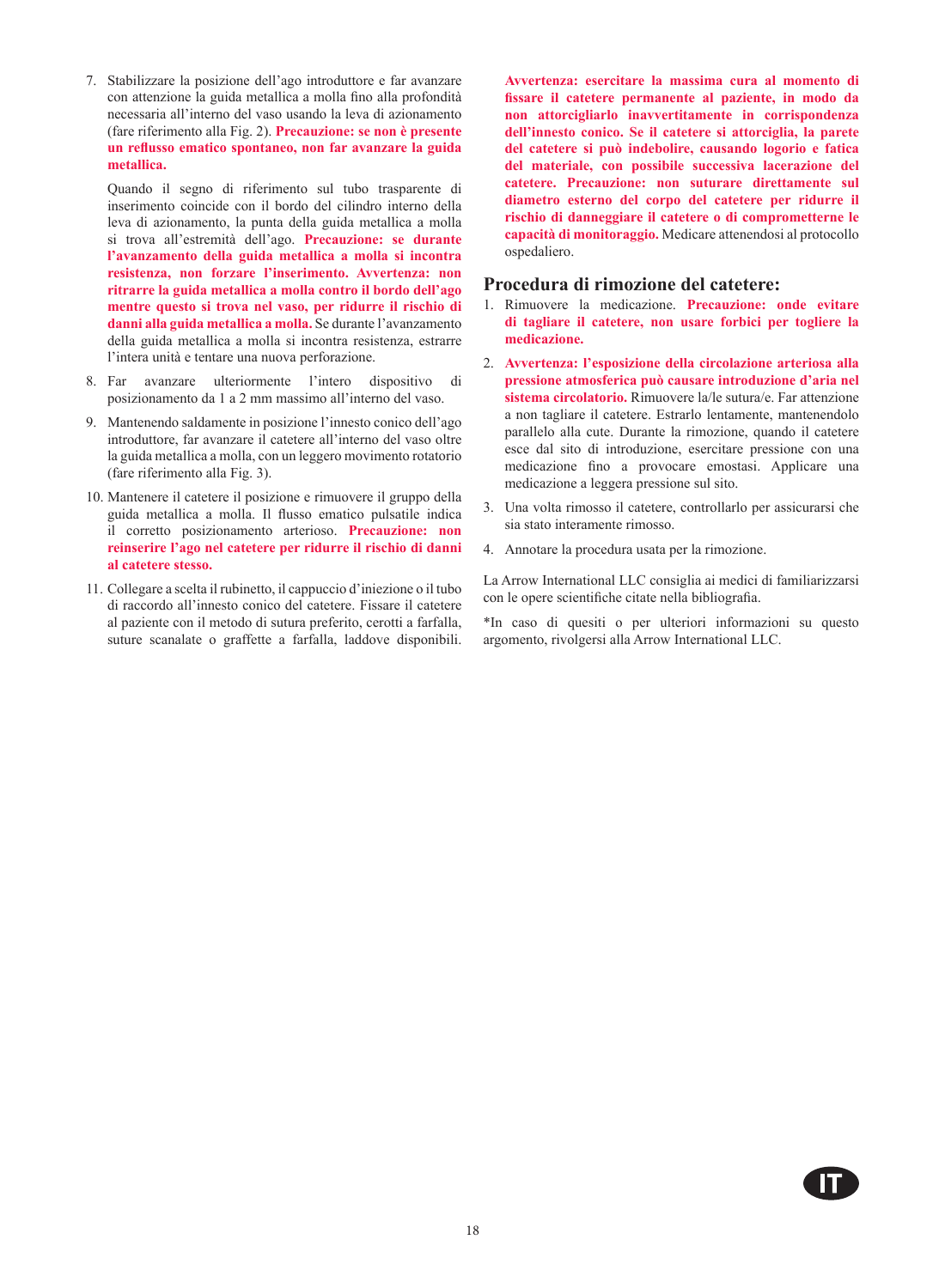### **Przyrząd do cewnikowania tętnic**

#### **Uwagi na temat bezpieczeństwa i efektywności:**

**Nie używać, jeśli opakowanie jest uszkodzone lub było otwierane. Ostrzeżenie: Przed użyciem należy zapoznać się z ostrzeżeniami, zalecanymi środkami ostrożności i instrukcjami zawartymi w załączonej ulotce. Niespełnienie tego zalecenia może spowodować ciężkie obrażenia lub zgon pacjenta.** 

**Podczas wprowadzania, używania i wyjmowania, nie wolno modyfikować cewnika, ani żadnych innych części zestawu.** 

**Zabieg może wykonać jedynie odpowiednio przeszkolony personel, dobrze zaznajomiony z anatomią tego obszaru i możliwymi powikłaniami.** 

#### **Przeznaczenie:**

Przyrząd do cewnikowania tetnic Arrow® umożliwia dostep do krążenia tętniczego obwodowego.

#### **Przeciwwskazania:**

Niedostateczne oboczne krążenie tętnicze.

#### **Ostrzeżenia i środki ostrożności:\***

- **1. Ostrzeżenie: Produkt sterylny do jednorazowego użytku. Nie wolno ponownie używać, poddawać żadnym procesom ani ponownie sterylizować. Ponowne użycie produktu może stwarzać ryzyko poważnych obrażeń i/lub zakażenia grożącego śmiercią.**
- **2. Ostrzeżenie: Lekarze wykonujący zabiegi powinni zdawać sobie sprawę z możliwych powikłań związanych z zabiegami tętniczymi,1,7,8,10 takich jak zakażenie bakteryjne krwi,2 posocznica, przekłucie ściany naczynia, wewnątrznaczyniowy zator lub czop, krwiak, skurcz tętniczy, martwica tkanki, krwawienie, zakrzepica, niedokrwienie obwodowe i martwica niedokrwienna, uszkodzenie nerwu obwodowego,9 zator powietrzny,<sup>3</sup> i okluzja.**
- **3. Ostrzeżenie: W procedurach ramiennych nie można zagwarantować przepływu obocznego, dlatego skrzep wewnątrznaczyniowy może spowodować martwicę tkanki.<sup>12</sup>**
- **4. Ostrzeżenie: W zabiegach na tętnicy promieniowej lekarz musi upewnić się, że istnieją wyraźne dowody przepływu obocznego łokciowego.**
- **5. Ostrzeżenie: Należy unikać wyginania cewnika montowanego na stałe w okolicach bazy podczas mocowania cewnika do pacjenta. Wygięcie może osłabić ściankę cewnika i spowodować wytarcie lub zmęczenie materiału prowadzące do oddzielenia się cewnika.**
- **6. Ostrzeżenie: W związku z niebezpieczeństwami kontaktu z wirusem HIV (wirus ludzkiego niedoboru odporności) lub innymi czynnikami chorobotwórczymi przenoszonymi z krwią, pracownicy służby zdrowia powinni zawsze stosować obowiązujące środki bezpieczeństwa przy obchodzeniu się z krwią i płynami ustrojowymi w czasie opieki nad wszystkimi pacjentami.**
- **7. Środki ostrożności: Nie należy zakładać szwów na zewnętrze korpusu cewnika, aby go nie uszkodzić i nie utrudnić monitorowania.**
- **8. Środki ostrożności: Aby uniknąć przypadkowego rozłączania, zaleca się stosowanie na przewodach podłączanych do tego urządzenia wyłącznie złącza typu Luer-Lock.<sup>5</sup>**
- **9. Środki ostrożności: Alkohol i aceton osłabiają materiały z poliuretanu. Środki rozpylane do przygotowania pola operacyjnego oraz nasączania wacików nie powinny zawierać acetonu ani alkoholu.** 
	- **Aceton: Nie wolno stosować acetonu na powierzchni cewnika. Aceton można stosować na skórę, lecz musi on wyschnąć całkowicie przed nałożeniem opatrunku.**
	- **Alkohol: Nie należy używać alkoholu do zamaczania powierzchni cewnika lub do przywracania drożności cewnika. Należy zachować ostrożność przy podawaniu leków zawierających wysokie stężenie alkoholu. Przed nałożeniem opatrunku należy poczekać, aż alkohol całkiem wyschnie.**
- **10. Środki ostrożności: Niektóre środki dezynfekcyjne stosowane w miejscu wprowadzenia cewnika zawierają rozpuszczalniki mogące uszkodzić materiał, z którego wykonany jest cewnik. Przed nałożeniem opatrunku należy upewnić się, iż miejsce wprowadzenia cewnika jest suche.**
- **11. Środki ostrożności: Cewniki założone na stałe powinny być okresowo sprawdzane pod kątem prędkości przepływu, zamocowania opatrunku i przemieszczania się. Aby nie przeciąć cewnika, do zdejmowania opatrunku nie należy posługiwać się nożyczkami.**

#### **Zalecana procedura:**

#### **Przestrzegaj zasad zachowania jałowości.**

- 1. Sprawdź, czy istnieje dostateczne oboczne krążenie tętnicze.<sup>5,12</sup>
- 2. Przygotuj i obłóż spodziewane miejsce nakłucia zgodnie z zasadami szpitala.
- 3. W razie potrzeby znieczul miejscowo.
- 4. Przymocuj zespół rurki sprężynowego drucika prowadzącego do podstawy igły.
- 5. Zdejmij osłonę zabezpieczającą. Sprawdź, czy sprężynowy drucik prowadzący wysuwa się i cofa bez oporów do igły, poruszając dźwignią uruchamiającą. Jeżeli baza cewnika wyposażona jest w zacisk motylkowy, można go zdjąć w razie potrzeby. **Środki ostrożności: Przed wprowadzeniem cewnika dźwignia uruchamiająca musi zostać cofnięta proksymalnie do oporu, w przeciwnym razie może dojść do zatamowania wypływu wstecznego krwi.**
- 6. Nakłuj naczynie ciągłym, kontrolowanym i powolnym ruchem do przodu. Uważaj, aby nie przekłuć obydwu ścian naczynia. **Środki ostrożności: W przypadku przekłucia obydwu ścian naczynia późniejsze wprowadzenie sprężynowego drucika prowadzącego może doprowadzić do niezamierzonego umieszczenia podtętniczego.** Wypływ wsteczny krwi do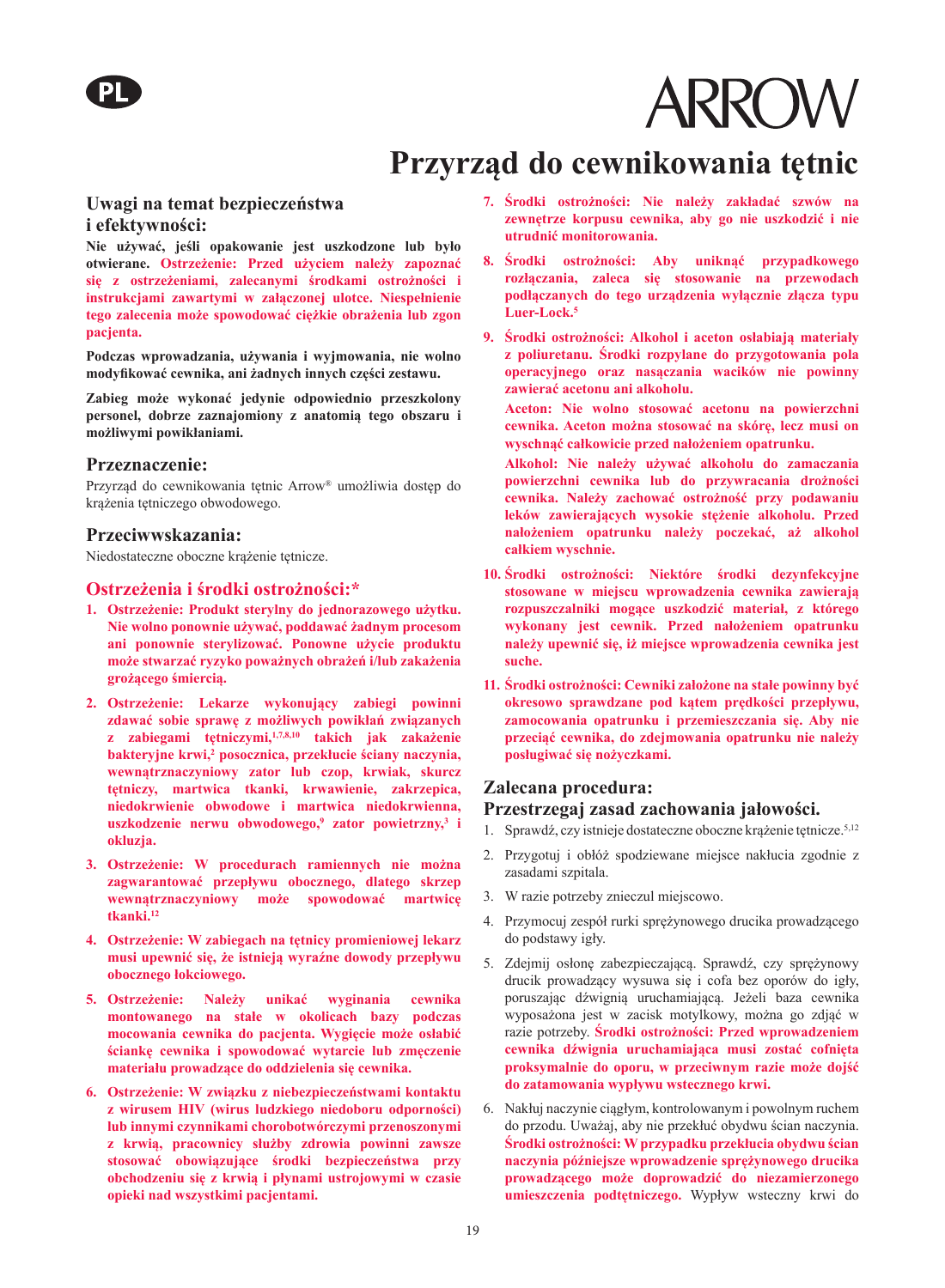przezroczystej podstawy igły wprowadzającej wskazuje na prawidłowe umieszczenie jej w naczyniu (patrz rys. 1).

7. Ustal położenie igły wprowadzającej i ostrożnie popchnij sprężynowy drucik prowadzący na odpowiednią odległość do naczynia posługując się dźwignią uruchamiającą (patrz rys. 2). **Środki ostrożności: Nie popychaj prowadnicy, jeżeli nie ma swobodnego przepływu wstecznego krwi.** 

Kiedy znacznik na przezroczystym przewodzie podawania jest przy brzegu wewnętrznego cylindra dźwigni uruchamiającej, czubek sprężynowego drucika prowadzącego znajduje się na czubku igły. **Środki ostrożności: Nie należy stosować siły w przypadku napotkania oporu podczas posuwania sprężynowego drucika prowadzącego. Ostrzeżenie: Nie należy cofać sprężynowego drucika prowadzącego, gdy opiera się ona o czubek igły wewnątrz naczynia, aby nie uszkodzić drucika.** W razie oporu podczas popychania sprężynowego drucika prowadzącego należy wyjąć cały zespół i nakłuć ponownie.

- 8. Cały zespół wprowadzający należy popchnąć dodatkowo o 1 – 2 mm w głąb naczynia.
- 9. Mocno przytrzymaj podstawę igły wprowadzającej w odpowiednim położeniu i lekkim ruchem obrotowym wprowadź cewnik poprzez sprężynowy drucik prowadzący do naczynia (patrz rys. 3).
- 10. Przytrzymując cewnik, wyciągnij zespół sprężynowego drucika prowadzącego. Pulsujący przepływ krwi potwierdza właściwe umieszczenie w tętnicy. **Środki ostrożności: Nie należy powtórnie wprowadzać igły do cewnika, aby go nie uszkodzić.**
- 11. Przymocuj do podstawy cewnika kurek odcinający, nasadkę do iniekcji lub przewody łączące. Przymocuj cewnik do

ciała pacjenta wybraną metodą – przyciskiem z uchami do szwów, płytką do szwów lub zaciskiem motylkowym, jeżeli są składnikami zestawu. **Ostrzeżenie: Należy unikać wyginania cewnika montowanego na stałe w okolicach bazy podczas mocowania cewnika do pacjenta. Wygięcie może osłabić ściankę cewnika i spowodować wytarcie lub zmęczenie materiału prowadzące do oddzielenia się cewnika. Środki ostrożności: Nie należy zakładać szwów na zewnętrze korpusu cewnika, aby go nie uszkodzić i nie utrudnić monitorowania.** Załóż opatrunek zgodnie z zasadami obowiązującymi w szpitalu.

#### **Procedura wyjmowania cewnika:**

- 1. Zdejmij opatrunek. **Środki ostrożności: Aby uniknąć przecięcia cewnika, do zdejmowania opatrunku nie należy używać nożyczek.**
- 2. **Ostrzeżenie: Kontakt krążenia tętniczego z ciśnieniem atmosferycznym może spowodować wejście powietrza do układu krążenia.** Usuń szwy. Należy uważać, by nie przeciąć cewnika. Powoli wyjmij cewnik wysuwając go równolegle do skóry. Kiedy cewnik wysuwa się z miejsca wkłucia, utrzymaj nacisk poprzez opatrunek do czasu ustania krwawienia. Nałóż opatrunek lekko uciskowy na miejsce wkłucia.
- 3. Po wyjęciu cewnika obejrzyj go, aby upewnić się, iż został wyjęty w całości.
- 4. Odnotuj procedurę wyjęcia cewnika w dokumentacji.

Arrow International LLC zaleca, aby użytkownicy zapoznali się z literaturą przedmiotu.

\*Wszelkie pytania lub zamówienia odnośnie literatury przedmiotu należy kierować do Arrow International LLC.

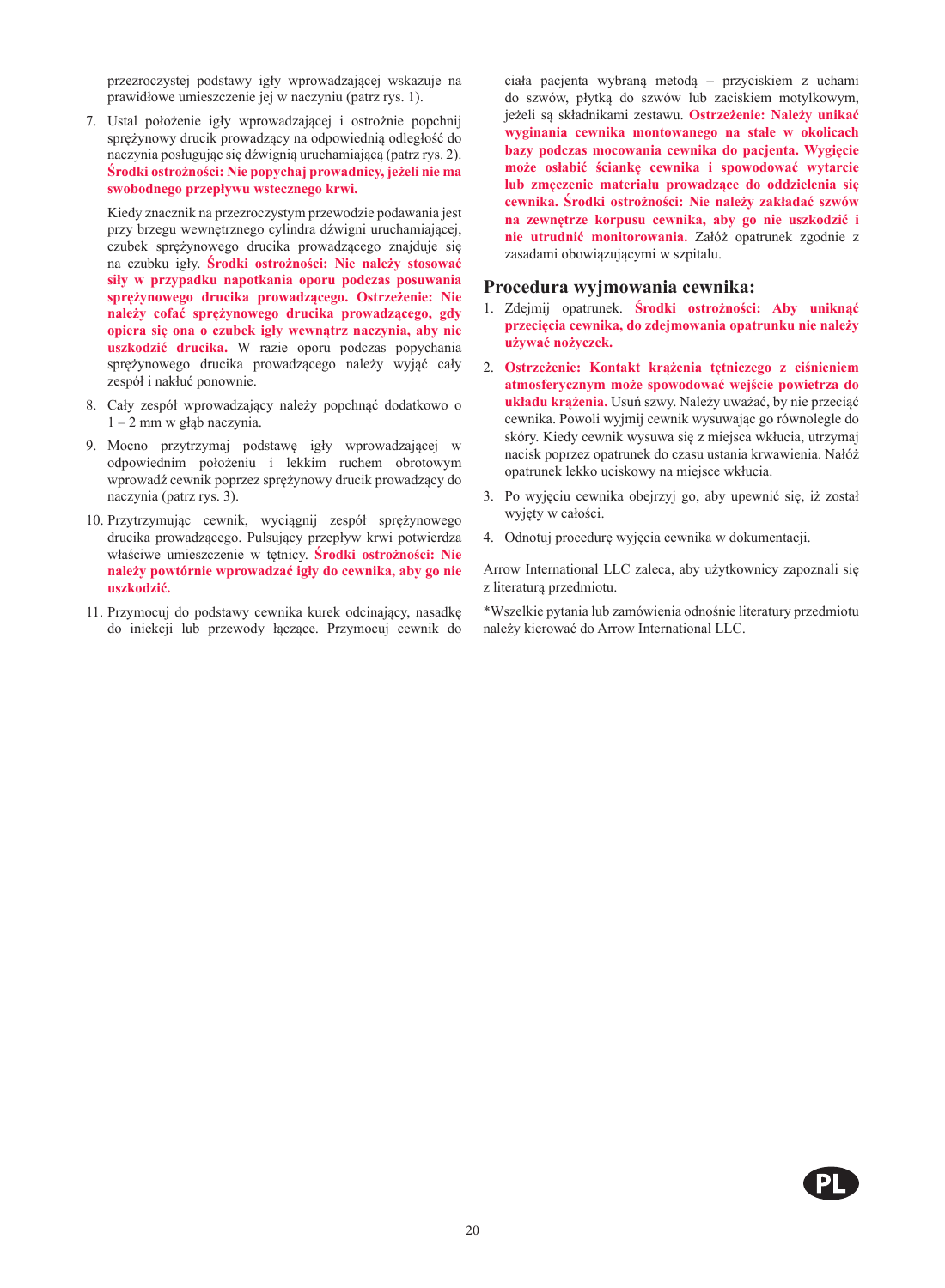## **ARROW Produto de Cateterização Arterial**

#### **Considerações Sobre Segurança e Eficácia:**

**Não utilizar caso a embalagem tenha sido previamente aberta ou danificada. Aviso: Antes de utilizar, leia todas as advertências, precauções e instruções constantes no folheto acompanhante. Se não o fizer, poderá provocar lesões graves ou mesmo a morte do doente.**

**Não altere o cateter nem qualquer outro componente do kit/ conjunto durante a introdução, utilização ou remoção.**

**O procedimento deve ser realizado por pessoal treinado, com conhecimentos profundos das referências anatómicas, da técnica mais segura e potenciais complicações.**

#### **Indicações para a Utilização:**

O dispositivo de cateterização arterial Arrow permite o acesso à circulação arterial periférica.

#### **Contra-indicações:**

Circulação arterial colateral insuficiente.

#### **Avisos e Precauções:\***

- **1. Aviso: Estéril, utilização única: não reutilizar, reprocessar ou reesterilizar. A reutilização do dispositivo cria um potencial risco de lesões graves e/ou infecção que poderão resultar em morte.**
- **2. Aviso: Os médicos devem estar familiarizados com as complicações associadas aos procedimentos arteriais,1,7,8,10 incluindo bacteriémia,2 septicémia, perfuração da parede do vaso, coagulação intravascular e embolização, hematoma, espasmo arterial, necrose tecidular, hemorragia, trombose, isquémia e enfarte periférico, lesão de nervos periféricos,<sup>9</sup> embolia gasosa,3 e oclusão.**
- **3. Aviso: Nos procedimentos braquiais, não é possível garantir a existência de fluxo colateral, pelo que a formação de coágulos intravasculares pode resultar na necrose de tecidos.<sup>12</sup>**
- **4. Aviso: Nos procedimentos da artéria radial, os clínicos devem assegurar-se da existência de provas definitivas de fluxo colateral cubital.**
- **5. Aviso: Deverá haver o cuidado de não dobrar inadvertidamente o cateter permanente na área do conector quando fixar o cateter ao doente. A dobragem pode enfraquecer a parede do cateter e provocar enfraquecimento ou fadiga do material, dando origem a uma eventual secção do cateter.**
- **6. Aviso: Devido ao risco de exposição ao VIH (Vírus da Imunodeficiência Humana) ou a outros agentes patogénicos transmitidos pelo sangue, todos os profissionais de saúde devem utilizar como rotina métodos universais de prevenção quando lidam com sangue e fluídos corporais de qualquer doente.**
- **7. Precaução: Não suture directamente ao diâmetro externo do corpo do cateter para minimizar o risco de danificar do cateter ou de afectar adversamente as suas capacidades de monitorização.**
- **8. Precaução: Para minimizar o risco de desconexões, recomenda-se a utilização exclusiva de tubagens de ligação Luer-Lock com este dispositivo.<sup>5</sup>**

**9. Precaução: O álcool e a acetona podem enfraquecer a estrutura dos materiais de poliuretano. Verifique se os ingredientes dos sprays e compressas de desinfecção incluem acetona ou álcool.**

**Acetona: Não utilize acetona sobre a superfície do cateter. A acetona pode ser aplicada sobre a pele, devendo secar completamente antes de ser aplicado o penso.**

**Álcool: Não utilize álcool para molhar a superfície do cateter nem para restabelecer a permeabilidade do mesmo. Deverá haver cautela quando forem instilados fármacos que contenham altas concentrações de álcool. Deixe o álcool secar completamente antes de aplicar o penso.**

- **10. Precaução: Alguns desinfectantes utilizados no local de introdução do cateter contêm solventes, os quais podem atacar o material do cateter. Certifique-se de que o local de introdução está seco antes de aplicar o penso.**
- **11. Precaução: O cateter permanente deve ser inspeccionado regularmente para verificação do débito pretendido, da segurança do penso e da eventual migração do cateter. Para minimizar o risco de corte do cateter, não utilize uma tesoura para retirar o penso.**

#### **Procedimento Sugerido:**

#### **Utilize uma técnica estéril.**

- 1. Verifique a existência de uma circulação arterial colateral adequada.5,12
- 2. Desinfecte e coloque um campo esterilizado no local previsto para a punção, de acordo com o protocolo hospitalar.
- 3. Se for necessário, utilize um anestésico local.
- 4. Adapte o conjunto do tubo do fio guia ao conector da agulha.
- 5. Remova o escudo protector. Experimente avançar e recuar o fio guia através da agulha, utilizando a alavanca de forma a garantir um funcionamento adequado. Quando for fornecido, o grampo com asas do conector do cateter poderá ser removido caso seja necessário. **Precaução: Antes da introdução, a alavanca deverá ser recolhida o mais possível em direcção proximal, de forma a não impedir o refluxo de sangue.**
- 6. Faça a punção do vaso efectuando um movimento de avanço contínuo, controlado e lento. Evite atravessar ambas as paredes do vaso. **Precaução: Se ambas as paredes do vaso forem puncionadas, a introdução do fio guia poderá resultar num posicionamento acidental sub-arterial.** O refluxo de sangue para dentro do conector da agulha de introdução indica o sucesso da penetração no vaso (consulte a Fig. 1).
- 7. Estabilize a posição da agulha introdutora e introduza cuidadosamente o fio guia dentro do vaso até onde for necessário, utilizando a alavanca para o efeito (consulte a Fig. 2). **Precaução: Não avance o fio guia se não verificar um refluxo de sangue livre.**

Quando a marca de referência sobre o tubo transparente do fio guia coincidir com a extremidade do cilindro interno da alavanca, a ponta do fio guia estará localizada na ponta da agulha. **Precaução: Se for detectada alguma resistência durante a introdução do fio guia, não force a introdução. Aviso: Não retire o fio guia contra o bisel da agulha enquanto esta se encontrar ainda dentro do vaso, para minimizar o risco de danos no fio guia.** Se for detectada alguma resistência durante o avanço do fio guia, retire toda a unidade e tente uma nova punção.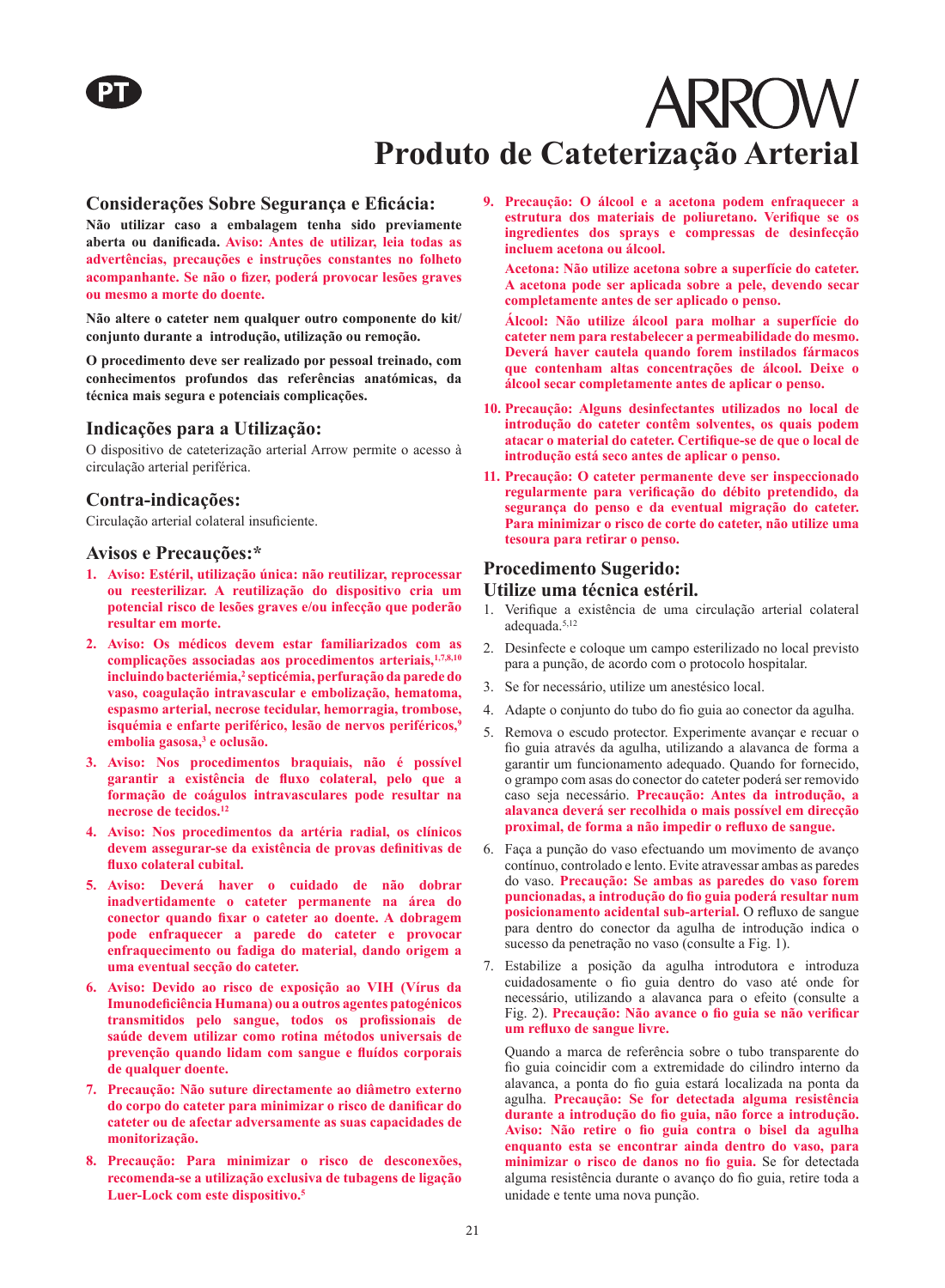- 8. Avance a totalidade do dispositivo de colocação mais 1 a 2 mm, no máximo, para dentro do vaso.
- 9. Segure bem o conector da agulha introdutora em posição e avance o cateter sobre o fio guia para dentro do vaso com um ligeiro movimento de rotação (consulte a Fig. 3).
- 10. Mantenha o cateter em posição e remova o conjunto do fio guia/agulha introdutora. A presença de um fluxo de sangue pulsátil significa um posicionamento arterial. **Precaução: Para minimizar o risco de danos no cateter, não volte a introduzir a agulha dentro do mesmo.**
- 11. Adapte a torneira, a tampa de injecção ou a tubagem de ligação pretendida ao conector do cateter. Fixe o cateter ao doente segundo a técnica preferida, utilizando para tal as asas de sutura, a ranhura para sutura ou o grampo com asas, se fornecido. **Aviso: Deverá haver o cuidado de não dobrar inadvertidamente o cateter permanente na área do conector quando fixar o cateter ao doente. As dobras poderão enfraquecer a parede o cateter e provocar um desgaste ou fadiga do material, e levar a uma eventual separação do cateter. Aviso: Não suture directamente ao diâmetro externo do corpo do cateter para minimizar o risco de danos no cateter ou prejudicar a respectiva capacidade de monitorização.** Cubra o local da punção com um penso, de acordo com o protocolo hospitalar.

#### **Procedimento de remoção do cateter:**

- 1. Remova o penso. **Precaução: Para minimizar o risco de corte do cateter, não utilize uma tesoura para retirar o penso.**
- 2. **Aviso: A exposição da circulação arterial à pressão atmosférica poderá resultar na entrada de ar na circulação.**  Remova a(s) sutura(s). Tenha cuidado para não cortar o cateter. Retire o cateter lentamente, puxando-o paralelamente à pele. À medida que o cateter sai do local da introdução, aplique pressão com uma compressa até a hemostase ser atingida. Aplique um penso ligeiramente compressivo no local.
- 3. Após a remoção do cateter, deve inspeccioná-lo de forma a garantir que saiu na sua totalidade.
- 4. Registe a remoção do cateter.

A Arrow International LLC recomenda que o utilizador esteja a par da literatura de referência.

\*Em caso de dúvidas ou necessidade de informações adicionais específicas, por favor contactar a Arrow International LLC.

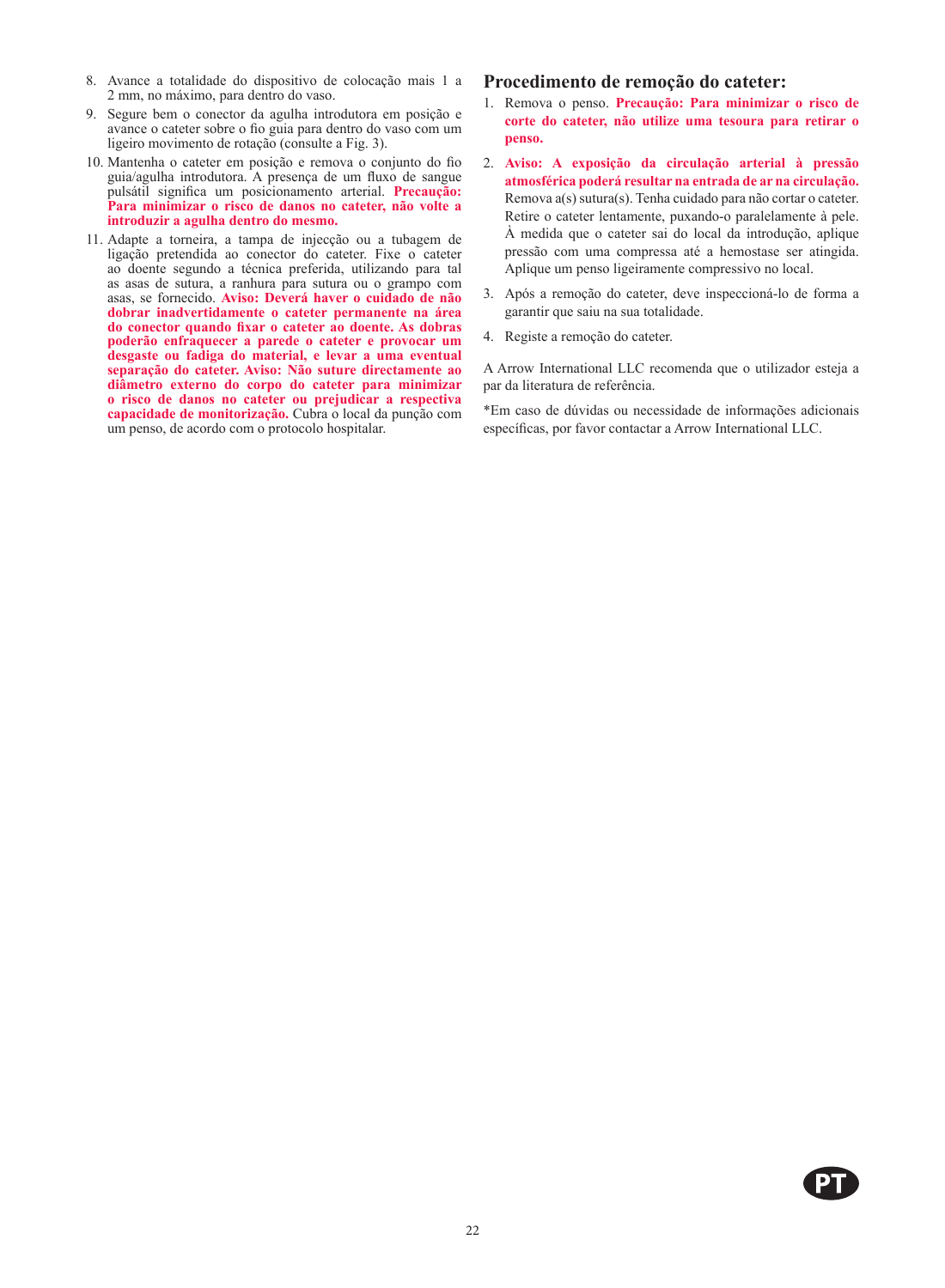## RU



### **Устройство для артериальной катетеризации**

#### **Вопросы безопасности и эффективности:**

**Не используйте, если упаковка была ранее вскрыта или повреждена. Предостережение: Перед применением изделия ознакомьтесь с инструкциями, находящимися внутри упаковки, и изучите все меры предосторожности и предупреждения. Несоблюдение данного предупреждения может привести к серьезной травме пациента или его смерти.** 

**Не изменять катетер или другие компоненты комплекта/ набора во время введения, применения или извлечения.**

**Данная процедура должна выполняться подготовленным персоналом, имеющим большой опыт в области анатомической привязки, в обеспечении безопасности, а также хорошо знакомым с возможными осложнениями.**

#### **Показания к применению:**

Устройство артериальной катетеризации Arrow позволяет получить доступ к системе периферического артериального кровообращения.

#### **Противопоказания:**

Недостаточность коллатерального артериального кровообращения.

#### **Предупреждения и меры предосторожности:\***

- **1. Предостережение: Стерильно, одноразового применения: Не использовать повторно, не обрабатывать вторично и не стерилизовать. Повторное использование устройства создает риск серьезной травмы и/или инфекции, которые могут привести к смертельному исходу.**
- **2. Предостережение: Медперсонал должен знать об осложнениях, связанных с артериальными процедурами,1,7,8,10 включая бактериемию,<sup>2</sup> сепсис, прободение стенки сосуда, интраваскулярную коагуляцию и эмболию сосуда, гематому, артериальный спазм, некроз тканей, кровоизлияние, тромбоз, периферическую ишемию и инфаркт, повреждение периферических нервов,<sup>9</sup> воздушную эмболию<sup>3</sup> и закупорку.**
- **3. Предостережение: При брахиальных процедурах коллатеральное обращение не может быть гарантировано, вследствие чего интраваскулярная коагуляция может привести к некрозу тканей.<sup>12</sup>**
- **4. Предостережение: При проведении процедур на лучевой артерии медперсонал должен убедиться в наличии несомненных признаков коллатерального кровоснабжения через локтевую артерию.**
- **5. Предостережение: Необходимо избегать непреднамеренного образования петель катетера в области втулки при креплении его к пациенту. Образование петель может ослабить стенку катетера и стать причиной истирания или усталости материала, ведущих к возможному расслоению катетера.**
- **6. Предостережение: Из-за риска заражения ВИЧ (вирусом иммунодефицита человека) или другими передаваемыми с кровью патогенными микроорганизмами при уходе за всеми пациентами работники здравоохранения должны постоянно соблюдать всесторонние меры**

предосторожности при контакте с кровью **физиологическими жидкостями.**

- **7. Предупреждение: В целях снижения риска повреждения катетера или неблагоприятного влияния на возможности контроля не накладывайте шов непосредственно на внешний диаметр корпуса катетера.**
- **8. Предупреждение: Для сведения к минимуму риска возникновения проблем, связанных с разъединением, данное устройство рекомендуется использовать только с соединительными трубками, снабженными наконечниками Люэра.<sup>5</sup>**
- **9. Предупреждение: Спирт и ацетон могут ослабить структуру полиуретановых материалов. Проверьте состав аэрозолей и тампонов для подготовки пациента на предмет наличия ацетона или спирта.**

**Ацетон: Не допускайте попадания ацетона на поверхность катетера. Допускается нанесение ацетона на кожу, однако до наложения повязки он должен полностью испариться.**

**Спирт: Не используйте спирт для вымачивания поверхности катетера или восстановления его проходимости. При введении препаратов с высоким содержанием спирта необходимо соблюдать меры предосторожности. Перед наложением повязки всегда давайте спирту полностью испариться.** 

- **10. Предупреждение: Некоторые средства дезинфекции, используемые в месте введения катетера, содержат растворители, способные разрушать материал катетера. Перед наложением повязки убедитесь в том, что место введения катетера сухое.**
- **11. Предупреждение: При введенном катетере необходимо регулярно контролировать требуемую скорость подачи, надежность повязки и возможное смещение катетера. Для снижения риска повреждения катетера не используйте ножницы при снятии повязки.**

#### **Предлагаемая процедура: Используйте стерильные приемы.**

- 1. Убедитесь в наличии коллатерального артериального кровоснабжения.5,12
- 2. Подготовьте и задрапируйте предполагаемое место прокола согласно протоколу лечебного учреждения.
- 3. При необходимости используйте местную анестезию.
- 4. Прикрепите узел трубки с проводником из пружинной проволоки ко втулке иглы.
- 5. Удалите защитный колпачок. Осуществите пробное возвратно-поступательное движение проводника из пружинной проволоки через иглу; для обеспечения должного его функционирования пользуйтесь специальным рычажком. При необходимости крыльевой зажим втулки катетера может быть удален (при его наличии). **Предупреждение: Перед введением катетера рычажок должен быть отведен проксимально как можно дальше, иначе обратный кровоток может быть блокирован.**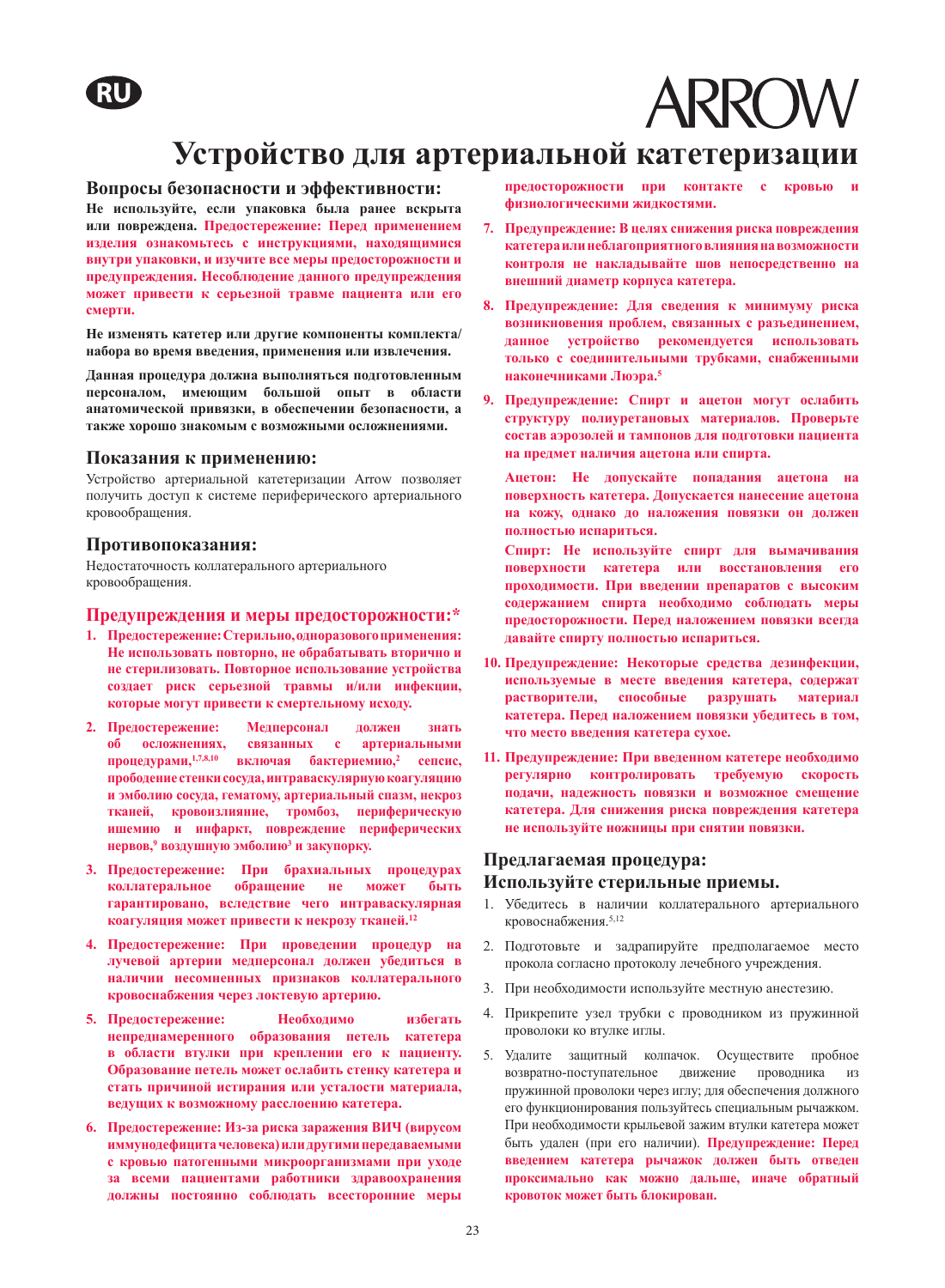- 6. Проколите сосуд непрерывным, контролируемым, медленным поступательным движением. Избегайте трансфиксии обеих стенок сосуда. **Предупреждение: При прокалывании обеих стенок сосуда последующее продвижение проводника из пружинной проволоки может привести к непреднамеренному субартериальному размещению катетера.** Обратный кровоток в прозрачной втулке иглы интубатора указывает на успешное введение катетера в сосуд (см. рис. 1).
- 7. Зафиксируйте положение иглы интубатора и с помощью рычажка осторожно введите проводник из пружинной проволоки на необходимое расстояние в сосуд (см. рис. 2). **Предупреждение: Не продвигайте проводник при отсутствии свободного обратного кровотока.**

При совмещении контрольной метки на прозрачной трубке подачи с краем внутреннего цилиндра рычажка наконечник проводника из пружинной проволоки будет располагаться у кончика иглы. **Предупреждение: В случае возникновения сопротивления продвижению проводника из пружинной проволоки не прилагайте усилий для его продвижения. Предостережение: Для сведения к минимуму риска повреждения проводника из пружинной проволоки при его размещении в сосуде не вытягивайте его назад относительно острия иглы.**  В случае возникновения сопротивления продвижению проводника из пружинной проволоки извлеките все устройство и сделайте попытку нового прокола.

- 8. Продвиньте все размещаемое устройство в сосуд на максимум 1-2 мм.
- 9. Прочно удерживая втулку иглы интубатора, небольшими вращательными движениями продвиньте катетер в сосуд по проводнику из пружинной проволоки (см. рис. 3).
- 10. Затем, удерживая катетер на месте, извлеките проводник из пружинной проволоки. Пульсирующий кровоток указывает на правильное размещение катетера в артерии. **Предупреждение: Для сведения к минимуму риска повреждения катетера не вводите в него иглу повторно.**

11. Подсоедините к втулке катетера требуемый запорный механизм, инъекционный колпачок или соединительную трубку. Прикрепите катетер к пациенту подходящим способом: при помощи шовных шовной борозды или крыльевого зажима (при его наличии). **Предостережение: Необходимо избегать непреднамеренного образования петель катетера в области втулки при креплении его к пациенту. Образование петель может ослабить стенку катетера и стать причиной истирания или усталости материала, ведущих к возможному расслоению катетера. Предостережение: В целях снижения риска повреждения катетера или неблагоприятного влияния на возможности контроля не накладывайте шов непосредственно на внешний диаметр корпуса катетера.**  Наложите повязку согласно больничному протоколу.

#### **Последовательность удаления катетера:**

- 1. Снимите повязку. **Предупреждение: Для сведения к минимуму риска повреждения катетера не используйте ножницы для снятия повязки.**
- 2. **Предостережение: Контакт артериального кровообращения с областью атмосферного давления может привести к попаданию воздуха в систему.**  Снимите шов (швы). Избегайте повреждения катетера! Медленно извлеките катетер, вытаскивая его параллельно поверхности кожи. Как только катетер выйдет из места введения, при помощи повязки создайте давление до остановки кровотечения. Наложите на место введения легкую давящую повязку.
- 3. Сразу после удаления осмотрите катетер, чтобы убедиться в его полном извлечении.
- 4. Документально оформите процедуру извлечения.

Компания Arrow International LLC рекомендует медперсоналу ознакомиться со справочной литературой.

\*Если у Вас возникли какие-либо вопросы или Вам нужна дополнительная информация, свяжитесь с компанией Arrow International LLC.

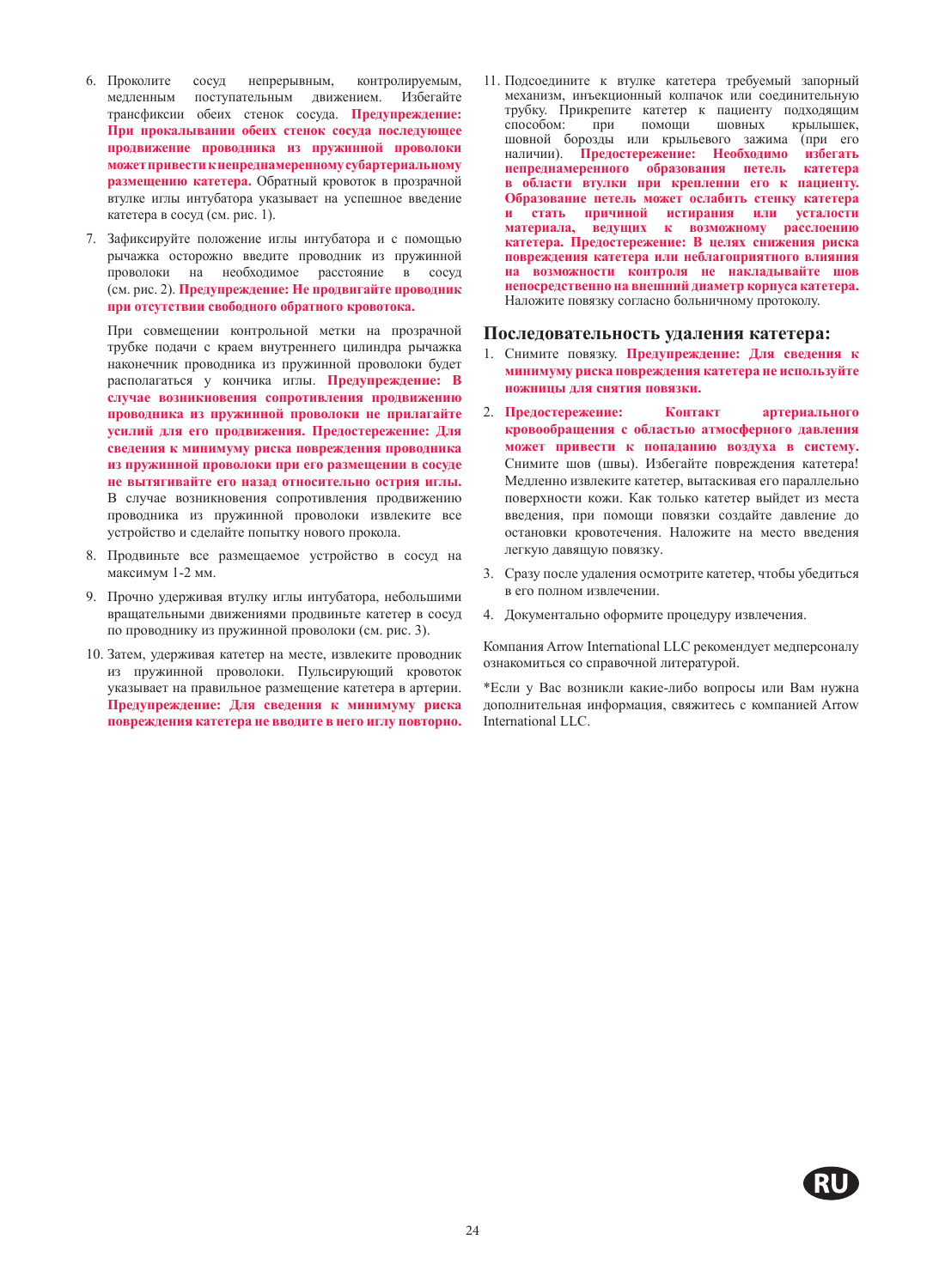## **Arteriálny katetrizačný produkt**

#### **Bezpečnostné hľadiská a pôsobivost':**

**Nepoužívajte, ak bolo balenie otvorené alebo poškodené. Varovanie: Pred použitím si prečítajte všetky varovania, upozornenia a pokyny vložené do balenia. Ich nedodržiavanie môže viest' k závažným zraneniam alebo úmrtiu pacienta.** 

**Počas zavádzania, použitia alebo vyťahovania nemeňte katéter ani žiadny iný prvok sady/súpravy.**

**Procedúru musia vykonanát' zaškolení pracovníci ovládajúci anatomické orientačné body, bezpečné postupy a možné problémy.** 

#### **Indikácie pre použitie:**

Arteriálny katetrizačný nástroj Arrow umožňuje prístup k periferálnemu arteriálnemu obehu.

#### **Kontraindikácie:**

Nedostatočný kolaterálny arteriálny obeh.

#### **Varovania a bezpečnostné opatrenia:\***

- **1. Varovanie: Sterilné, na jednorazové použitie: Nepoužívajte, nespracovávajte ani nesterilizujte opakovane. Opakované použitie zariadenia predstavuje možné riziko vážneho zranenia alebo infekcie, ktoré môžu zapríčinit' smrt'.**
- **2. Varovanie: Lekári si musia byt' vedomí komplikácií spojených s arteriálnymi procedúrami,1,7,8,10 vrátane nasledujúcich: bakterémia,2 septikémia, perforácia steny cievy, intravaskulárne zrážanie krvi a embolizácia, hematóm, arteriálny kŕč, nekróza tkaniva, krvácanie, trombóza, periferálna ischémia a infarkt, poškodenie periferálnych nervov,<sup>9</sup> vzdušný embolizmus<sup>3</sup> a oklúzia.**
- **3. Varovanie: Pri brachiálnych procedúrach nemôže byt' zaručený kolaterálny obeh a preto intravaskulárne zrážanie krvi môže viest' k nekróze tkaniva.<sup>12</sup>**
- **4. Varovanie: Pri radiálnych arteriálnych procedúrach sa musia lekári presvedčit', že existujú jednoznačné dôkazy kolaterálneho ulnárneho toku.**
- **5. Varovanie: Fixáciu katétra k telu pacienta je potrebné previest' opatrne, aby nedošlo k neúmyselnému zalomeniu dočasne zavedeného katétra v oblasti hrdla. Zalomenie môže oslabit' stenu katétra a spôsobit' strapkanie alebo únavu materiálu, ktoré môžu viest' k možnému rozpojeniu katétra.**
- **6. Varovanie: Vzhľadom na riziko vystavenia sa nákaze HIV (vírus ľudskej imunodeficiencie) alebo iným patogénom prenášaným krvou musia zdravotní pracovníci rutinne aplikovat' všeobecné bezpečnostné opatrenia pre prácu s krvou a telesnými tekutinami pri starostlivosti o všetkých pacientov.**
- **7. Upozornenia: Nešite priamo k vonkajšiemu priemeru hlavnej časti katétra, aby sa znížilo riziko poškodenia katétra alebo nepriaznivého ovplyvnenia monitorovacej spôsobilosti.**
- **8. Upozornenia: Pri tomto nástroji sa odporúča používat' iba Luer-Lock spojovacie trubičky za účelom zníženia rizika problémov spojených s odpojením.<sup>5</sup>**
- **9. Upozornenia: Alkohol a acetón môžu oslabit' štruktúru polyuretánových materiálov. Overte obsah acetónu a alkoholu v zložkách prípravných postrekov a tampónov. Acetón: Nepoužívajte acetón na povrchu katétra. Acetón môže byt' aplikovaný na pokožku, ale pred aplikáciou obväzu musí úplne uschnút'.**

**Alkohol: Nepoužívajte alkohol na nasiaknutie povrchu katétra alebo na obnovenie priechodnosti katétra. Nakvapkávanie liekov s vysokou koncentráciou alkoholu musí byt' prevedené opatrne. Alkohol nechajte pred aplikáciou obväzu vždy úplne vysušit'.** 

- **10. Upozornenia: Niektoré dezinfekčné prostriedky použité na mieste zavedenia katétra obsahujú rozpúšt'adlá, ktoré môžu napadnút' materiál katétra. Pred obviazaním sa uistite, že miesto zavedenia je suché.**
- **11. Upozornenia: Požadovaná rýchlost' toku, pevnost' obviazania a možnost' posunutia dočasne zavedeného katétra musia byt' pravidelne kontrolované. Na odstránenie obväzu nepoužívajte nožnice, aby sa znížilo riziko prerezania katétra.**

#### **Navrhovaná procedúra:**

#### **Použite sterilný postup.**

- 1. Overte, či je kolaterálny arteriálny obeh dostačujúci.<sup>5,12</sup>
- 2. Pripravte a zarúškujte predpokladané miesto priepichu podľa nemocničného protokolu.
- 3. Podľa potreby použite miestne anestetikum.
- 4. Pripojte trubicovú súpravu vodiaceho drôtu k hrdlu ihly.
- 5. Odstráňte ochranný štít. Vyskúšajte posúvat' vpred a vytiahnut' zavádzač špirálového drôtu cez ihlu pomocou ovládacej páčky, aby bola zaručená správna činnost'. Za predpokladu, že bola dodaná, môže byt' podľa potreby odstránená krídelková svorka katétrovej hlavice. **Upozornenia: Pred zavedením musí byt' ovládacia páčka vytiahnutá proximálne tak ďaleko, ako je to možné, inak môže byt' zamedzený spontánny spätný tok krvi.**
- 6. Prepichnite cievu plynulým, ovládaným, pomalým pohybom vpred. Vyhnite sa transfixácii oboch stien cievy. **Upozornenia: Ak sú obe steny cievy prepichnuté, následné posúvanie zavádzača špirálového drôtu vpred môže viest' k neúmyselnému subarteriálnemu umiestneniu.** Spontánny spätný tok krvi v priesvitnej hlavici zavádzacej ihly označuje úspešný vstup do cievy (viď obr. 1).
- 7. Stabilizujte polohu zavádzacej ihly a opatrne zasúvajte zavádzač špirálového drôtu tak ďaleko do cievy, ako je požadované, pomocou ovládacej páčky (viď obr. 2). **Upozornenia: Nezasúvajte vodiaci drôt, ak nie je viditeľný voľný spontánny spätný tok krvi.**

Keď je referenčná značka na priesvitnej napájacej trubičke na úrovni okraja vnútorného valca ovládacej páčky, hrot zavádzača špirálového drôtu je v hrote ihly. **Upozornenia: Nezasúvajte násilím, ak pocítite odpor pri zasúvaní**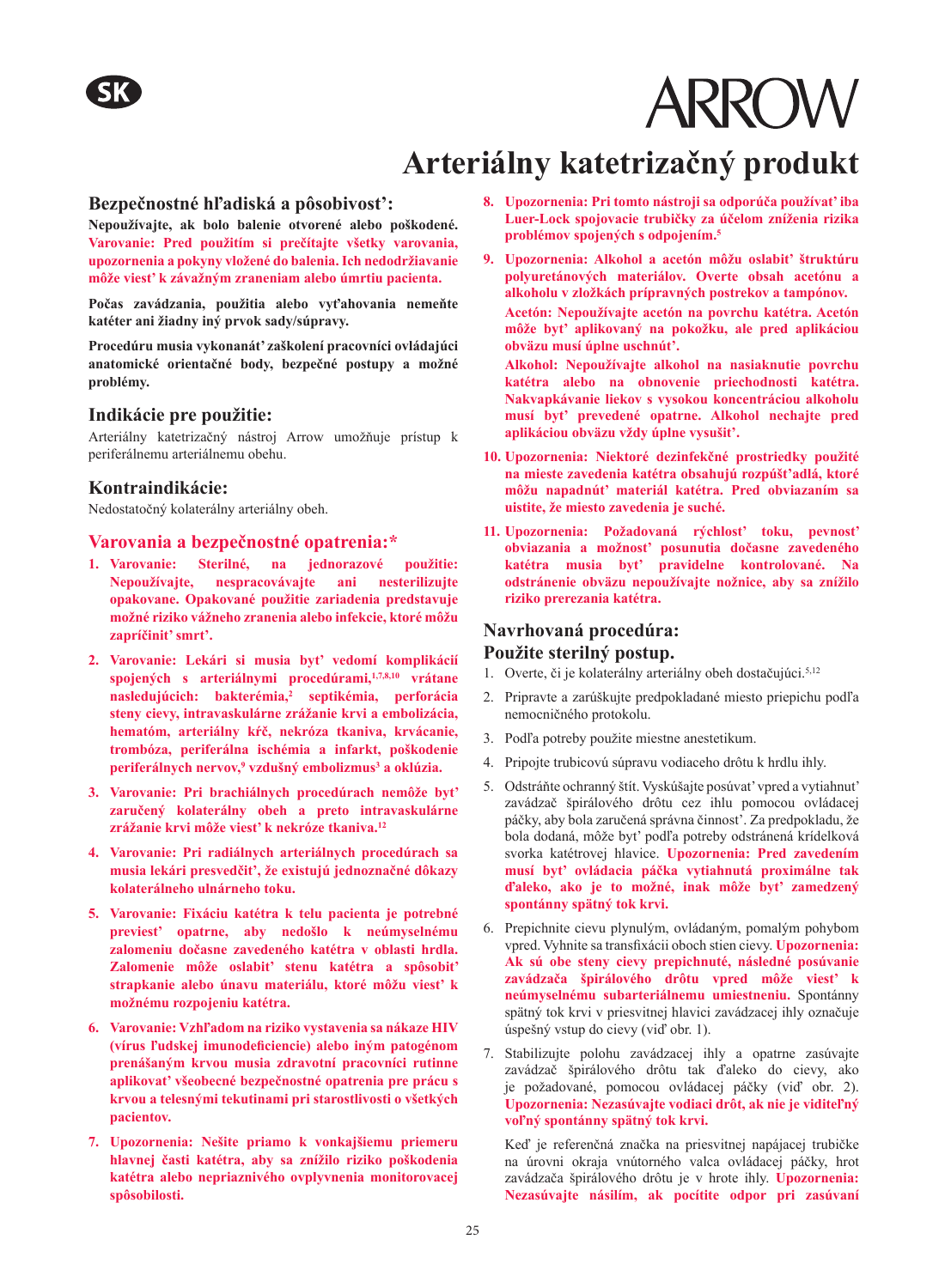**zavádzača špirálového drôtu. Varovanie: Nevyt'ahujte zavádzač špirálového drôtu proti okraju ihly, kým je v cieve, aby sa znížilo riziko poškodenia zavádzača špirálového drôtu.** Vytiahnite celú zostavu, ak pocítite odpor pri zasúvaní zavádzača špirálového drôtu, a pokúste sa opät' prepichnút' cievu.

- 8. Celý umiestňovací nástroj zasuňte maximálne o 1 až 2 mm hlbšie do cievy.
- 9. Pevne držte hlavicu zavádzacej ihly v polohe a mierne rotujúcim pohybom zasúvajte katéter vpred ponad zavádzač špirálového drôtu do cievy (viď obr. 3).
- 10. Držte katéter v polohe a vytiahnite súpravu zavádzača špirálového drôtu. Pulzačný prietok krvi označuje pozitívne arteriálne umiestnenie. **Upozornenia: Nezavádzajte ihlu znovu do katétra, aby sa znížilo riziko poškodenia katétra.**
- 11. Pripojte požadovaný uzatvárací kohút, injekčné viečko alebo spojovacie trubičky k hlavici katétra. Preferovaným spôsobom prifixujte katéter k telu pacienta pomocou stehových krídelok, stehovej drážky alebo krídelkovej svorky, ak je dodaná. **Varovanie: Fixáciu katétra k telu pacienta je potrebné previest' opatrne, aby nedošlo k neúmyselnému zalomeniu dočasne zavedeného katétra v oblasti hrdla. Zalomenie môže oslabit' stenu katétra a spôsobit' strapkanie alebo únavu materiálu, ktoré môžu viest' k možnému rozpojeniu katétra. Upozornenia: Nešite priamo k vonkajšiemu**

**priemeru hlavnej časti katétra, aby sa znížilo riziko poškodenia katétra alebo nepriaznivého ovplyvnenia monitorovacej spôsobilosti.** Obviažte podľa nemocničného protokolu.

#### **Procedúra vytiahnutia katétra:**

- 1. Odstráňte obväz. **Upozornenia: Na odstránenie obväzu nepoužívajte nožnice, aby sa znížilo riziko prestrihnutia katétra.**
- 2. **Varovanie: Vystavenie arteriálneho obehu atmosferickému tlaku môže viest' k vniknutiu vzduchu do obehu.** Odstráňte steh (stehy). Postupujte opatrne, aby ste neprerezali katéter. Vytiahnite katéter pomaly t'ahajúc paralelne smerom k pokožke. Pri výstupe katétra z miesta zavedenia vytvorte obväzom tlak až do hemostázy. Na miesto aplikujte jemný tlakový obväz.
- 3. Po vytiahnutí skontrolujte katéter a uistite sa, či bola vytiahnutá celá dĺžka.
- 4. Zdokumentujte procedúru vytiahnutia.

Spoločnost' Arrow International LLC odporúča, aby sa používateľ oboznámil s referenčnou literatúrou.

\*Ak máte nejaké otázky alebo by ste potrebovali dodatočné referenčné informácie, obrát'te sa na spoločnost' Arrow International LLC.

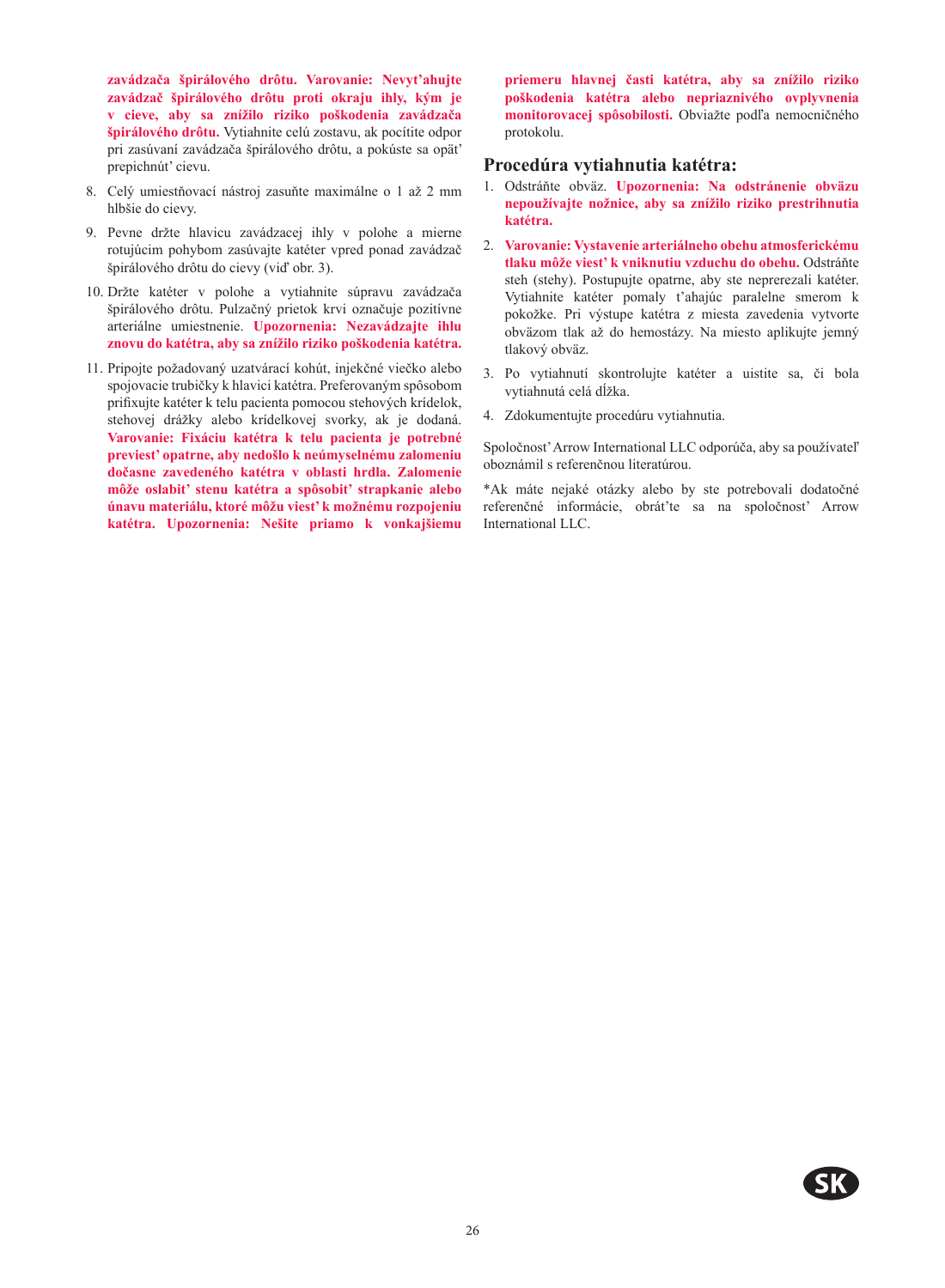## **Pripomoček za arterijsko kateterizacijo**

#### **Pomisleki glede varnosti in učinkovitosti:**

**Ne uporabite, če je bila ovojnina predhodno odprta ali poškodovana. Opozorilo: Pred uporabo preberite vsa opozorila, previdnostne ukrepe in navodila, priložena v embalaži. Če tega ne storite, lahko pride do resnih poškodb ali smrti bolnika.** 

**Katetra ali katerega koli drugega dela kompleta/sklopa med vstavljanjem, uporabo ali odstranjevanjem ne spreminjajte.**

**Postopek mora izvajati usposobljeno osebje, dobro seznanjeno z anatomskimi oznakami, varnimi tehnikami in potencialnimi zapleti.**

#### **Indikacije za uporabo:**

Pripomoček za arterijsko kateterizacijo Arrow omogoča dostop do perifernega arterijskega obtoka.

#### **Kontraindikacije:**

Neprimeren stranski arterijski obtok.

#### **Opozorila in previdnostni ukrepi:\***

- **1. Opozorilo: Sterilno, za enkratno uporabo: Ne ponovno uporabiti, ponovno obdelati ali ponovno sterilizirati. Ponovna uporaba pripomočka ustvari možno tveganje za resne poškodbe in/ali okužbe, kar lahko privede do smrti.**
- **2. Opozorilo: Izvajalci naj se zavedajo zapletov, povezanih z arterijskimi postopki,1,7,8,10 vključno z bakteriemijo,<sup>2</sup> septikemijo, nenamernim predrtjem žilnih sten, znotrajžilnim strjevanjem in embolizacijo, hematomi, arterijskimi krči, odmiranjem tkiv, krvavitvami, trombozo, periferno ishemijo in infrakcijo, poškodbami perifernih živcev,9 zračno embolijo3 in zamašitvijo.**
- **3. Opozorilo: Pri brahialnih postopkih stranskega pretoka ni mogoče zagotoviti, zato lahko zaradi znotrajžilnega strjevanja pride do odmiranja tkiv.<sup>12</sup>**
- **4. Opozorilo: Pri posegih na radialni arteriji naj se izvajalci prepričajo, da obstajajo jasna dokazila stranskega pretoka podlahtnice.**
- **5. Opozorilo: Paziti je treba, da se vsajeni kateter nehote ne zavozla na predelu spojke, ko kateter pritrjujete na bolnika. Če se kateter zavozla, se lahko njegova stena ošibi, kar lahko povzroči razcefranje ali deformacijo materiala, kar posledično vodi do ločitve katetra.**
- **6. Opozorilo: Zaradi tveganja izpostavljenosti virusu HIV (virus človeške imunske pomanjkljivosti) ali drugim povzročiteljem, ki se prenašajo s krvjo, zdravstveni delavci rutinsko uporabljajo univerzalne varnostne ukrepe pri delu s krvjo ali telesnimi tekočinami pri skrbi za bolnika.**
- **7. Previdnostno obvestilo: Ne zašijte neposredno na zunanji premer telesa katetra, da zmanjšate tveganje poškodbe katetra ali negativnih učinkov na sposobnosti nadziranja.**
- **8. Previdnostno obvestilo: Za zmanjšanje tveganja zaradi odklopa je priporočljivo, da s tem pripomočkom uporabljate samo priključne cevi z luer zaklepnim priključkom.<sup>5</sup>**
- **9. Previdnostno obvestilo: Alkohol in aceton lahko ošibita strukturo poliuretanskih materialov. Preverite sestavine**

**pripravljalnih razpršil in paličic, če vsebujejo aceton in alkohol.**

**ARROW** 

**Aceton: Na površini katetra ne uporabljajte acetona. Aceton lahko nanesete na kožo, vendar se mora pred namestitvijo obveze popolnoma posušiti.**

**Alkohol: Površine katetra ne prepojite z alkoholom ali z njim poskušajte obnoviti prehodnost katetra. Pri nameščanju zdravil, ki vsebujejo veliko koncentracijo alkohola, morate biti previdni. Pred namestitvijo obveze vedno počakajte, da se alkohol popolnoma posuši.** 

- **10. Previdnostno obvestilo: Nekatera razkužila, ki se uporabljajo na mestu vstavitve katetra, vsebujejo raztopila, ki lahko razjedajo material katetra. Zagotovite, da je mesto vstavitve pred obvezovanjem suho.**
- **11. Previdnostno obvestilo: Vsajeni kateter je treba redno pregledovati, če je zagotovljena želena hitrost pretoka, če je obveza varno pritrjena in se kateter ni premaknil. Ne uporabite škarij za odstranjevanje obveze, da bi zmanjšali tveganje prereza katetra.**

#### **Predlagani postopek:**

#### **Uporabljajte sterilno tehniko.**

- 1. Ocenite neprimeren stranski arterijski obtok.<sup>5,12</sup>
- 2. Predvideno mesto vboda pripravite in prekrijte v skladu z bolnišničnim protokolom.
- 3. Po potrebi uporabite lokalno anestezijo.
- 4. Pritrdite sklop prožnega žičnatega vodila na zaponko igle.
- 5. Odstranite zaščito. Poskusno vstavite in izvlecite prožno žičnato vodilo skozi iglo s pomočjo sprožilne ročice, da zagotovite pravilno delovanje. Če želite, lahko odstranite krilato sponko zaponke katetra. **Previdnostno obvestilo: Pred vstavitvijo je treba sprožilni vzvod čim globlje proksimalno uvleči, ker drugače kri ne bo mogla priteči nazaj.**
- 6. Prebodite žilo z neprekinjenim, nadzorovanim in počasnim gibom naprej. Pazite, da ne preluknjate obeh žilnih sten. **Previdnostno obvestilo: Če preluknjate obe žilni steni, lahko z nadaljnjim uvajanjem prožnega žičnatega vodila povzročite nepredvidljivo podarterijsko postavitev.** Vračilo krvi v prozorno zaponko uvajalne igle je znak uspešne vstavite v žilo (glejte sliko 1).
- 7. Stabilizirajte položaj uvajalne igle in prožno žičnato vodilo previdno vstavite čim globlje v žilo s pomočjo sprožilne ročice (glejte sliko 2). **Previdnostno obvestilo: Žičnatega vodila ne uvajajte, dokler ne zagledate povratnega sunka krvi.**

Ko se referenčna oznaka na prozorni cevi za dovajanje poravna z robom notranjega valja sprožilne ročice, je konica prožnega žičnatega vodila na konici igle. **Previdnostno obvestilo: Če med uvajanjem prožnega žičnatega vodila naletite na upor, vodila ne skušajte vstavljati na silo. Opozorilo: Ne uvlecite prožnega žičnatega vodila ob rob igle, ko je v žili, da zmanjšate nevarnost poškodbe prožnega žičnatega vodila.**  Če med uvajanjem prožnega žičnatega vodila naletite na upor, izvlecite celotno enoto in poskusite z novim vbodom.

8. Vstavite celoten postavitveni pripomoček pribl. 1 do 2 mm globlje v žilo.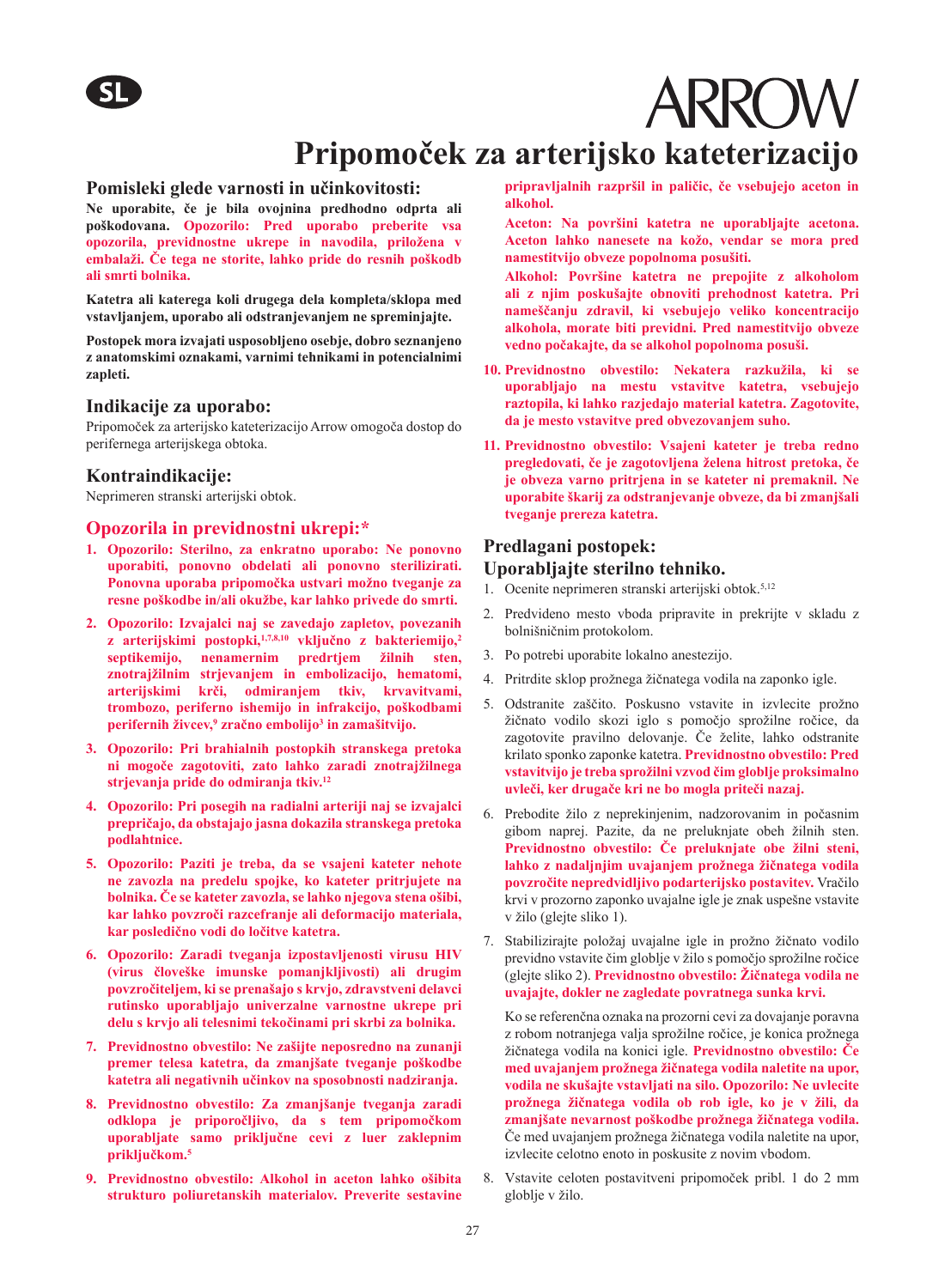- 9. Čvrsto primite za zaponko igle uvajalnega pripomočka in z rahlim vrtenjem kateter vstavljajte naprej preko prožnega žičnatega vodila v žilo (glejte sliko 3).
- 10. Kateter pridržite na mestu in odstranite sklop prožnega žičnatega vodila. Pulzni pretok krvi je znak pozitivne arterijske postavitve. **Previdnostno obvestilo: Igle ne vstavite ponovno v kateter, da zmanjšate nevarnost poškodbe katetra.**
- 11. Na spojko katetra pritrdite želeno zaporno pipo, brizgalno kapico ali priključne cevi. Kateter pritrdite na bolnika na želeni način s pomočjo šivalnih krilc, šivalnega utora ali krilne zaponke. **Opozorilo: Paziti je treba, da se vsajeni kateter nehote ne zavozla na predelu spojke, ko kateter pritrjujete na bolnika. Če se kateter zavozla, se lahko njegova stena ošibi, kar lahko povzroči razcefranje ali deformacijo materiala, kar posledično vodi do ločitve katetra. Previdnostno obvestilo: Ne zašijte neposredno na zunanji premer telo katetra, da zmanjšate tveganje poškodbe katetra ali negativnih učinkov na sposobnosti nadziranja.** Obvežite v skladu z bolnišničnim protokolom.

#### **Postopek za odstranitev katetra:**

- 1. Odstranite obvezo. **Previdnostno obvestilo: Ne uporabite škarij za odstranjevanje obveze, da bi zmanjšali tveganje prereza katetra.**
- 2. **Opozorilo: Izpostavljenost arterijskega obtoka atmosferskemu tlaku lahko povzroči vdor zraka v obtok.**  Odstranite šiv(e). Pazite, da ne prerežete katetra. Počasi odstranite kateter tako, da ga vlečete vzporedno s kožo. Ko kateter izstopi, pritiskajte na obvezo, da pride do hemostaze. Mesto obvežite z lahko obvezo.
- 3. Po odstranitvi preglejte kateter in se prepričajte, ali ste ga v celoti izvlekli.
- 4. Postopek odstranjevanja dokumentirajte.

Arrow International LLC priporoča, da uporabnik prebere referenčno literaturo.

\*Če imate kakršna koli vprašanja ali želite dodatne referenčne informacije, stopite v stik s podjetjem Arrow International LLC.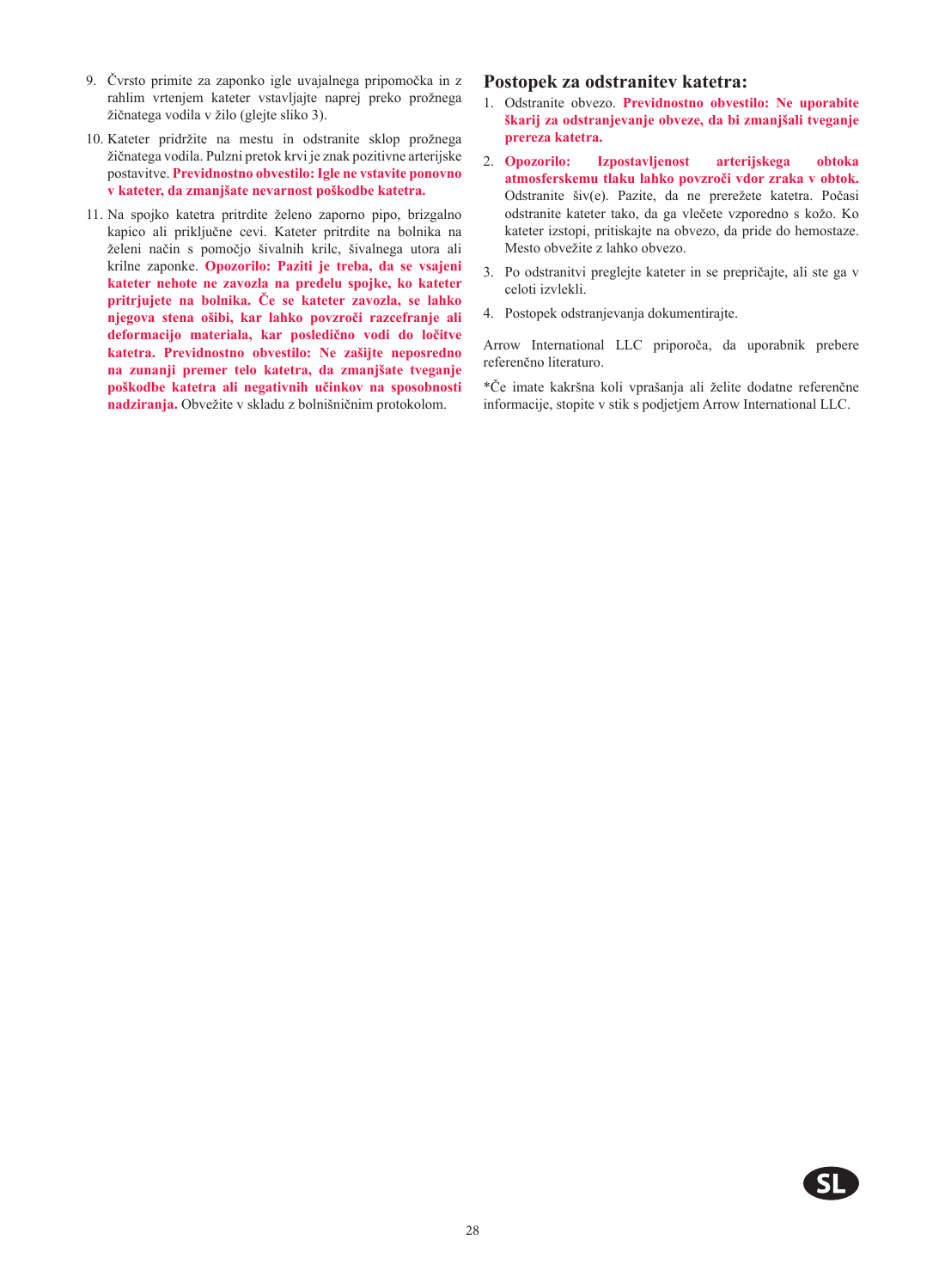## **ARROW Producto para cateterización arterial**

#### **Consideraciones relativas a la seguridad y la eficacia:**

**No utilizar si el paquete ha sido previamente abierto o está dañado. Advertencia: Antes de usar el dispositivo, leer todas las advertencias, precauciones e instrucciones incluidas en el paquete. El no hacerlo puede ocasionar lesiones graves o el fallecimiento del paciente.**

**No alterar el catéter ni ningún otro componente del juego o conjunto durante la inserción, el uso o la extracción.** 

**El procedimiento debe ser efectuado por personal capacitado y muy conocedor de los puntos de referencia anatómicos, técnicas de seguridad y posibles complicaciones.**

#### **Indicaciones de uso:**

El dispositivo de Cateterización Arterial Arrow permite el acceso a la circulación arterial periférica.

#### **Contraindicaciones:**

Circulación arterial colateral inadecuada.

#### **Advertencias y precauciones:\***

- **1. Advertencia: Estéril, para un solo uso: no reutilizar, reprocesar ni reesterilizar. La reutilización del dispositivo genera un riesgo potencial de lesiones graves e infección potencialmente mortal.**
- **2. Advertencia: Los médicos deben tener presente las complicaciones relacionadas con los procedimientos de cateterización arterial,1,7,8,10 inclusive bacteremia,<sup>2</sup> septicemia, perforación de la pared de vasos, formación de coágulos y émbolos intravasculares, hematomas, espasmo de las arterias, necrosis de los tejidos, hemorragia, trombosis, isquemia periférica e infarto, daños de nervios periféricos,<sup>9</sup> embolia gaseosa,3 y oclusión.**
- **3. Advertencia: En los procedimientos braquiales no puede garantizarse el flujo colateral, por lo cual la coagulación intravascular puede producir necrosis de los tejidos.<sup>12</sup>**
- **4. Advertencia: En los procedimientos de arteria radial, los médicos deben cerciorarse con toda certeza de la presencia de flujo ulnar colateral.**
- **5. Advertencia: Debe prestarse sumo cuidado para que el catéter permanente no quede inadvertidamente torcido en la zona del cubo de enchufe cuando se fije el catéter al paciente. Los dobleces pueden debilitar la pared del catéter y producir deshilachado o fatiga del material, con la posible separación consiguiente del catéter.**
- **6. Advertencia: Debido al riesgo de exposición al VIH (virus de inmunodeficiencia humana) u otros agentes patógenos transmitidos por la sangre, el personal médico debería utilizar como rutina precauciones de práctica universal con respecto a la sangre y fluidos corporales durante el cuidado de todos los pacientes.**
- **7. Precaución: A fin de reducir al mínimo el riesgo de dañar el catéter o afectar adversamente las capacidades de vigilancia, no suturar directamente al diámetro externo del cuerpo del catéter.**
- **8. Precaución: Para reducir al mínimo el riesgo de problemas relacionados con desconexiones, con este dispositivo5 se recomienda el uso exclusivo de tubos de conexión tipo Luer-Lock.**
- **9. Precaución: El alcohol y la acetona pueden debilitar la estructura del material de poliuretano. Comprobar el contenido de acetona y alcohol de los ingredientes de los preparados empleados en pulverizadores y torundas.**

**Acetona: No usar acetona sobre la superficie de los catéteres. La acetona puede aplicarse a la piel, pero debe dejarse que se seque completamente antes de aplicar vendajes.**

**Alcohol: No usar alcohol para poner en remojo la superficie de los catéteres o para desatascar catéteres. Debe prestarse sumo cuidado al instilar medicamentos que contengan altas concentraciones de alcohol. Dejar siempre que el alcohol se seque completamente antes de aplicar vendajes.**

- **10. Precaución: Algunos de los desinfectantes empleados en el sitio de inserción del catéter contienen disolventes que pueden dañar el material del catéter. Asegurarse de que el sitio de inserción esté seco antes del vendaje.**
- **11. Precaución: El catéter permanente debe inspeccionarse en forma rutinaria para verificar la velocidad de flujo deseada, la firmeza del vendaje y la posible migración. A fin de reducir al mínimo el riesgo de cortar el catéter, no utilizar tijeras para quitar el vendaje.**

#### **Procedimiento sugerido: Utilizar una técnica estéril.**

- 1. Evaluar con respecto a la circulación arterial colateral adecuada.5,12
- 2. Preparar y cubrir el punto previsto para la inyección de acuerdo con el protocolo del hospital.
- 3. Utilizar anestesia local según se requiera.
- 4. Unir el conjunto de tubo con guía de hilo flexible al cubo de enchufe de la aguja.
- 5. Quitar la funda de protección. Intentar el avance y retirar la guía de hilo flexible a través de la aguja mediante la palanca impulsora para obtener el funcionamiento correcto. De haberla, puede quitarse la presilla de aletas del cubo del catéter si se desea. **Precaución: Antes de la inserción, la palanca impulsora debe retirarse lo más posible en forma proximal, de lo contrario, podría inhibirse el reflujo de la sangre.**
- 6. Perforar el vaso con un movimiento hacia adelante continuo, controlado y lento. Evitar traspasar ambas paredes del vaso. **Precaución: Si se perforan ambas paredes del vaso, el avance subsiguiente de la guía de hilo flexible podría dar lugar a la colocación subarterial inadvertida.** El reflujo de la sangre en el cubo transparente de la aguja introductora indica que se ha logrado con éxito el acceso al vaso (véase la Fig. 1).
- 7. Estabilizar la posición de la aguja introductora y hacer avanzar con cuidado la guía de hilo flexible hasta el punto requerido en el vaso utilizando la palanca impulsora (véase la Fig. 2). **Precaución: No avanzar la guía de hilo flexible a menos que haya presencia de reflujo libre de la sangre.**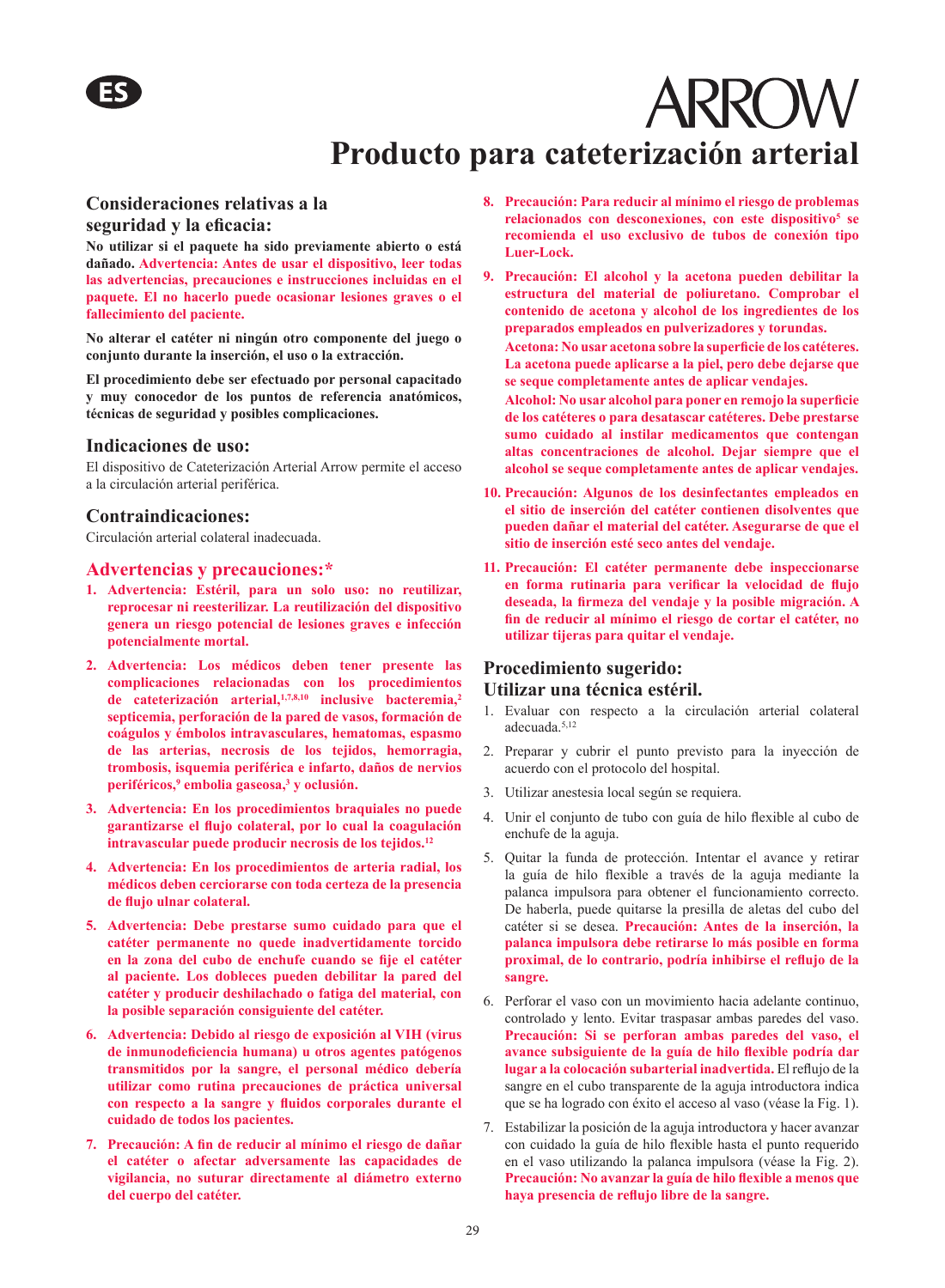Cuando la marca de referencia en el tubo transparente de avance coincida con el borde del cilindro interno de la palanca impulsora, la punta de la guía de hilo flexible se encontrará en la punta de la aguja. **Precaución: Si se encuentra resistencia mientras se hace avanzar la guía de hilo flexible, no forzar el avance. Advertencia: A fin de reducir al mínimo el riesgo de daños de la guía de hilo flexible, retirar dicha guía de forma que no roce contra el borde de la aguja mientras ésta se encuentra en el vaso.** Si se encuentra resistencia durante el avance de la guía de hilo flexible, retirar toda la unidad e intentar una nueva perforación.

- 8. Avanzar todo el dispositivo de colocación en el vaso por un máximo de 1 ó 2 mm adicionales.
- 9. Sujetar firmemente en posición el cubo de enchufe de la aguja introductora y avanzar el catéter hacia adelante en el vaso con un ligero movimiento rotatorio, por encima de la guía de hilo flexible (véase la Fig. 3).
- 10. Mantener el catéter en posición y extraer el conjunto de la guía de hilo flexible. El flujo pulsátil de la sangre indica la colocación efectiva en la arteria. **Precaución: No volver a insertar la aguja en el catéter para reducir al mínimo posibles daños a este último.**
- 11. Conectar la llave de paso deseada, el capuchón de inyección o el tubo de conexión con el cubo de enchufe del catéter. Fijar el catéter al paciente según el método preferido, ya sea mediante aletas de sutura, ranura de sutura o presilla de aletas, donde ésta esté presente. **Advertencia: Debe prestarse sumo cuidado para que el catéter permanente no quede inadvertidamente torcido en la zona del cubo de enchufe**

**cuando se fije el catéter al paciente. Los dobleces pueden debilitar la pared del catéter y producir deshilachado o fatiga del material, con la posible separación consiguiente del catéter. Precaución: A fin de reducir al mínimo el riesgo de dañar el catéter o afectar adversamente las capacidades de vigilancia, no suturar directamente al diámetro externo del cuerpo del catéter.** Vendar en conformidad con el protocolo del hospital.

#### **Procedimiento para la remoción del catéter:**

- 1. Quitar el vendaje. **Precaución: A fin de evitar cortar el catéter no utilizar tijeras para quitar las vendas.**
- 2. **Advertencia: La exposición de la circulación arterial a la presión atmosférica puede provocar la infiltración de aire en el sistema circulatorio.** Quitar la(s) sutura(s). Prestar atención a no cortar el catéter. Quitar el catéter despacio, halándolo en forma paralela a la piel. A medida que el catéter va saliendo del sitio, aplicar presión con un vendaje hasta que se produzca la hemostasis. Aplicar vendaje con ligera presión en el sitio.
- 3. Una vez extraído el catéter, inspeccionarlo para cerciorarse de que se ha retirado en toda su longitud.
- 4. Documentar el procedimiento de remoción.

Arrow International LLC recomienda que el médico se familiarice con el material bibliográfico señalado anteriormente.

\*En caso de tener alguna pregunta o si desea obtener información bibliográfica adicional, póngase en contacto con Arrow International LLC.

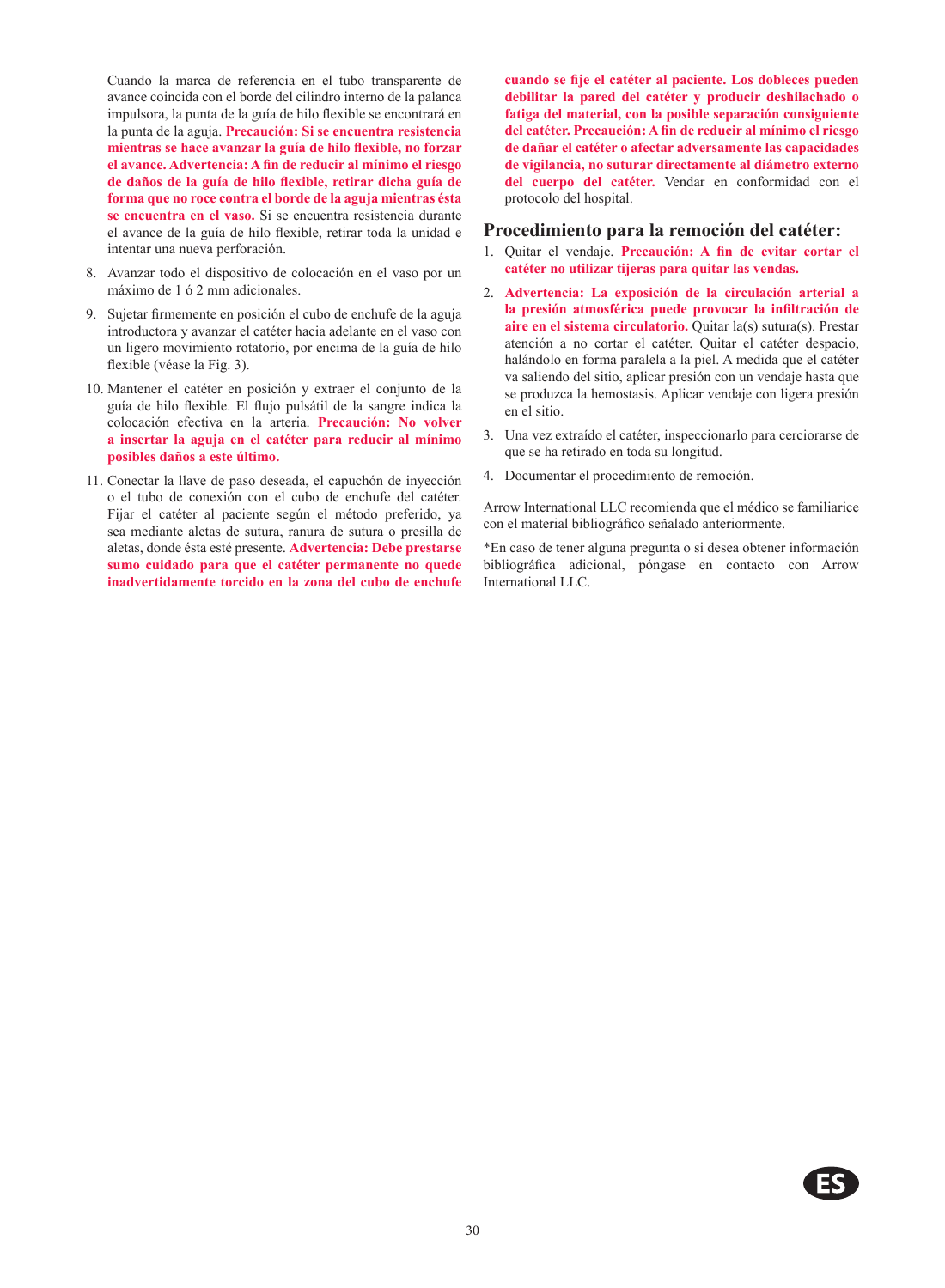

## **Anordning för artärkatetrisering**

#### **Säkerhet och verkan:**

**Använd ej om förpackningen har öppnats vid ett tidigare tillfälle eller om den är skadad. Varning: Läs före användning varningar, viktiga påpekanden och anvisningar i bipacksedeln. Underlåtenhet att läsa dessa kan eventuellt resultera i allvarlig patientskada eller dödsfall.**

**Modifiera aldrig katetern eller någon annan sats-/ uppsättningskomponent under införing, användning eller avlägsnande.** 

**Proceduren måste utföras av utbildad personal, väl bevandrad i anatomiska riktpunkter, säker teknik och eventuella komplikationer.**

#### **Indikationer för användning:**

Arrows anordning för artärkatetrisering möjliggör tillträde till det perifera arteriella blodomloppet.

#### **Kontraindikationer:**

Otillräcklig arteriell kollateralcirkulation.

#### **Varningar och viktigt:\***

- **1. Varning: Steril, avsedd för engångsbruk: Får inte återanvändas, ombearbetas eller omsteriliseras. Återanvändning av produkten medför en potentiell risk för allvarlig skada och/eller infektion som kan leda till dödsfall.**
- **2. Varning: Läkaren måste vara medveten om eventuella komplikationer associerade med arteriella förfaranden1,7,8,10 inklusive bakteriemi,2 blodförgiftning, kärlväggsperforation, intravaskulär koagulation och embolisering, hematom, arteriell spasm, lokal vävnadsdöd, blödning, blodpropp, perifer ischemi och infarkt, perifer nervskada,9 luftemboli,<sup>3</sup> och ocklusion.**
- **3. Varning: Vid brakiala förfaranden kan kollateralt flöde inte garanteras och intravaskulär koagulation kan därför resultera i lokal vävnadsdöd.<sup>12</sup>**
- **4. Varning: Vid radialartärsförfaranden måste praktikern definitivt påvisa att ett kollateralt ulnarisflöde föreligger.**
- **5. Varning: Vidta försiktighetsåtgärder så att en kvarkateter inte oavsiktligt viker sig vid navområdet när katetern fästs vid patienten. Vikning kan försvaga kateterväggen och förorsaka att materialet nöts eller utmattas och leda till eventuell separering av katetern.**
- **6. Varning: På grund av risken för HIV (Human Immunodeficiency Virus) eller andra blodburna patogener, bör sjukvårdspersonal rutinmässigt vidta allmänna försiktighetsåtgärder vid hantering av blod och kroppsvätskor i vården av alla patienter.**
- **7. Viktigt: Suturera ej direkt på kateterkroppens yttre omkrets så att risken för att katetern skadas eller att dess övervakningsegenskaper påverkas menligt är så liten som möjligt.**
- **8. Viktigt: För att minska risken för oavsiktliga isärkopplingar, bör endast anslutningsslangar med Luerlås användas med anordningen.<sup>5</sup>**

**9. Viktigt: Alkohol och aceton kan försvaga strukturen hos polyuretanmaterial. Kontrollera aceton- och alkoholinnehållet i preparationssprayer och -torkar.** 

**Aceton: Använd inte aceton på kateterns yta. Aceton kan appliceras på huden men måste få torka helt innan förband läggs på.**

**Alkohol: Använd inte alkohol för att blötlägga kateterns yta eller för att rensa lumen. Utöva försiktighet vid instillation av läkemedel som innehåller alkohol i hög koncentration. Låt alltid alkoholen torka fullständigt innan förband läggs på.**

- **10. Viktigt: Vissa desinficeringsmedel som används vid kateterns införingsställe innehåller lösningsmedel som kan angripa katetermaterialet. Se till att införingsstället är torrt innan förband läggs på.**
- **11. Viktigt: Kvarkatetrar skall inspekteras rutinmässigt för önskad flödeshastighet, stadigt förband och eventuell migrering. Använd ej en sax för att avlägsna förband för att minska risken för att katetern skall klippas av.**

#### **Förslag till arbetsgång:**

#### **Använd steril teknik.**

- 1. Bedöm om den arteriella kollateralcirkulationen är tillräcklig.<sup>5,12</sup>
- 2. Förbered och klä det tilltänkta punkturstället enligt siukhusrutin.
- 3. Använd lokalbedövning vid behov.
- 4. Koppla enheten med fjädertrådsröret till nålens navfattning.
- 5. Ta bort skyddet. Testa att framskjutning och tillbakadragning av fjädertrådsledaren genom nålen med manöverspaken säkert fungerar korrekt. Om en sådan finns, kan klämman på kateternavets vinge tas bort vid behov. **Viktigt: Före införandet måste manöverspaken vara tillbakadragen proximalt så långt det går, annars kan blodets flöde bakåt inhiberas.**
- 6. Punktera kärlet med en kontinuerlig kontrollerad långsam rörelse framåt. Undvik penetration tvärs igenom båda kärlväggarna. **Viktigt: Om båda kärlväggarna blir punkterade kan därpå följande framskjutning av fjädertrådsledaren leda till en oavsiktlig subarteriell inplacering.** Blodflöde bakåt in i den genomskinliga navfattningen på införarnålen anger ett framgångsrikt intrång i kärlet (se Fig. 1).
- 7. Stabilisera införarnålens position och för med manöverspaken varsamt fram fjädertrådsledaren så långt in i kärlet som det erfordras (se Fig. 2). **Försiktighet: Skjut inte fram ledaren om inte blod fritt rinner bakåt.**

När referensmärket på det genomskinliga matarröret ligger intill kanten på manöverspakens inre cylinder, kommer fjädertrådsledarens spets att ligga vid nålens spets. **Viktigt: Om motstånd påträffas under framförandet av fjädertrådsledaren får den inte matas fram med våld. Varning: Dra inte tillbaka fjädertrådsledaren mot nålens kant inne i kärlet, för att minska risken för skada på fjädertrådsledaren.** Om motstånd påträffas under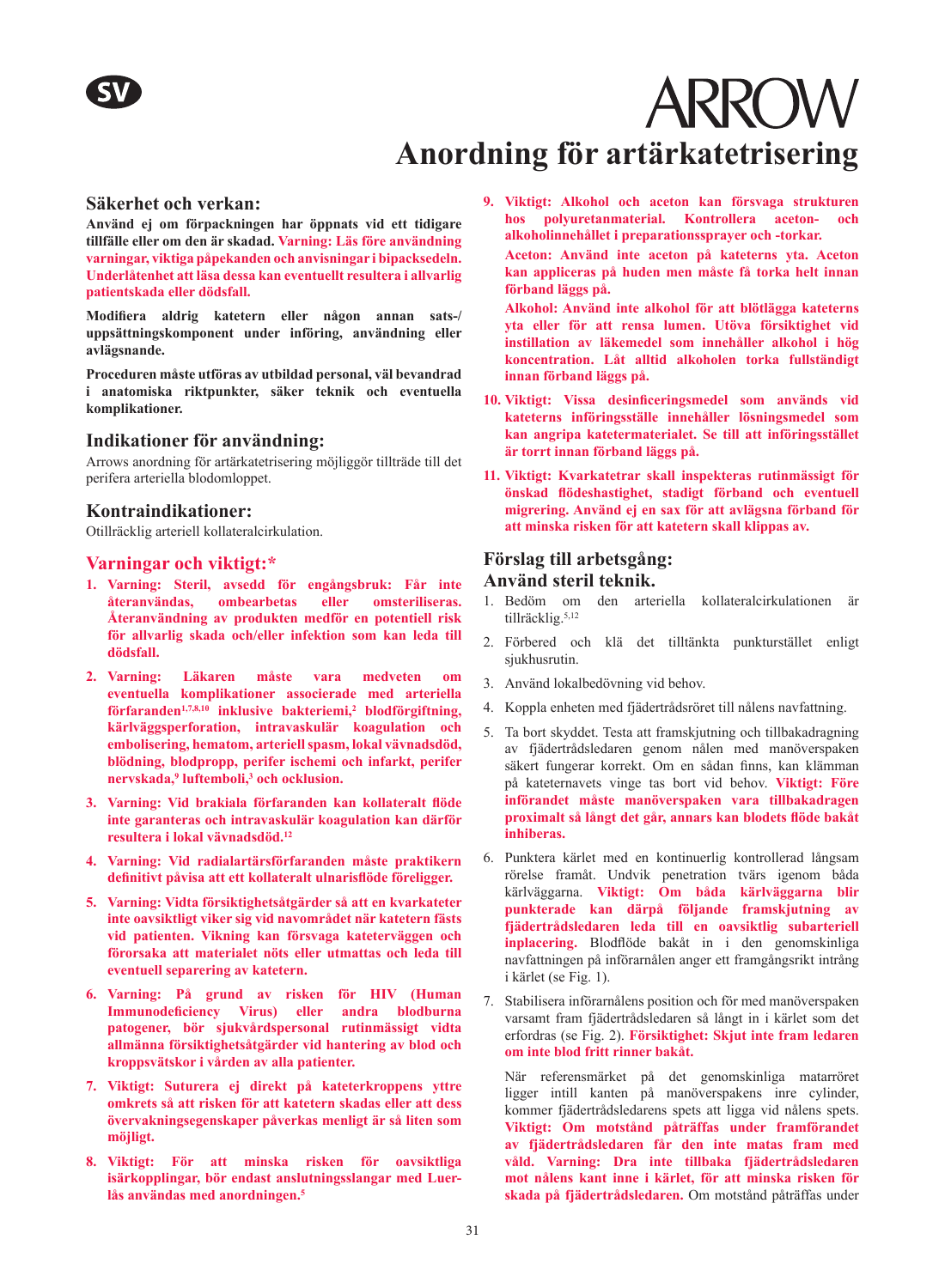framförandet av fjädertrådsledaren dras hela enheten ut. Försök med en ny punktur.

- 8. Skjut hela inplaceringsanordningen maximalt 1 till 2 mm vidare in i kärlet.
- 9. Håll stadigt införarnålens nav på plats och för katetern framåt med en lätt vridrörelse, över fjädertrådsledaren in i kärlet (se Fig. 3).
- 10. Håll katetern på plats och ta bort ledartrådsenheten. Ett pulserande blodflöde anger en placering i artären. **Viktigt: Sätt inte in nålen på nytt i katetern för att minska risken för kateterskada.**
- 11. Koppla önskad kran, injektionslock eller anslutningsslang till kateternavet. Fäst katetern vid patienten på önskat sätt med suturvingar, en sutursfåra eller vingklämma, om sådan finns. **Varning: Vidta försiktighetsåtgärder så att en kvarkateter inte oavsiktligt viker sig vid navområdet när katetern fästs vid patienten. Vikning kan försvaga kateterväggen och förorsaka att materialet nöts eller utmattas och leda till eventuell separering av katetern. Viktigt: Suturera ej direkt på kateterkroppens yttre omkrets så att risken för att katetern skadas eller att dess övervakningsegenskaper**

**påverkas menligt är så liten som möjligt.** Lägg på bandage enligt sjukhusrutin.

#### **Avlägsnande av katetern:**

- 1. Avlägsna bandaget. **Viktigt: Använd aldrig sax för att avlägsna bandaget, för att undvika att katetern skärs av.**
- 2. **Varning: Om det arteriella blodomloppet utsätts för atmosfärtryck kan detta medföra att luft inträder i blodomloppet.** Avlägsna sutur (eller suturer). Iaktta största försiktighet så att katetern ej skärs av. Avlägsna långsamt katetern genom att dra den parallellt med huden. Allt eftersom katetern förs ut appliceras ett tryck med ett bandage tills hemostas erhålles. Applicera ett lätt tryck med ett bandage på området.
- 3. Vid avlägsnandet skall katetern noggrant inspekteras för att kontrollera att hela längden har avlägsnats.
- 4. Dokumentera förfarandet vid avlägsnandet.

Arrow International LLC rekommenderar att användaren studerar referenslitteraturen.

\*Om du har frågor eller önskar ytterligare referensinformation, kontakta Arrow International LLC.

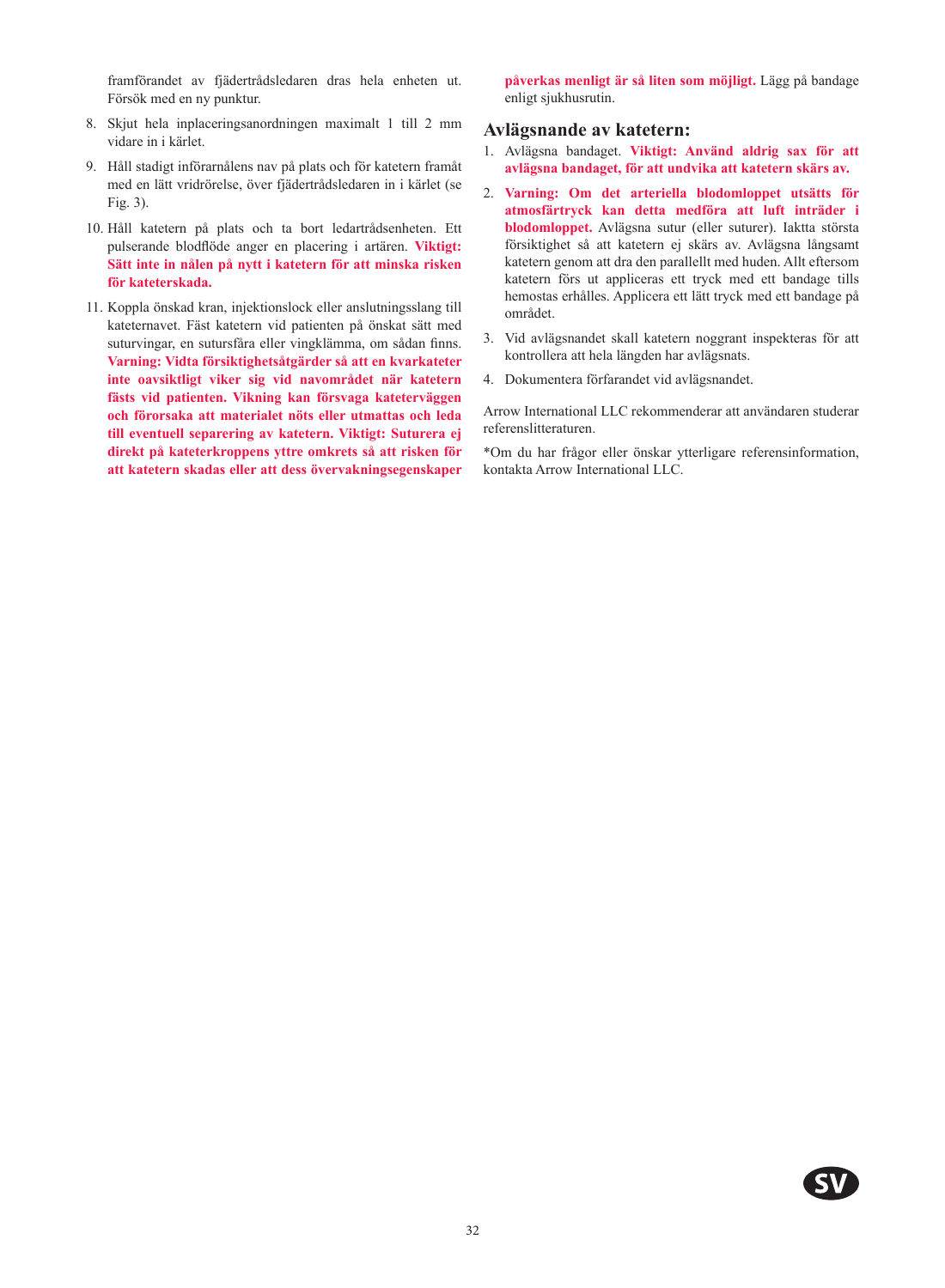# **ARROW Arteriyel Kateterizasyon Ürünü**

#### **Güvenlik ve Etkinlik Hususları:**

**Ambalaj daha önce açılmış veya hasarlıysa kullanmayın. Uyarı: Kullanımdan önce prospektüsteki tüm uyarıları, önlemleri ve talimatı okuyun. Aksi halde hastanın ciddi şekilde zarar görmesine veya ölümüne neden olunabilir.** 

**Kateter veya başka herhangi bir kit/set bileşenini insersiyon, kullanım veya çıkarma sırasında modifiye etmeyin.**

**İşlem anatomik yer işaretleri, güvenli teknikler ve potansiyel komplikasyonlar konusunda deneyimli bir eğitimli personel tarafından gerçekleştirilmelidir.**

#### **Kullanma Endikasyonları:**

Arrow Arteriyel Kateterizasyon Cihazı periferal arteriyel dolaşıma erişimi mümkün kılar.

#### **Kontrendikasyonlar:**

Yetersiz kollateral arteriyel dolaşım.

#### **Uyarılar ve Önlemler:\***

- **1. Uyarı: Steril, Tek kullanımlık: Tekrar kullanmayın, tekrar işleme koymayın veya tekrar sterilize etmeyin. Cihazın tekrar kullanılması ölüme neden olabilecek ciddi yaralanma ve/veya enfeksiyon riski potansiyeli oluşturur.**
- **2. Uyarı: Uygulayıcılar arteriyel işlemlerle ilişkili olarak1,7,8,10 bakteriyemi,2 septisemi, damar duvarı perforasyonu, intravasküler pıhtılaşma ve embolizasyon, hematom, arter spazmı, doku nekrozu, kanama, tromboz, periferal iskemi ve enfarktüs, periferal sinir hasarı,9 hava embolisi,<sup>3</sup> ve oklüzyon dahil olmak üzere ilişkili komplikasyonları bilmelidir.**
- **3. Uyarı: Brakiyal işlemlerde kollateral akış garanti edilemez ve bu nedenle intravasküler pıhtılaşma doku nekrozuna neden olabilir.<sup>12</sup>**
- **4. Uyarı: Radyal arter işlemlerinde uygulayıcılar kolateral ulnar akış açısından kesin deliller bulunduğundan emin olmalıdır.**
- **5. Uyarı: Kalıcı kateterin kateter hastaya sabitlenirken göbek bölgesinde istenmeden bükülmemesi için dikkatli olunmalıdır. Bükülme kateter duvarını zayıflatabilir ve materyalde bir aşınma veya yorgunluğa neden olarak kateterde olası ayrılmaya yol açabilir.**
- **6. Uyarı: HIV (İnsan İmmünyetmezlik Virüsü) veya kanla taşınan diğer patojenlere maruz kalma riski nedeniyle sağlık bakımı çalışanları tüm hastaların bakımı sırasında evrensel kan ve vücut sıvısı önlemlerini rutin olarak kullanmalıdır.**
- **7. Önlem: Kateter gövdesinin dış çapına katetere zarar verme veya izleme kapasitesini olumsuz etkileme riskini minimuma indirmek için doğrudan sütür koymayın.**
- **8. Önlem: Ayrılmayla ilişkili problemlerin risklerini minimuma indirmek üzere bu cihazla sadece Luer Lock bağlantı tüplerinin kullanılması önerilir.<sup>5</sup>**
- **9. Önlem: Alkol ve aseton, poliüretan materyallerin yapısını zayıflatabilir. Hazırlık spreyleri ve mendillerinin içindekileri aseton ve alkol içeriği açısından kontrol edin.**

**Aseton: Kateter yüzeyinde aseton kullanmayın. Aseton cilde uygulanabilir ama pansuman uygulanmadan önce tamamen kuruması beklenmelidir.**

**Alkol: Kateter yüzeyini alkole batırmayın veya kateteri tekrar açmak için alkol kullanmayın. Yüksek konsantrasyonda alkol içeren ilaçlar uygularken dikkatli olunmalıdır. Pansumanı uygulamadan önce daima alkolün tamamen kurumasını bekleyin.** 

- **10. Önlem: Kateter insersiyon bölgesinde kullanılan bazı dezenfektanlar kateter materyaline saldırabilen solventler içerir. Pansuman uygulanmadan önce insersiyon bölgesinin kuru olmasını sağlayın.**
- **11. Önlem: Kalıcı kateter istenen akış hızı, pansumanın sağlamlığı ve olası göçme açısından rutin olarak incelenmelidir. Kateteri kesme riskini en aza indirmek için pansumanı çıkarmak üzere makas kullanmayın.**

#### **Önerilen Bir İşlem: Steril teknik kullanın.**

- 1. Yeterli kollateral arteriyel dolaşım açısından değerlendirin.<sup>5,12</sup>
- 2. Planlanan ponksiyon bölgesini hastane protokolüne göre hazırlayın ve örtün.
- 3. Gerektiği şekilde lokal anestezik kullanın.
- 4. İğne göbeğine yaylı kılavuz tüp tertibatını takın.
- 5. Koruyucu kalkanı çıkarın. Yaylı kılavuz teli iğne içinden doğru işlevinden emin olmak üzere aktuasyon kolunu kullanarak deneme amaçlı ilerletin ve geri çekin. Sağlandığında, kateter göbeği kanat klipsi istenirse çıkarılabilir. **Önlem: İnsersiyon öncesinde aktuasyon kolu mümkün olduğunca proksimale geri çekilmelidir yoksa kan geri akışı inhibe olabilir.**
- 6. Damarı sürekli, kontrollü, yavaş, ileri bir hareketle ponksiyon yapın. Her iki damar duvarını geçmekten kaçının. **Önlem: Her iki damar duvarında ponksiyon gerçekleşirse daha sonra yaylı kılavuz telin ilerletilmesi istenmeden subarteriyel yerleştirmeye neden olabilir.** İntroduser iğnenin saydam göbeği içine kanın geri gelmesi damara başarılı girişe işaret eder (bakınız Şekil 1).
- 7. İntroduser iğne pozisyonunu stabilize edin ve yaylı kılavuz teli aktuasyon kolunu kullanarak damar içine gerekli olduğu kadar dikkatle ilerletin (bakınız Şekil 2). **Önlem: Kılavuz teli kan serbestçe geri gelmedikçe ilerletmeyin.**

Saydam besleme tüpündeki referans işareti aktuasyon kolunun dahili silindirinin kenarıyla hizalandığında yaylı kılavuz tel ucu iğne ucundadır. **Önlem: Yaylı kılavuz teli ilerletirken dirençle karşılaşılırsa zorla beslemeyin. Uyarı: Yaylı kılavuz tel damar içindeyken yaylı kılavuz teli hasar riskini minimuma indirmek üzere iğne kenarına karşı geri çekmeyin.** Yaylı kılavuz teli ilerletme sırasında dirençle karşılaşılırsa tüm üniteyi geri çekin ve yeni ponksiyona kalkışın.

- 8. Tüm yerleştirme cihazını damar içine maksimum 1-2 mm daha ilerletin.
- 9. İntroduser iğne göbeğini sıkıca yerinde tutun ve kateteri yaylı kılavuz tel üzerinden damar içine hafif döndürme hareketiyle ilerletin (bakınız Şekil 3).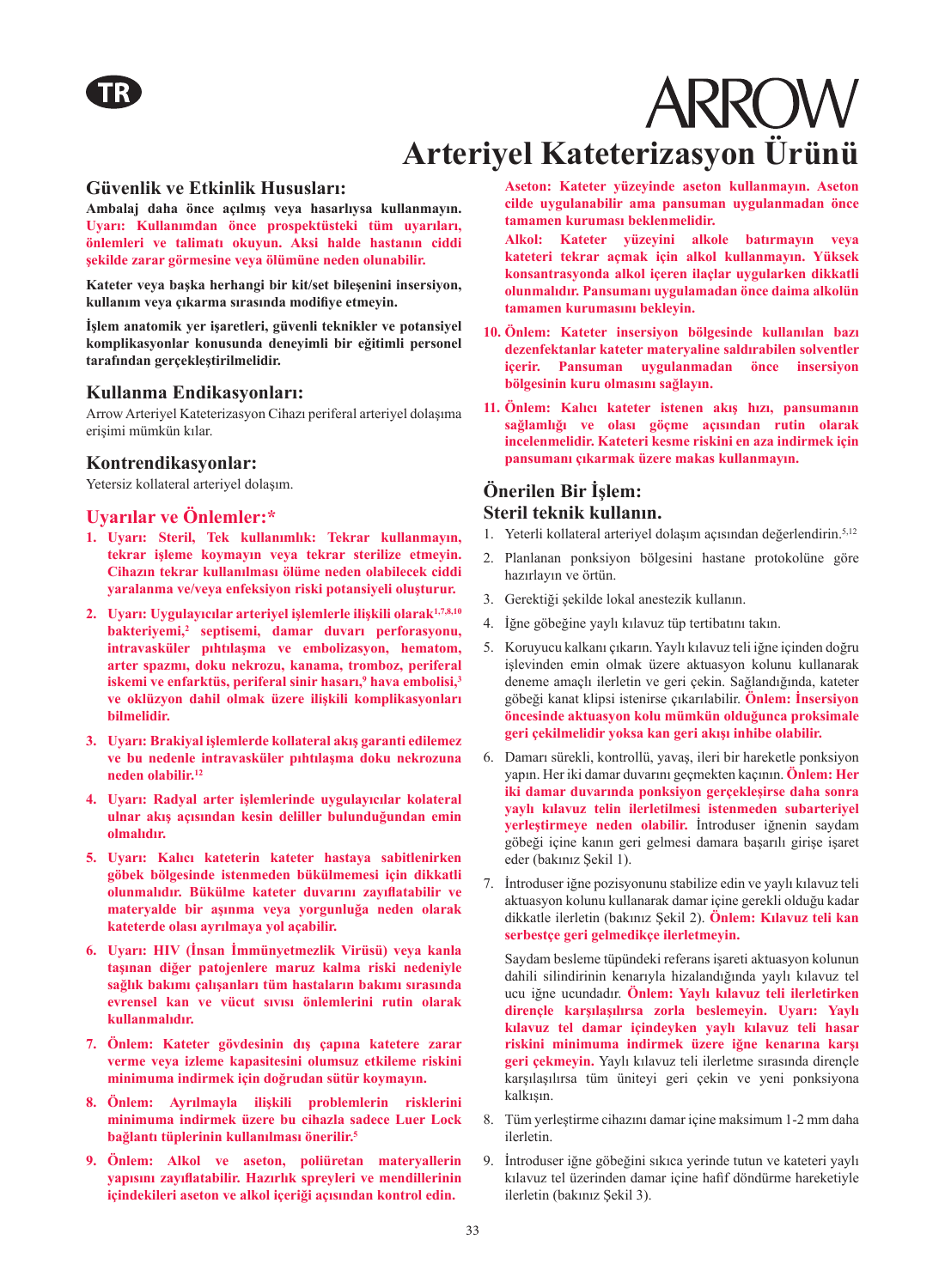- 10. Kateteri yerinde tutun ve yaylı kılavuz tel tertibatını çıkarın. Pulsatil kan akışı pozitif arteriyel yerleştirmeye işaret eder. **Önlem: Kateter hasarı riskini minimuma indirmek üzere iğneyi tekrar katetere yerleştirmeyin.**
- 11. İstenen stopkok, enjeksiyon kapağı veya bağlantı tüpünü kateter göbeğine takın. Kateteri hastaya sütür kanatları, sütür oyuğu veya kanat klipsini (sağlandığında) tercih edilen şekilde sabitleyin. **Uyarı: Kalıcı kateterin kateter hastaya sabitlenirken göbek bölgesinde istenmeden bükülmemesi için dikkatli olunmalıdır. Bükülme kateter duvarını zayıflatabilir ve materyalde bir aşınma veya yorgunluğa neden olarak kateterde olası ayrılmaya yol açabilir. Önlem: Kateter gövdesinin dış çapına katetere zarar verme veya izleme kapasitesini olumsuz etkileme riskini minimuma indirmek için doğrudan sütür koymayın.**  Hastane protokolüne göre pansuman uygulayın.

#### **Kateter Çıkarma İşlemi:**

- 1. Pansumanı çıkarın. **Önlem: Kateteri kesme riskini en aza indirmek için pansumanı çıkarmak üzere makas kullanmayın.**
- 2. **Uyarı: Arteriyel dolaşımın atmosferik basınca maruz kalması dolaşıma hava girmesine neden olabilir.** Sütürü/ sütürleri çıkarın. Kateteri kesmemeye dikkat edin. Kateteri yavaşça, cilde paralel çekerek çıkarın. Kateter bölgeden çıkarken hemostaz oluşuncaya kadar bir pansumanla basınç uygulayın. Bölgeye hafif basınçlı bir pansuman uygulayın.
- 3. Kateter çıkarıldığında tüm uzunluğun geri çekildiğinden emin olmak için inceleyin.
- 4. Çıkarma işlemini belgeleyin.

Arrow International LLC kullanıcının referans literatüre aşina olmasını önerir.

\*Sorularınız varsa veya ek referans bilgisi isterseniz lütfen Arrow International LLC ile irtibat kurun.